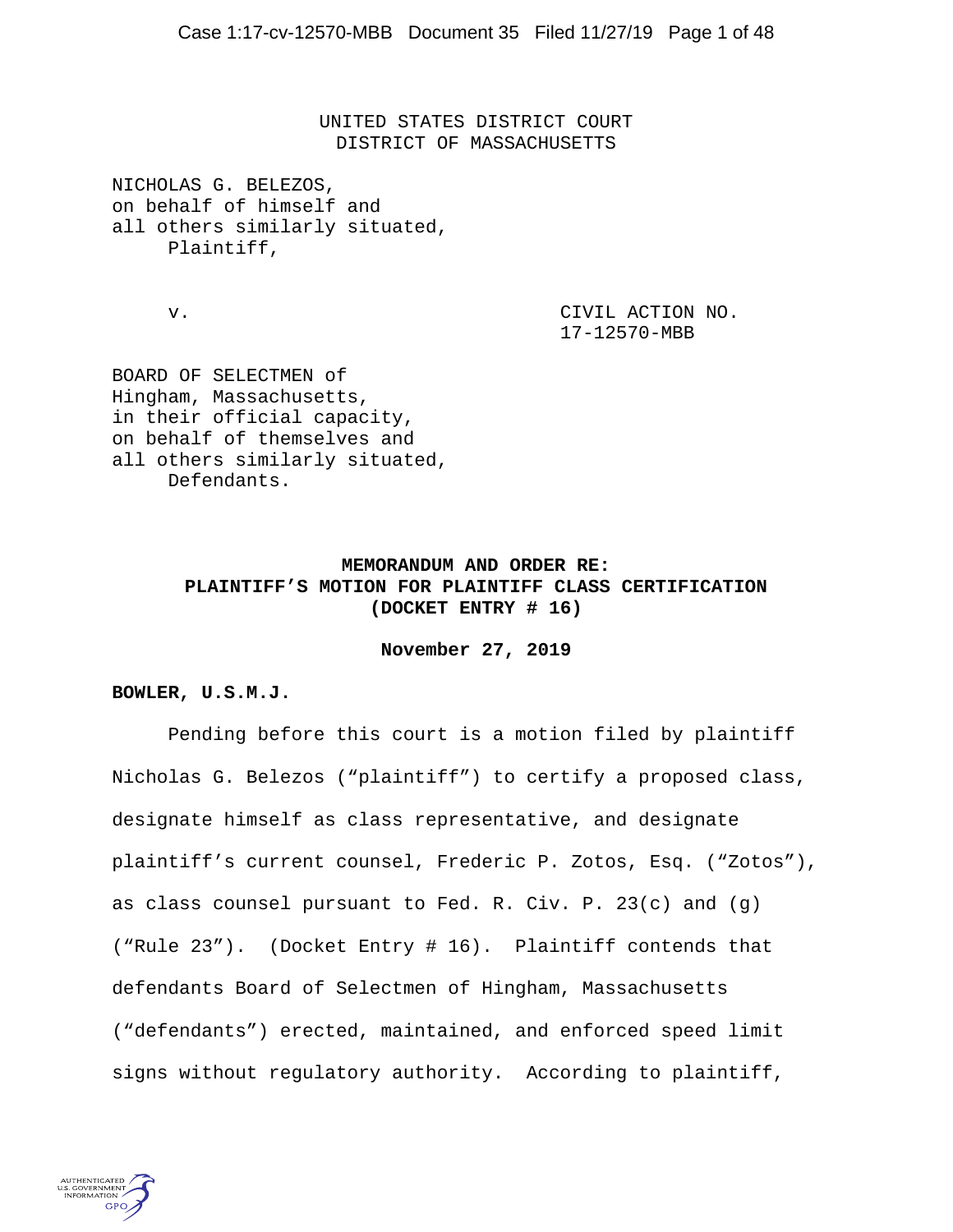## Case 1:17-cv-12570-MBB Document 35 Filed 11/27/19 Page 2 of 48

"[t]he claims can be proven on a classwide basis" and "382 potential plaintiff class members have already been identified." (Docket Entry # 16, p. 1). Defendants maintain that the proposed class does not satisfy the requirements for class certification. (Docket Entry # 25).

### PROCEDURAL BACKGROUND

 A first amended complaint sets out eight causes of action against defendants arising out of a speeding ticket plaintiff received for traveling in excess of a 30-mile-per-hour ("m.p.h.") speed limit reflected in a posted speed limit sign on Gardner Street in Hingham, Massachusetts in violation of Massachusetts General Laws chapter 90 ("chapter 90"), section 18 ("section 18"). (Docket Entry # 11, pp. 12, 40–51). Counts IV through VIII allege federal constitutional claims, while counts I through III are pendent ultra vires claims under state law. (Docket Entry # 11, pp. 40-51). A prior opinion recites the causes of action, which need not be repeated. (Docket Entry # 22, pp. 2-3).

 Before filing suit in this court, Zotos, plaintiff's counsel, challenged a ticket he received for exceeding the 30 m.p.h. posted speed limit on Gardner Street in both state and federal court. In federal court, Zotos challenged the legitimacy of the speed limit sign on Gardner Street in Zotos v. Town of Hingham, et al., Civil Action No. 12-11126-JGD, 2013 WL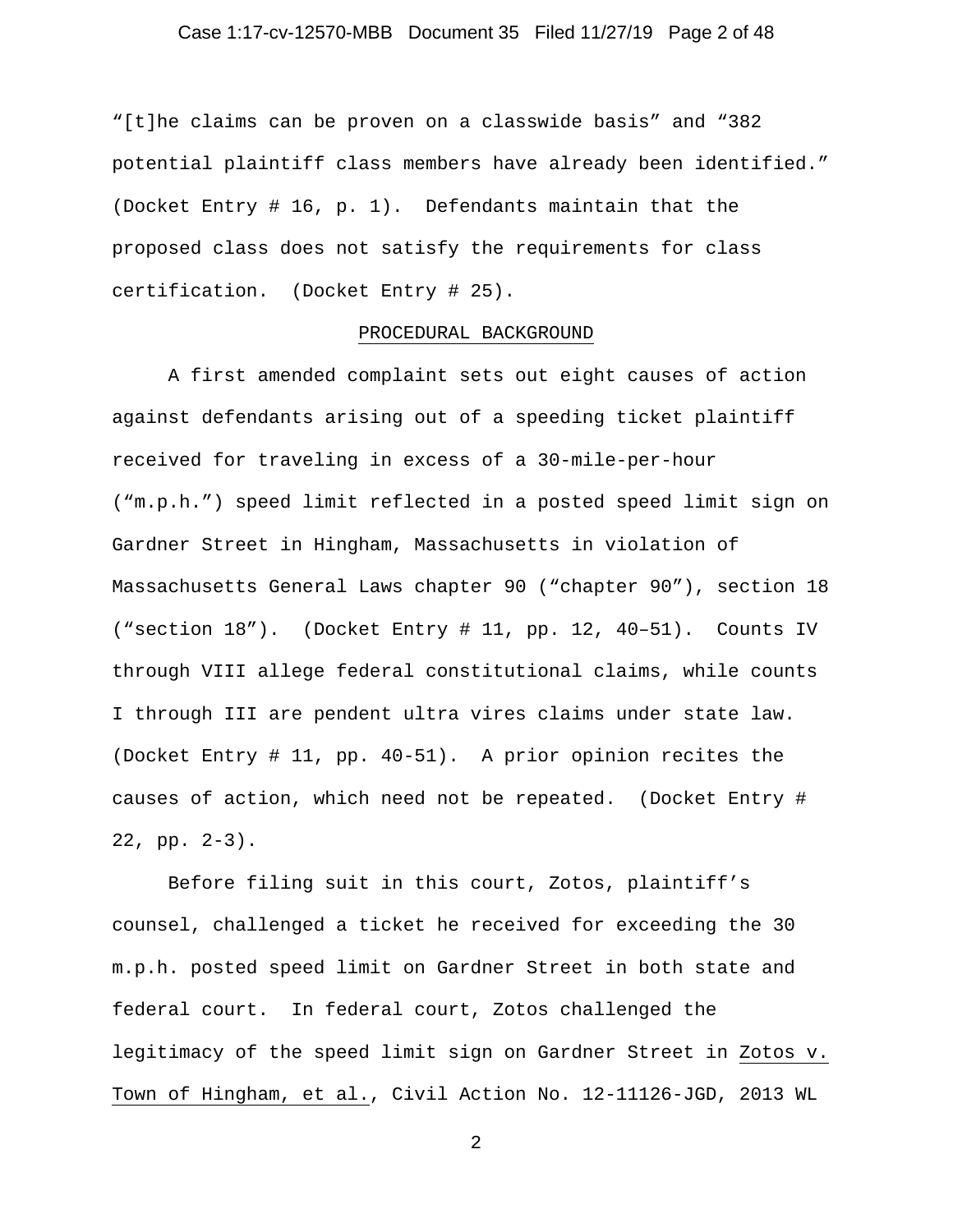#### Case 1:17-cv-12570-MBB Document 35 Filed 11/27/19 Page 3 of 48

5328478 (D. Mass. Sept. 19, 2013) ("Zotos I"), and again in Zotos v. Town of Hingham, et al., Civil Action No. 13-13065-DJC (D. Mass. Mar. 25, 2016) ("Zotos II"). (Docket Entry ## 8-3, 8- 6). In a lengthy opinion on the merits, the court in Zotos I rejected Zotos' federal constitutional and state law claims and dismissed the action.<sup>1</sup> (Docket Entry # 8-3). The First Circuit upheld the dismissal. (Docket Entry # 8-4). Zotos filed Zotos II prior to the First Circuit's decision in Zotos I. (Docket Entry ## 8-4, 8-5). On March 25, 2016, the court in Zotos II issued a comprehensive opinion on the 42 U.S.C. § 1983 ("section 1983") claims as well as the newly-added ultra vires state law claims and dismissed the action. (Docket Entry # 8-6).

 In the state court proceeding, Zotos exercised his right to appeal a finding of "'responsible'" made by a clerk-magistrate in Hingham District Court for exceeding the posted 30 m.p.h. speed limit sign on Gardner Street purportedly erected and enforced in violation of section 18. (Docket Entry ## 25-2, 25- 3). After the Appellate Division of the District Court Department ("the appellate division") upheld the decision, Zotos appealed the matter to the Massachusetts appeals court ("appeals court"). (Docket Entry ## 25-1, 25-3). In an amended brief to

 $1$  The state law claims consisted of abuse of process, fraudulent misrepresentation, negligent misrepresentation, and unjust enrichment. (Docket Entry # 8-3, p. 2).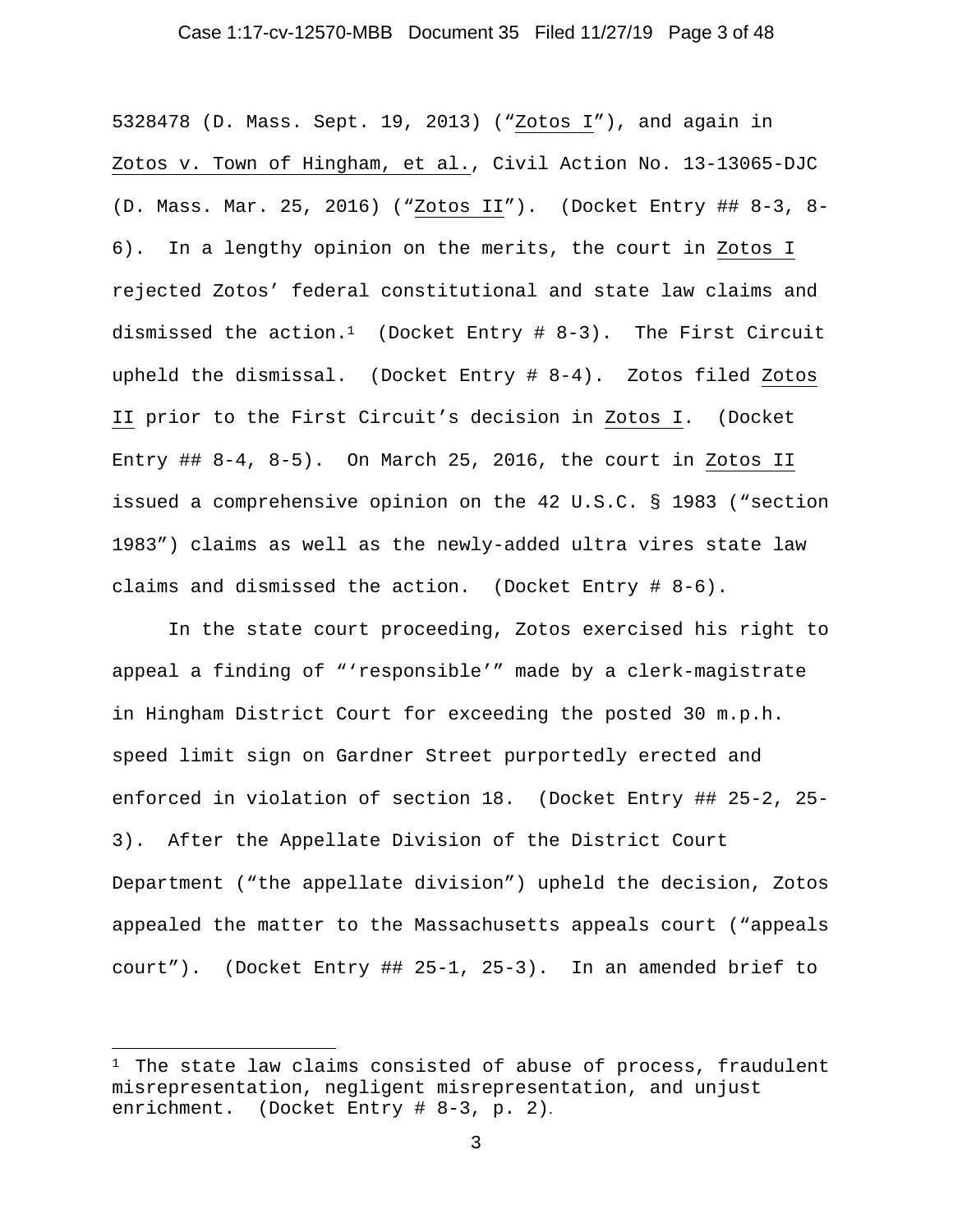## Case 1:17-cv-12570-MBB Document 35 Filed 11/27/19 Page 4 of 48

the appeals court, Zotos argued that the erection and enforcement of the 30 m.p.h. speed limit sign was ultra vires and therefore unenforceable given the absence of an engineering study and a special speed regulation under section 18 to support the sign. (Docket Entry # 25-1). He also asserted violations of substantive due process, namely, that the enforcement of the illegally posted sign "shocks the conscience," as well as violations of procedural due process. (Docket Entry # 25-1). The appeals court affirmed the decision of the appellate division. (Docket Entry # 25-3); Hingham Police Dep't v. Zotos, No. 11-P-1716, 2012 WL 1689189 (Mass. App. Ct. May 16, 2012) (unpublished). The Massachusetts Supreme Judicial Court ("SJC") denied Zotos' request for leave to obtain further appellate court review. Police Dep't of Hingham v. Zotos, 973 N.E.2d 1269 (Mass. 2012) (table).

 Before bringing this action in federal court, plaintiff brought a number of similar claims against the same defendants in Massachusetts Superior Court ("trial court") in Belezos v. Board of Selectmen of the Town of Hingham, No. PLCV2014-01018B ("Belezos"). (Docket Entry # 15-1). In allowing defendants' Mass. R. Civ. P. 12(c) motion, the trial court addressed and rejected the merits of the state law ultra vires claims regarding erecting and enforcing the 30 m.p.h. speed limit sign on Gardner Street without a special speed regulation under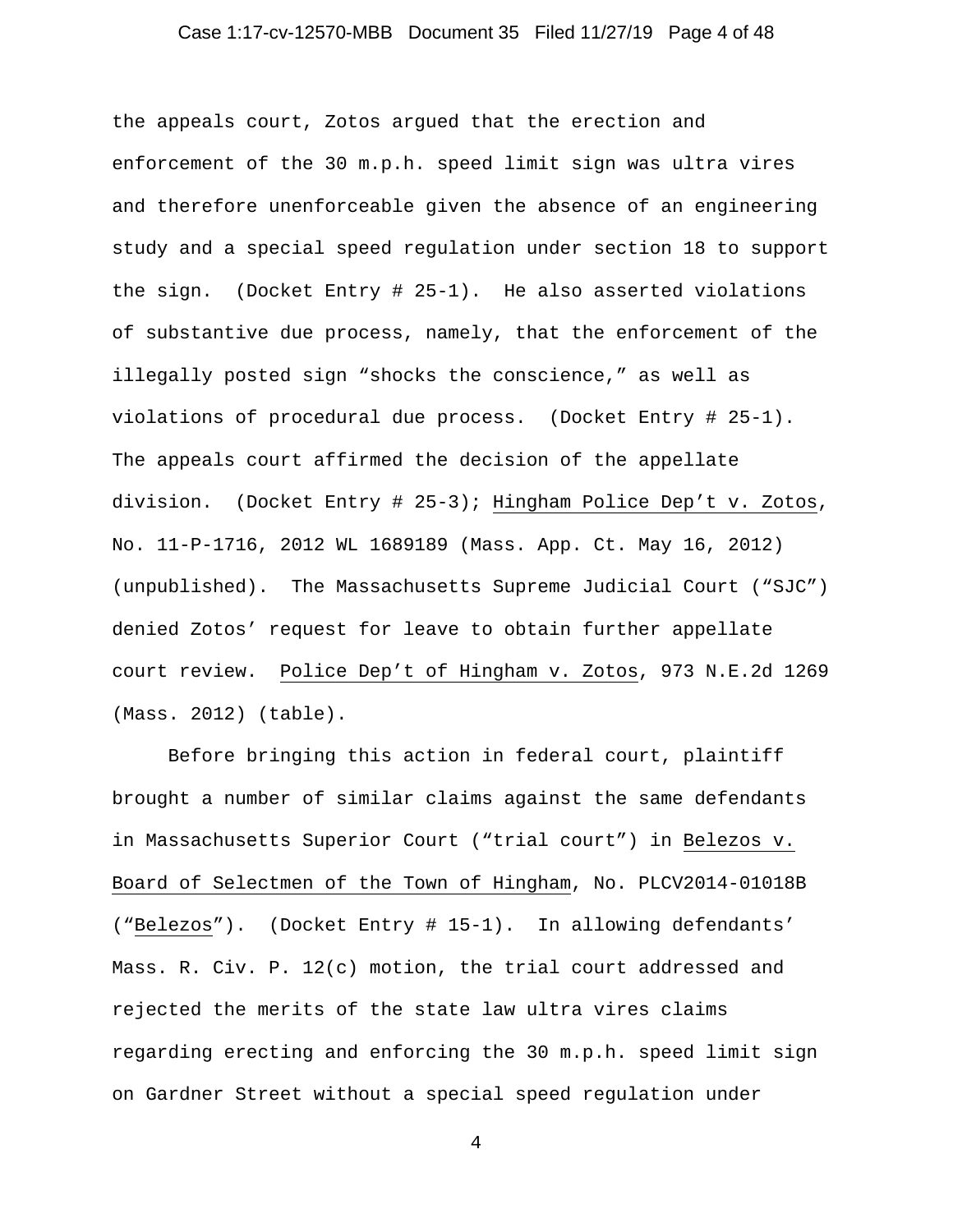#### Case 1:17-cv-12570-MBB Document 35 Filed 11/27/19 Page 5 of 48

section 18. The trial court also dismissed the substantive and procedural section 1983 claims largely based on the decisions in Zotos I and Zotos II. (Docket Entry # 8-7). The appeals court upheld the trial court's dismissal on the basis that plaintiff did not exhaust the statutory remedies provided in Massachusetts General Laws chapter 90C ("chapter 90C"), section three. More specifically, the appeals court considered it "unnecessary to reach the merits of Belezos's claims because he waived his right to contest the" speeding ticket "by failing to pursue the remedy expressly provided for by the Legislature" in chapter 90C, section three. (Docket Entry # 8-8) (citing chapter 90C, section three). Plaintiff filed an application for leave to obtain further appellate court review ("ALOFAR") with the SJC and, during the pendency of the ALOFAR before the SJC, plaintiff filed this action on December 28, 2017. The SJC denied the ALOFAR in February 2018.<sup>2</sup> (Docket Entry # 8-9); Belezos v. Board of Selectman of Hingham, 102 N.E.3d 424 (Mass. 2018) (table).

 The ultra vires state law claims and the federal due process claims under section 1983 in plaintiff's state court

<sup>2</sup> Zotos also represented a plaintiff bringing similar claims against the City of Salem in Sever v. City of Salem, Civil Action No. 18-11482-MBB, which this court dismissed for lack of standing on July 15, 2019. The case is presently on appeal before the First Circuit. Sever v. City of Salem, 390 F. Supp. 3d 299 (D. Mass. 2019), *appeal docketed*, No. 19-1831 (1st Cir. Aug. 30, 2019).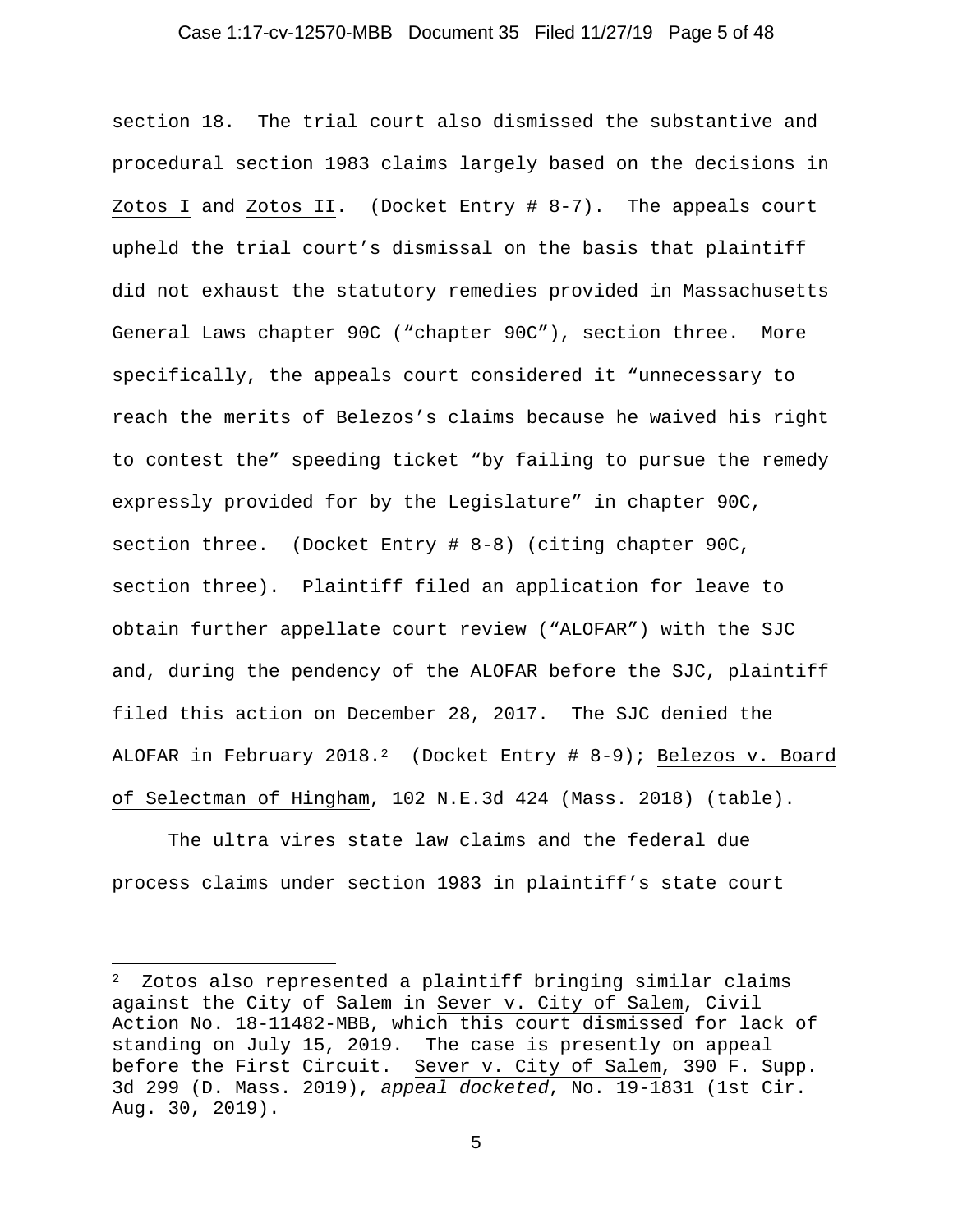#### Case 1:17-cv-12570-MBB Document 35 Filed 11/27/19 Page 6 of 48

action and in Zotos II are similar to the ultra vires state law claims and the federal section 1983 due process claims brought in this action based on the 30 m.p.h. speed limit sign on Gardner Street. (Docket Entry # 11, pp. 40-43) (Docket Entry # 15-1, pp. 29-32); (Docket Entry # 8-7, p. 4) ("core issue raised by Zotos, now on behalf of Belezos, is: Did Hingham have the right to install *that* sign, and did the Hingham police have the authority to enforce a speed limit on Gardner St? . . . 'Yes, they did.'") (emphasis added).

On March 29, 2019 in this proceeding, this court allowed a motion to dismiss the individual federal law claims (counts IV to VIII) on the basis of claim preclusion and, in the alternative, on the merits. $3$  This court also determined that claim preclusion barred the individual state law claims but held the motion to dismiss these state law claims in abeyance pending a determination of the class certification motion.4 (Docket Entry # 22, p. 40). On July 3, 2019, this court allowed plaintiff's motion for reconsideration as to claim preclusion

<sup>3</sup> See 3 William B. Rubenstein, Newberg on Class Actions, § 7:9 (5th ed. 2019) (courts "often handle [motions to dismiss] prior to deciding a motion for class certification"); id. (also noting "the trend" is "towards resolving motions to dismiss prior" to class certification); see, e.g., Mitchell v. U.S. Airways, Inc., 858 F.Supp.2d 137, 146 (D. Mass. 2012).

 $4$  Defendants accurately recite this ruling (Docket Entry # 31, p. 2) and plaintiff recognizes this court allowed the "dismissal in part" (Docket Entry # 32, p. 3).

<sup>6</sup>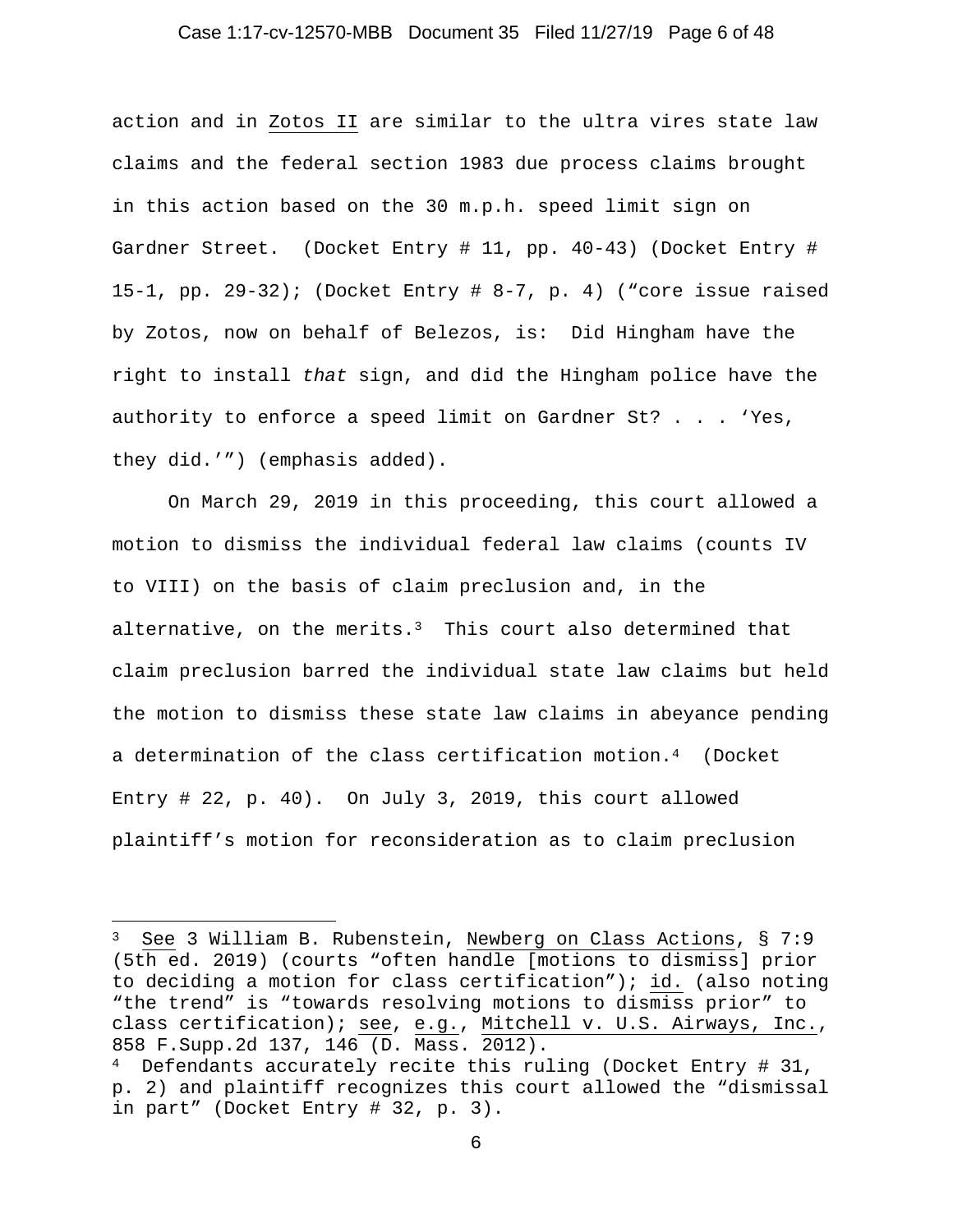#### Case 1:17-cv-12570-MBB Document 35 Filed 11/27/19 Page 7 of 48

only on the state law claims in counts I through III. (Docket Entry # 30). These individual claims, together with the remaining putative class claims, therefore constitute the claims in this proceeding at this juncture. On August 1, 2019, defendants filed a motion to reconsider the July 2019 decision as to claim preclusion on the state law claims, which remains pending. (Docket Entry # 31).

#### STANDARD OF REVIEW

A class action may be certified if:

(1) the class is so numerous that joinder of all members is impracticable; (2) there are questions of law or fact common to the class; (3) the claims or defenses of the representative parties are typical of the claims or defenses of the class; and (4) the representative parties will fairly and adequately protect the interests of the class.

Fed. R. Civ. P. 23(a). Courts "must undertake a 'rigorous analysis' to determine whether plaintiffs me[e]t the four threshold requirements of Rule 23(a) . . .." In re Nexium Antitrust Litig., 777 F.3d 9, 17 (1st Cir. 2015) (internal citations omitted). Nonetheless, the First Circuit recognizes in Nexium that "[t]here cannot be a more stringent burden of proof in class actions than in individual actions." Id. at 20. As such, a "'[r]igorous analysis'" "does not require raising the bar for plaintiffs *higher* than they would have to meet in individual suits." Id. at 20 (quoting Gen. Tel. Co. of the Sw. v. Falcon, 457 U.S. 147, 161 (1982)) (emphasis in original).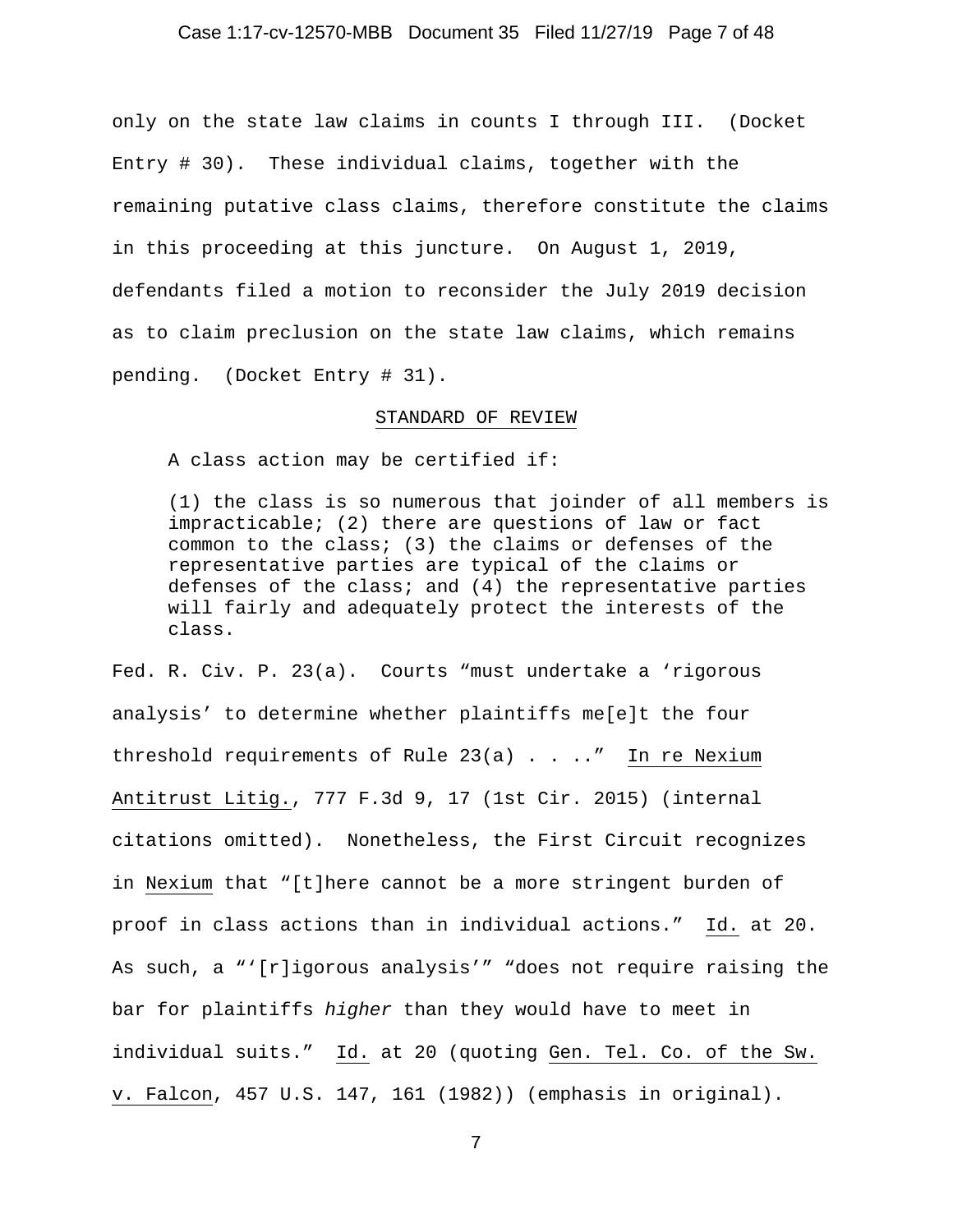## Case 1:17-cv-12570-MBB Document 35 Filed 11/27/19 Page 8 of 48

Where, as here, certification is sought pursuant to Rule 23(b)(2), the court must determine whether defendants have "acted or refused to act on grounds that apply generally to the class, so that final injunctive relief or corresponding declaratory relief is appropriate respecting the class as a whole." Fed. R. Civ. P. 23(b)(2). When a plaintiff seeks to certify a proposed class under Rule  $23(b)(3)$ —also at issue in the case at bar——it must be shown that "questions of law or fact common to class members predominate over any questions affecting only individual members, and that a class action is superior to other available methods for fairly and efficiently adjudicating the controversy." Fed. R. Civ. P. 23(b)(3). As with Rule 23(a), "'"rigorous analysis"'" is typically applied to determinations of whether Rule 23(b) requirements are satisfied. Schonton v. MPA Granada Highlands LLC, Civil Action No. 16- 12151-DJC, 2019 WL 1455197, at \*1 (D. Mass. Apr. 2, 2019) (quoting In re Nexium Antitrust Litig., 777 F.3d at 17). Whereas this court considers the pleadings, see Gen. Tel. Co. of the Sw. v. Falcon, 457 U.S. at 160 ("[s]ometimes the issues are plain enough from the pleadings to determine whether the interests of the absent parties are fairly encompassed within the named plaintiff's claim, and sometimes it may be necessary for the court to probe behind the pleadings before coming to rest on the certification question"), plaintiff must "satisfy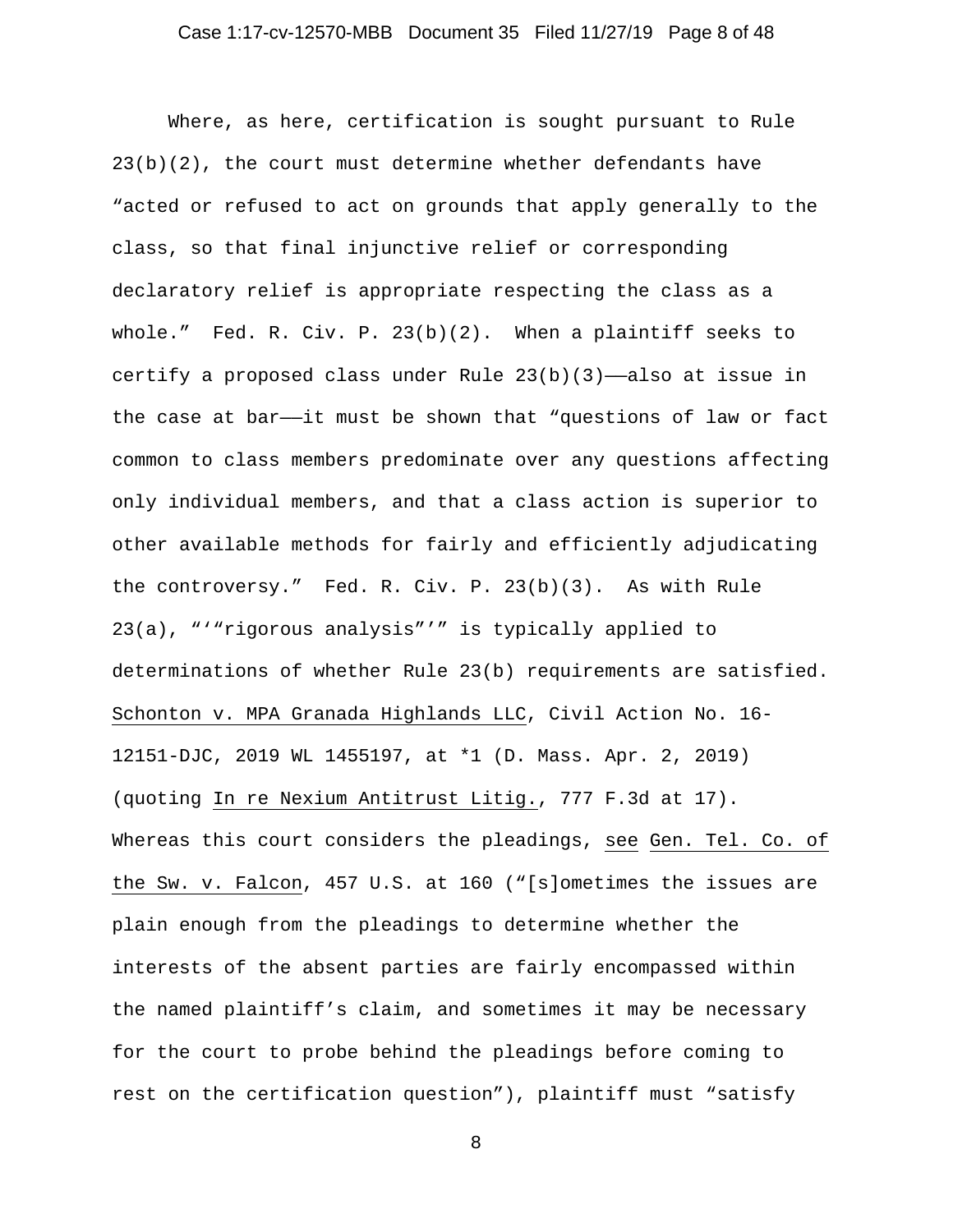## Case 1:17-cv-12570-MBB Document 35 Filed 11/27/19 Page 9 of 48

through evidentiary proof at least one of the provisions of Rule 23(b)." Comcast Corp. v. Behrend, 569 U.S. 27, 33 (2013). The analysis "will frequently entail overlap with the merits of the plaintiff's underlying claim" because "class determination generally involves considerations that are enmeshed in the factual and legal issues comprising the plaintiff's cause of action." Id. at 33-34 (internal quotation marks and citations omitted); accord In re New Motor Vehicles Canadian Exp. Antitrust Litig., 522 F.3d 6, 24 (1st Cir. 2008) ("It is a settled question that some inquiry into the merits at the class certification stage is not only permissible but appropriate to the extent that the merits overlap the Rule 23 criteria."). Inquiry into the merits, however, is relevant only to ascertain satisfaction of "Rule 23 prerequisites." Amgen Inc. v. Connecticut Ret. Plans & Tr. Funds, 568 U.S. 455, 466 (2013). Plaintiff, as the party seeking class certification, "bears the burden of 'affirmatively demonstrat[ing] his compliance' with the Rule 23 requirements." In re Nexium Antitrust Litig., 777 F.3d at 18 (quoting Comcast Corp. v. Behrend, 569 U.S. at 33).

#### BACKGROUND

 Succinctly stated, plaintiff alleges that defendants posted and enforced speed limit signs without following the procedures required to make them legally enforceable. His claims relate to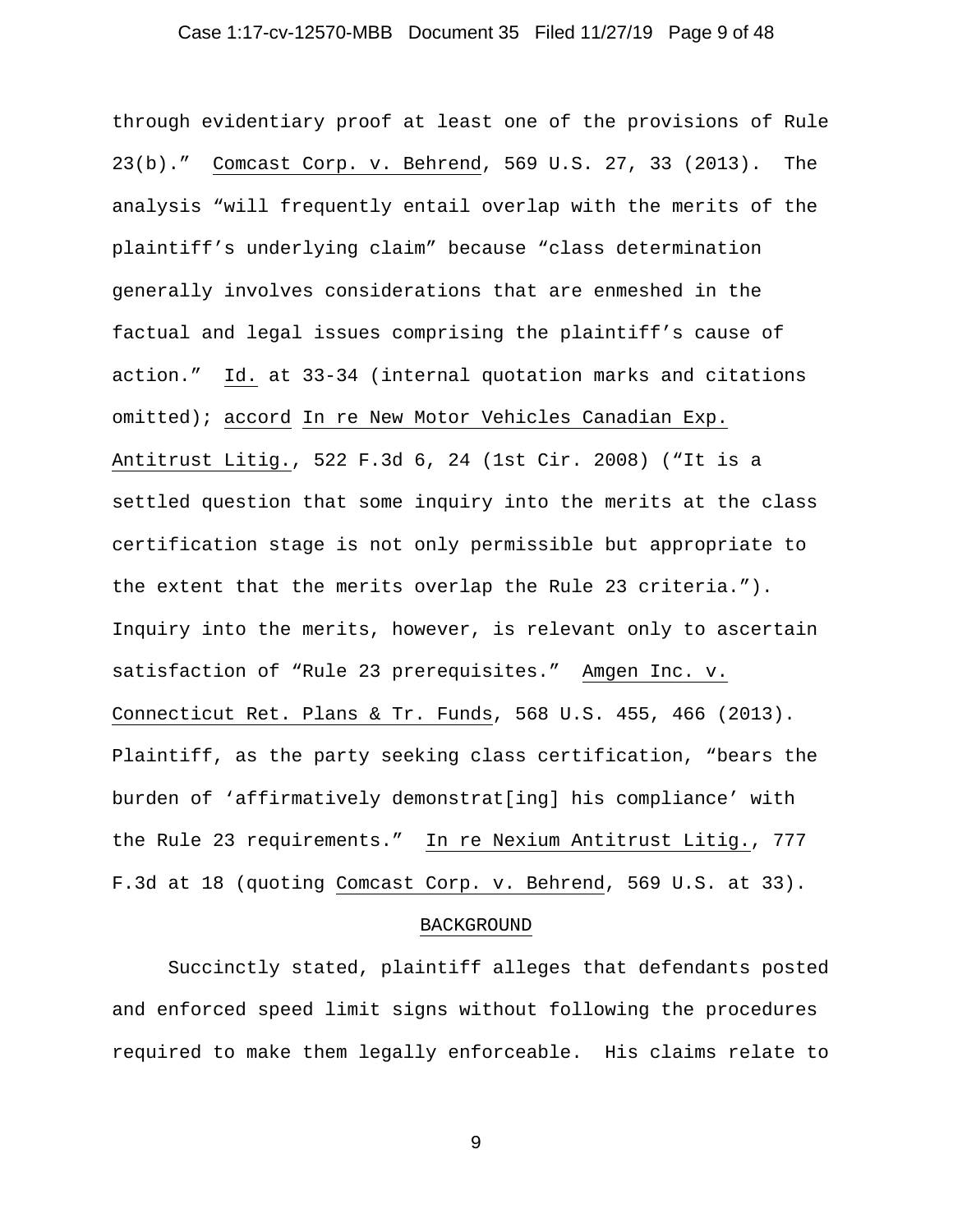#### Case 1:17-cv-12570-MBB Document 35 Filed 11/27/19 Page 10 of 48

the speeding citations that he and other drivers received pursuant to these signs on Hingham roadways.

Section two of Massachusetts General Laws chapter 85 ("chapter 85") authorizes cities and towns to erect and maintain traffic signs, but cautions that "'speed control signs may be established only in accordance with the provisions of section eighteen of chapter ninety.'" (Docket Entry # 11, p. 3, ¶ 6) (quoting chapter 85, section two) (emphasis omitted). In turn, section 18 of chapter 90 authorizes the highway division of the Massachusetts Department of Transportation ("MassDOT") to make special regulations regarding motor vehicle speeds albeit "[n]o such regulation shall be effective until" erection of "signs, conforming to standards adopted by the department." Mass. Gen. Laws ch. 90, § 18. MassDOT adopted such standards in promulgating the MassDOT Highway Division Procedures for Speed Zoning on State and Municipal Roadways ("MassHwy Procedures"). (Docket Entry # 11, pp. 4-8, ¶ 8) (Docket Entry # 11-1). The MassHwy Procedures, in turn, states that section 18 "authorizes the posting of numerical speed limits on all roadways in Massachusetts" and that:

The foundation for the actual posting of a speed limit is a thorough traffic engineering study. After a study has been completed, a Special Speed Regulation is drafted and approved by the governing authority of the roadway, the Registry of Motor Vehicles and MassDOT. All posted regulatory speed limit signs must adhere to this approval process. If a speed limit is posted without this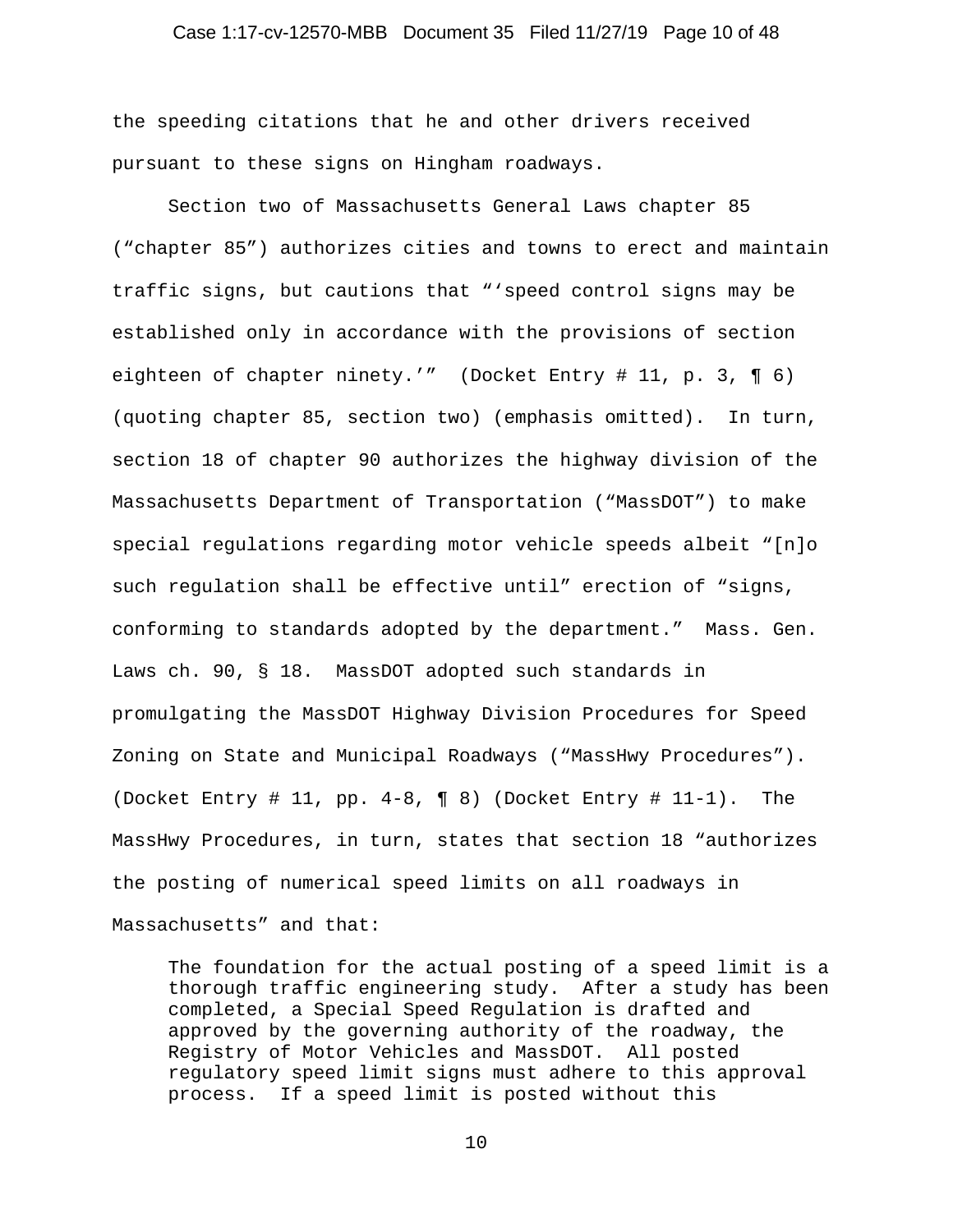procedure, it is in violation of Chapter 90, Section 18, and is therefore considered illegal and unenforceable.

(Docket Entry # 11-1, pp. 4-5).5 The Massachusetts Amendments to

the 2009 Manual on Uniform Traffic Control Devices ("MUTCD")

explains the step-by-step process as follows:

Of the special regulations adopted by municipalities under the provisions of Chapter 90, Section 18 of the General Laws, the most commonly used is the special regulation of the speed of motor vehicles. Considerable data including speed observations and trial runs must be obtained by municipal officials, usually the Police Department. The final determination is based upon the 85-percentile method, which is that speed at or below which 85% of the vehicles observed were actually traveling . . ..

Procedures for Establishment of Legal Speed Zones

(1) The municipality is to conduct proper studies and submit data to the Department . . ..

(2) After the speed zones, proposed by the local authorities, are reviewed by the Department, they are returned to the municipality for formal adoption by the rule-making body. During this time, the municipality is responsible for any and all hearings required for adoption.

(3) Upon receipt of notice of formal adoption by the municipality, the Department, acting jointly with the Registry, will certify and approve.

(4) Certified regulation is returned to municipality.

(5) Official Speed Limit signs may then be installed in accordance with the specific provisions of the approved speed regulation.

(6) The Special Speed Regulation is then enforceable against violators.

<sup>5</sup> Page numbers here and elsewhere refer to the page number in the upper right hand corner of the docketed filing rather than the page number of the actual exhibit.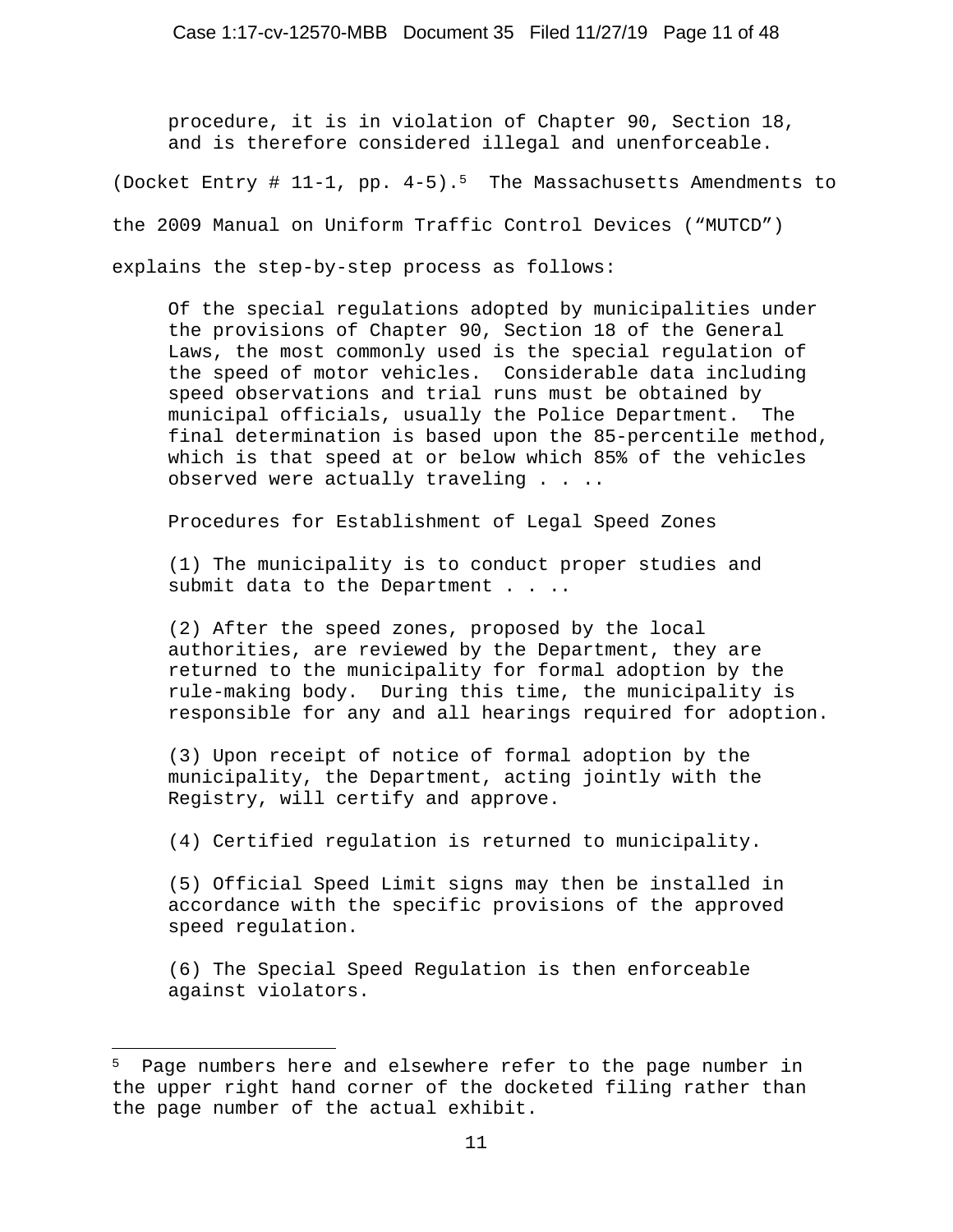(Docket Entry # 11-2, pp. 11-12) (Docket Entry # 11, pp. 8-9, ¶ 10).

On September 28, 2011, a Hingham police officer issued the civil motor vehicle infraction ("CMVI") to plaintiff for speeding on Gardner Street "under the authority of Mass. Gen. L. ch. 90, § 18." (Docket Entry # 11, p. 12, ¶ 15) (Docket Entry # 11-3). The officer cited plaintiff for operating a vehicle at a rate of speed exceeding the posted speed limit of 30 m.p.h. (Docket Entry # 11-3). The officer appeared at a subsequent CMVI hearing and offered as evidence the citation, which operates as "prima facie evidence of the facts stated in the citation." (Docket Entry # 11, p. 13, ¶ 17) (Docket Entry # 11- 3) (Docket Entry # 25-1, p. 4); see Mass. Gen. Laws ch. 90C, § 3(A)(4). The citation reflects that plaintiff was speeding in a posted 30 m.p.h. speed zone and has checked boxes corresponding to "radar," "posted," and "estimated." (Docket Entry # 11-3). A clerk-magistrate found plaintiff responsible, and he paid a  $$100$  assessment. (Docket Entry # 11, pp. 13-14, ¶¶ 18-20) (Docket Entry # 11-5).

 A January 2012 letter from a District Highway Director informed plaintiff's counsel, Zotos, that "the District's Records" showed no evidence that a special speed regulation "was ever issued" for Gardner Street. (Docket Entry # 11-9). Furthermore, minutes of an August 2015 meeting addressed by a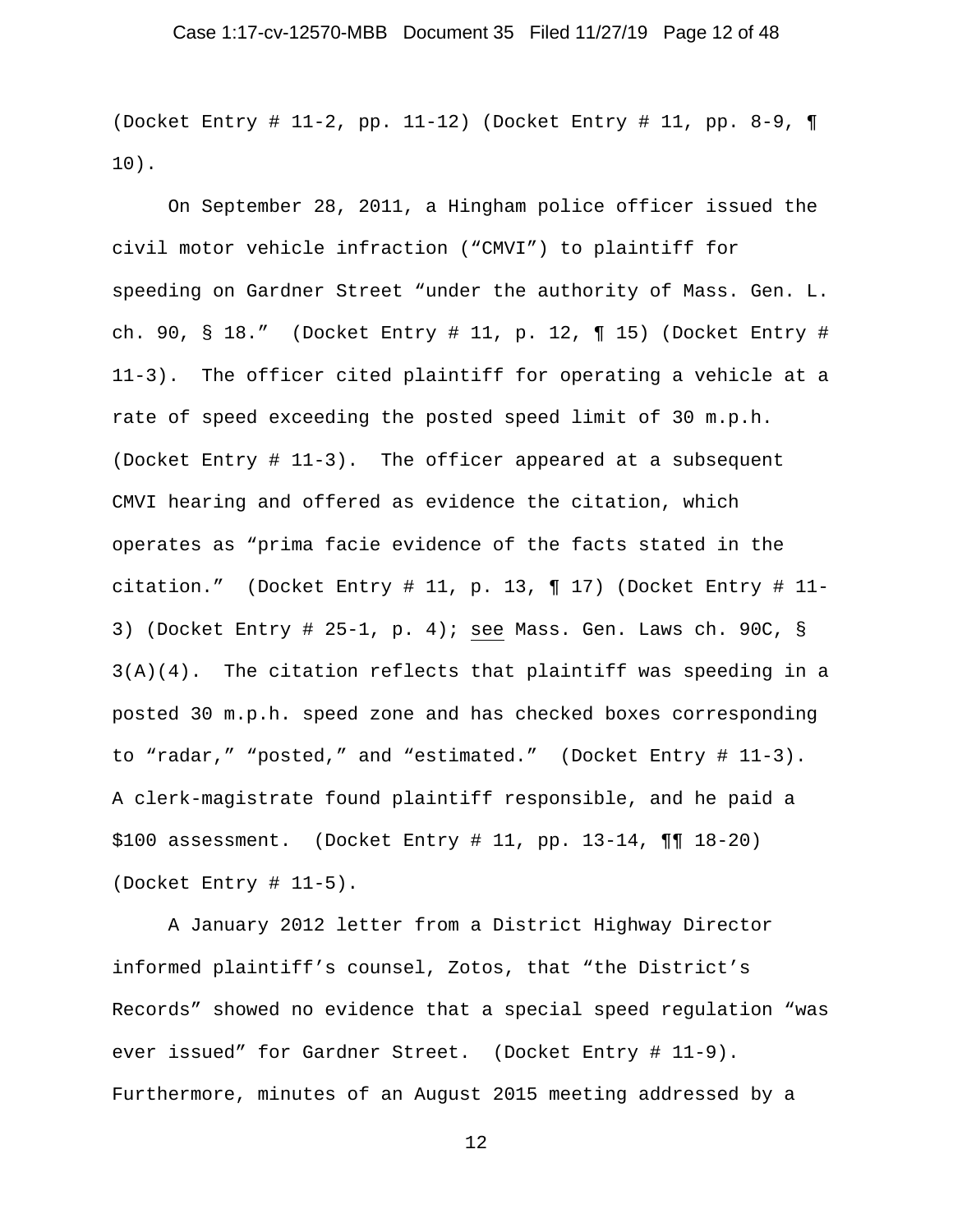#### Case 1:17-cv-12570-MBB Document 35 Filed 11/27/19 Page 13 of 48

traffic committee of the Town of Hingham to defendants indicate there are 30 m.p.h. speed limit signs on Gardner Street:

but there is no record of them . . . The signs which are currently posted are not permitted but are still enforceable. The question is whether they are challenged in court, if it would[,] they would be found to be illegal and the Town might be sued.

(Docket Entry # 11-10, p. 2) (Docket Entry # 11, p. 17, ¶ 28) (emphasis omitted).

 A 2012 "GPS Survey [of] Posted Speed Limits [for the] Town of Hingham" conducted by Zotos reflects that 66% of the speed limit signs surveyed under the town's jurisdiction "lacked a required Special Speed Regulation" ("Zotos Speed Study"). (Docket Entry # 11-8, pp. 1-2). The study spans the time period of March 2 to 23, 2012, during which "Zotos conducted a visual and photographic GPS survey" of Hingham roadways and identified 60 "speed limit signs for which there was no record" in the town or MassDOT files of the issuance "of any Special Speed Regulations." (Docket Entry  $\#$  11-8, pp. 2, 6-7).<sup>6</sup> In an August 24, 2012 letter to the Board of Selectman, a MassDOT State Traffic Engineer notified the town that, upon review of MassDOT files, the files contained special speed regulations for five streets, none of which appear on table three in the Zotos Speed Study. (Docket Entry # 11-16, p. 3) (Docket Entry # 11-8, pp.

<sup>6</sup> As previously noted, page numbers refer to the page number of the filing as docketed.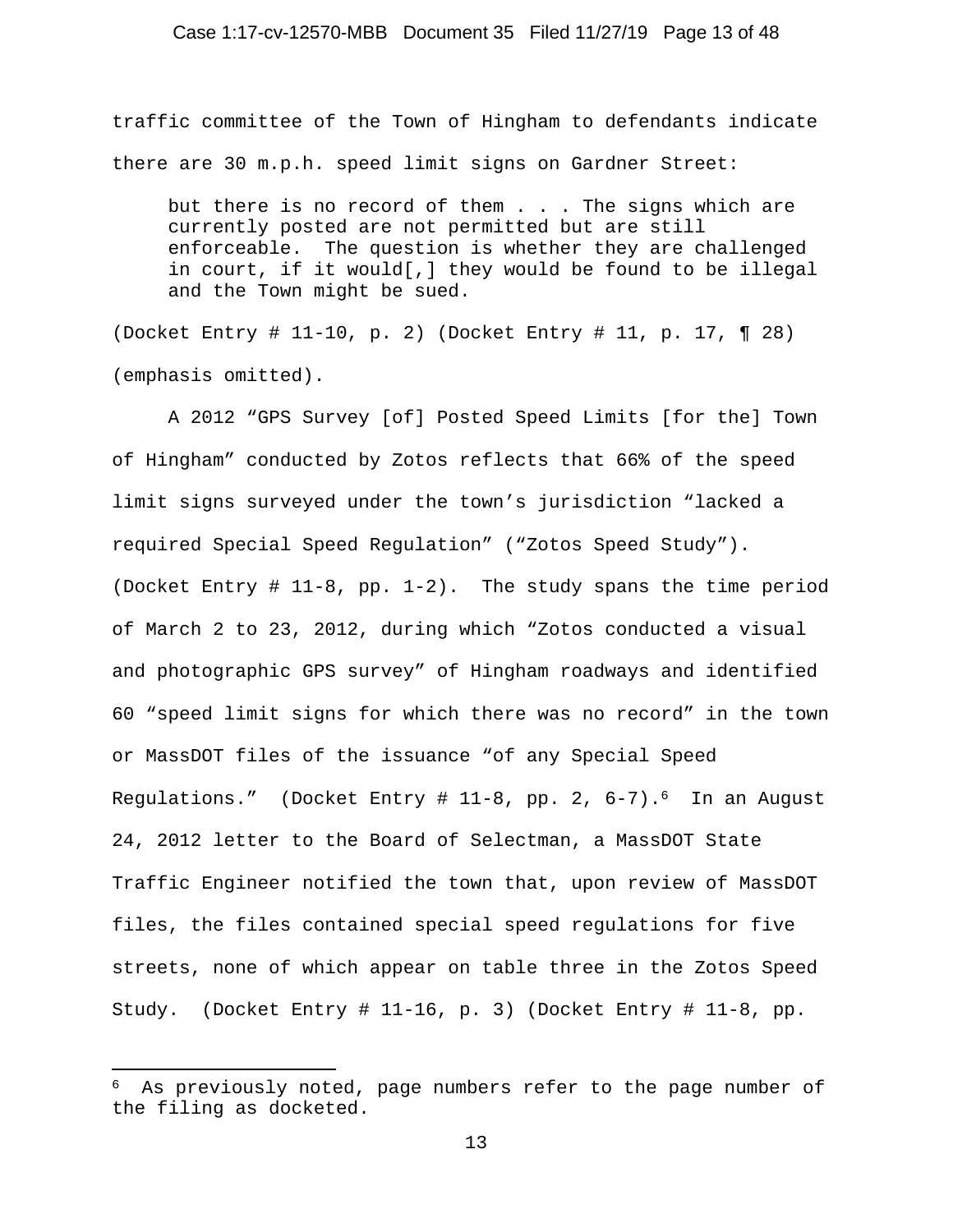#### Case 1:17-cv-12570-MBB Document 35 Filed 11/27/19 Page 14 of 48

6-7). The letter recognizes the relief MassDOT may provide when notified of an unlawfully posted speed limit sign, namely, that the department may remove the sign. (Docket Entry # 11-16, p. 2) (quoting chapter 85, section two); Mass. Gen. Laws ch. 90, § 18 ("Any sign, purporting to establish a speed limit, which has not been erected in accordance with the foregoing provisions may be removed by or under the direction of the department.").

 In support of class certification, plaintiff filed 382 civil traffic citations issued by Hingham police officers from September 2011 to January 2018 on 25 Hingham roadways.7 (Docket Entry ## 17-1 to 17-25). Plaintiff attaches the citations to an affidavit by Zotos in which Zotos attests to the veracity of various facts in the first amended complaint. (Docket Entry # 17). The citations all charge violations of section 18 based on posted speeds. (Docket Entry # 17, p. 2, ¶ 5) (Docket Entry ## 17-1 to 17-25). In a number of the citations, the officers' method of determining speed varies to include boxes checked as "clocked," "radar," "lidar," and/or "estimated" in addition to

<sup>7</sup> Plaintiff filed another 16 citations for section 18 violations on various Hingham roadways that resulted in criminal applications or arrests in light of other charges in the citations. (Docket Entry # 17, p. 5, ¶ 32) (Docket Entry # 17- 26). As an aside and not considered for purposes of class certification, the majority of the traffic citations postdate the Zotos Speed Study as well as the August 24, 2012 letter identifying the five streets at that time that had a special speed regulation. (Docket Entry ## 17-1, 17-2, 17-4, 17-5, 17-7 to 17-11, 17-13 to 17-26).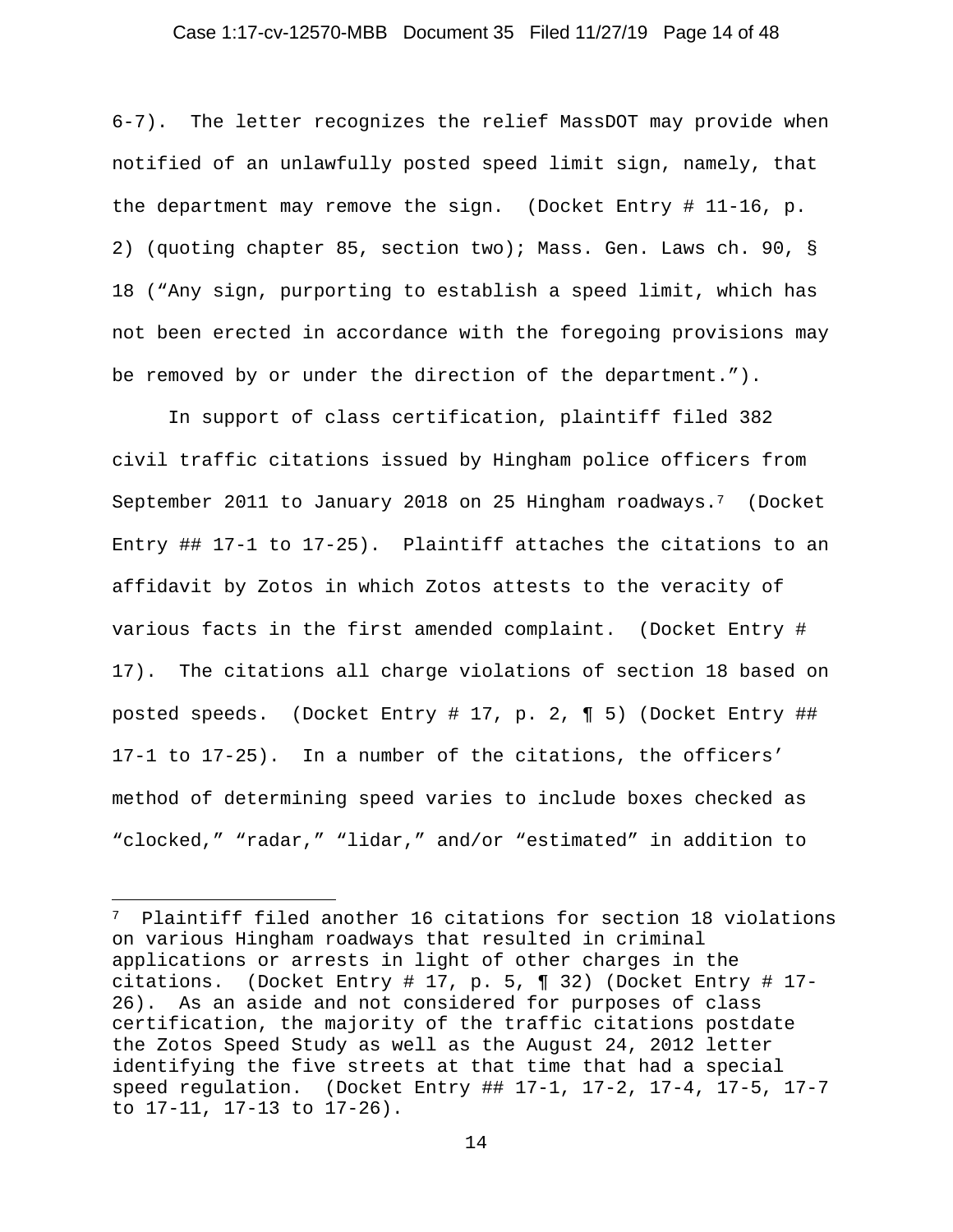## Case 1:17-cv-12570-MBB Document 35 Filed 11/27/19 Page 15 of 48

"posted." (Docket Entry ## 17-1 to 17-26). The majority of the posted speed rates in the citations are for 30 m.p.h., although they also include 40 m.p.h. and 45 m.p.h. rates, and a number of the roadways have more than one posted speed limit sign. (Docket Entry ## 17-1 to 17-26). The rates of speed, largely within a 30 m.p.h. posted area, differ as well. For example, whereas one citation charges a motorist with traveling 40 m.p.h. in a 30 m.p.h. zone, another charges a different motorist with traveling 51 m.p.h. in a 30 m.p.h. zone. (Docket Entry # 17-9, p. 28) (Docket Entry # 17-14, p. 2). A number of the citations include charges for other driving offenses, including section 17 of chapter 90 ("section 17"). (Docket Entry ## 17-2 to 17-9, 17-11, 17-13 to 17-19, 17-22 to 17-26).

 Separately, the first amended complaint, filed in March 2018, represents there are at least 26 speed limit signs "posted on the public roadways under the sole jurisdiction of the Town of Hingham" which do not have "approved special speed regulations on file with MassDOT." (Docket Entry # 11, pp. 17- 18, ¶ 30) (citing Zotos Speed Study, Docket Entry # 11-8, pp. 6- 7, listing signs without special speed regulations as of March 23, 2012). The first amended complaint further states that from September 28, 2011 to January 28, 2018, the Town issued 1,247 traffic citations on roadways in Hingham that did not have "approved special speed regulations on file with MassDOT."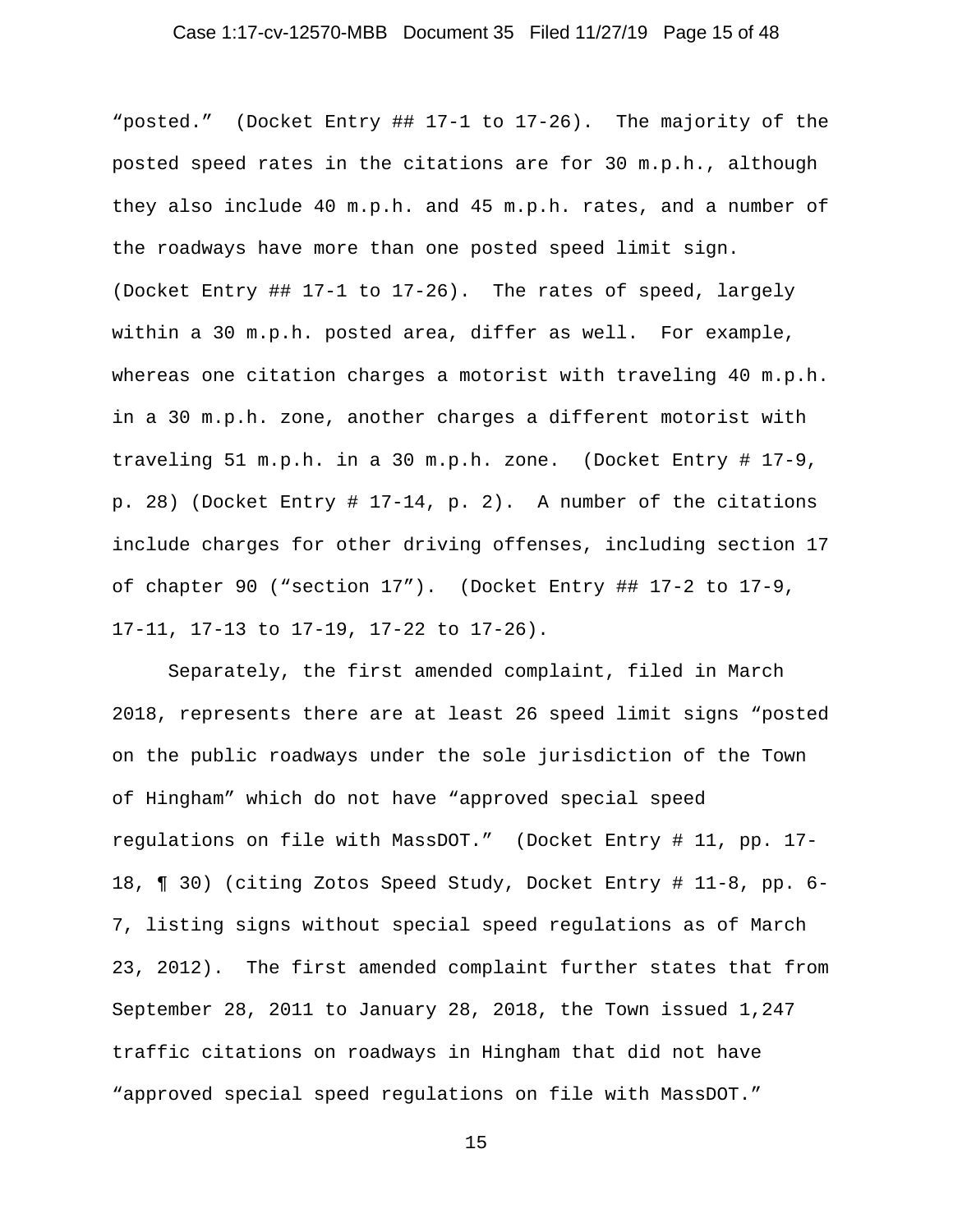(Docket Entry # 11, p. 19,  $\P$  33(a)). The discussion below includes additional facts.

### DISCUSSION

The first amended complaint defines the putative class as follows:

Any person who received motor vehicle traffic citations for violation of a special speed regulation lawfully made under the authority of Mass. Gen. L. ch. 90, § 18, i.e., operating a vehicle at a rate of speed in excess of a Speed Limit sign (R2-1), where (in fact) there is no such approved special speed regulation, and who, by reason thereof, suffered or experienced an adverse legal consequence, including payment of an assessment, surcharge, cost or fee in disposition of the citation, or whose admission or finding of responsibility have [sic] been or may be counted against them in the future for the purposes of adversely affecting their driving record or automobile insurance premium, or all these things, from September 28, 2011, to the date of the judgment in this action.

(Docket Entry # 11, p. 35,  $\P$  58).<sup>8</sup> In order to allow class certification, plaintiff must meet all four threshold requirements under Rule 23(a), as well as at least one of the requirements of Rule 23(b)(1), (2) or (3). See Amchem Prods., Inc. v. Windsor, 521 U.S. 591, 613-14 (1997). Plaintiff asserts that the proposed class, in addition to meeting the requirements

<sup>&</sup>lt;sup>8</sup> The supporting memorandum to the class certification motion truncates this definition. (Docket Entry # 16). The defendant class members consist of the Selectman and various town and state officials who erected, maintained, or enforced speed limit signs that lacked a special speed regulation or "who, by reason thereof, enjoyed or experienced a favorable legal consequence." (Docket Entry # 11, p. 36, ¶ 60).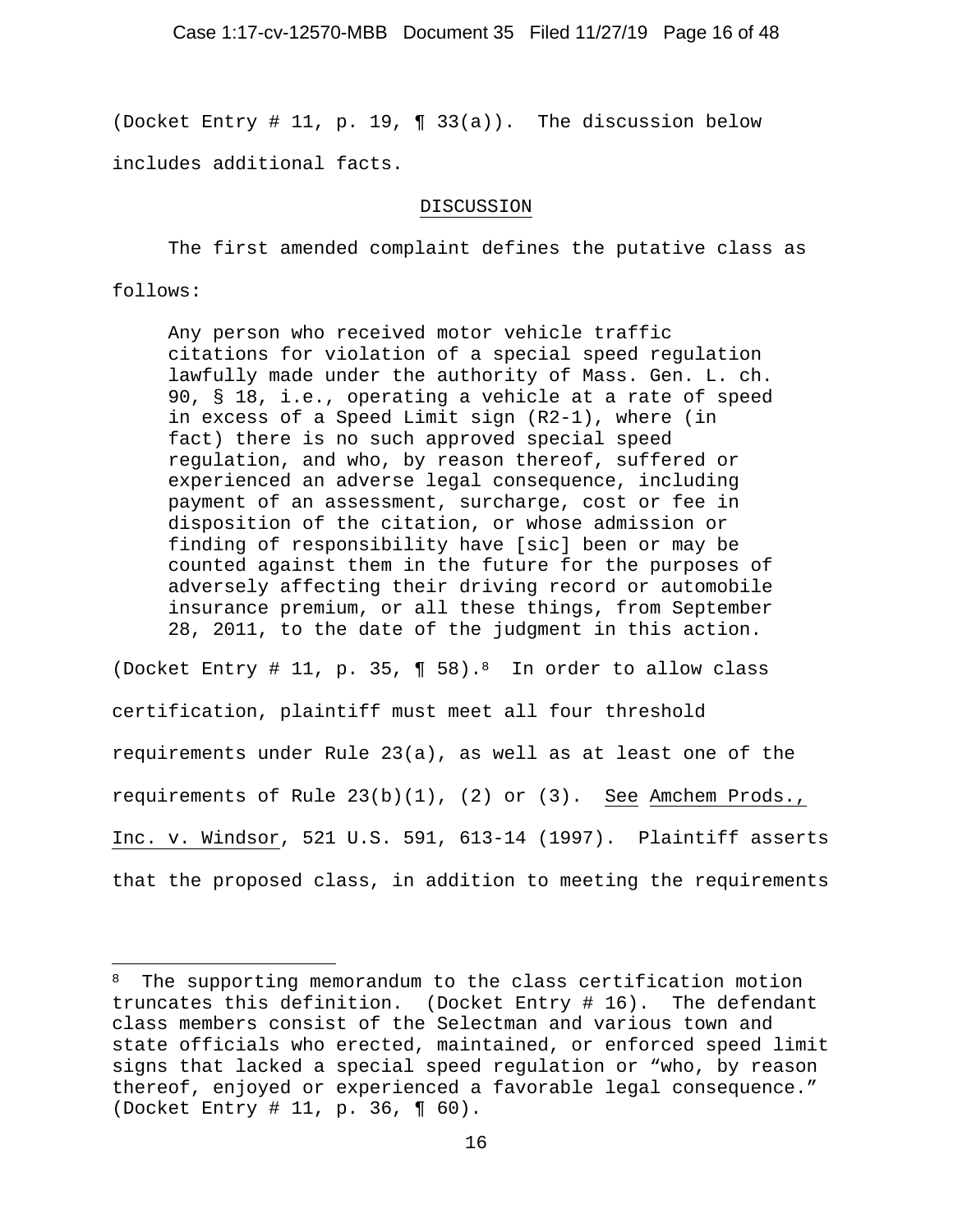## Case 1:17-cv-12570-MBB Document 35 Filed 11/27/19 Page 17 of 48

of Rule  $23(a)$ , satisfies both Rule  $23(b)(2)$  and Rule  $23(b)(3)$ . Finally, with respect to appointment of class counsel, plaintiff contends that "Zotos is qualified, experienced and able to litigate this case" pursuant to Rule 23(g). (Docket Entry # 16, p. 13) (capitalization and emphasis omitted).

#### I. Ascertainability

In addition to the foregoing requirements of Rule 23, it is an implicit prerequisite to class certification that a putative class be ascertainable; that is, "it must be 'administratively feasible to determine whether a particular individual is a member.'" Schonton v. MPA Granada Highlands LLC, 2019 WL 1455197, at \*3 (internal citations omitted). It is not necessary that every class member be identified, "but the class must be sufficiently ascertainable to permit a court to 'decide and declare who will receive notice, who will share in any recovery, and who will be bound by the judgment.'" Id. at \*3 (citing, inter alia, Crosby v. Soc. Sec. Admin. of the United States, 796 F.2d 576, 580 (1st Cir. 1986)). Although plaintiff need not specifically identify each proposed class member, he must present "'stable and objective factors' at the outset of a case" by which potential members can be deemed part of the class. Id. at \*3 (internal citation omitted); see In re Nexium Antitrust Litig., 777 F.3d at 19; 1 William B. Rubenstein, Newberg on Class Actions § 3:1 (5th ed. 2019).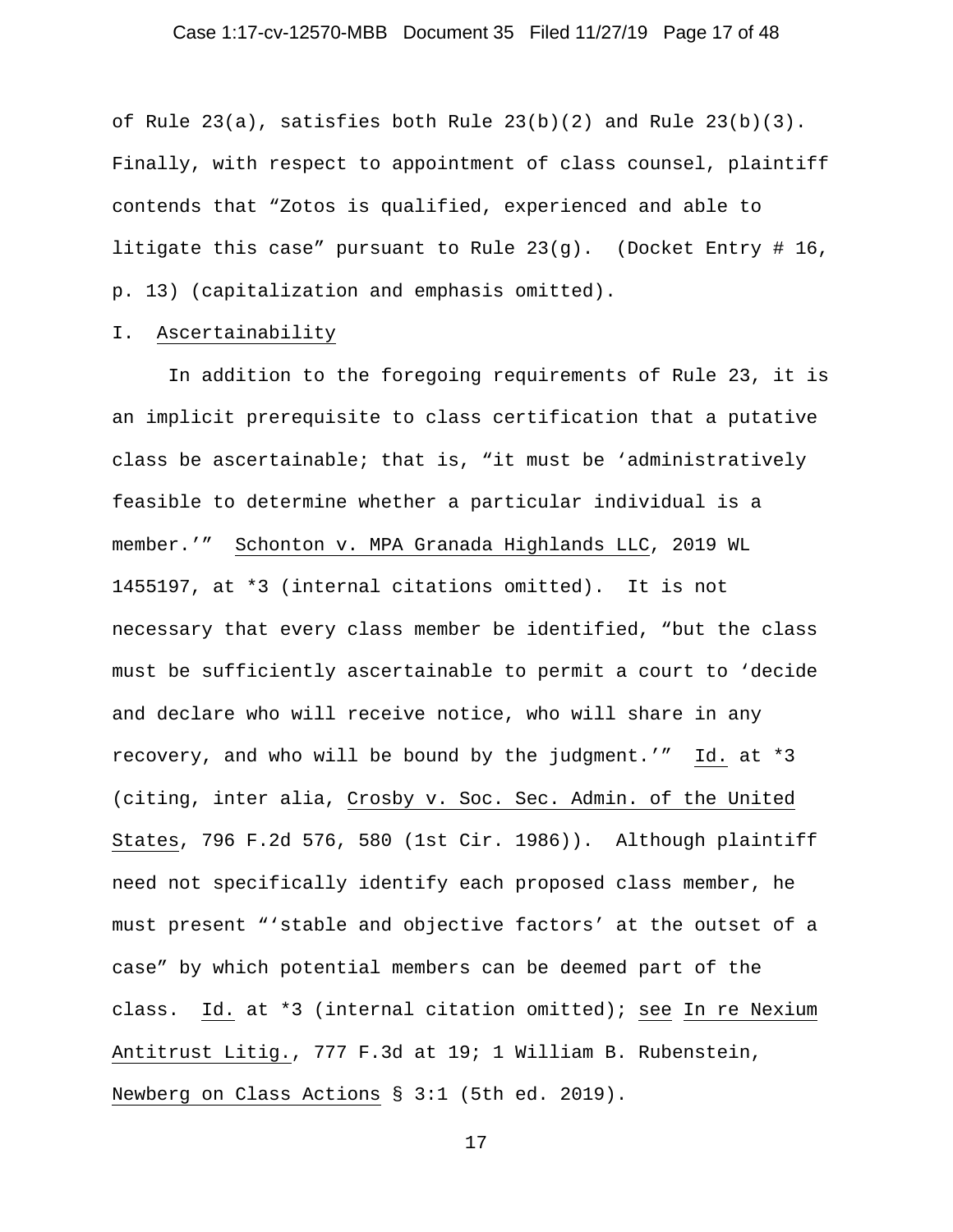Plaintiff submits "[a]scertainability is not a hurdle here, since traffic citations (of c. 90, § 18 violations) and special speed regulations (indicating authorized signs) are all recorded." (Docket Entry # 16, p. 7). The key characteristics of class members are receipt of citations for speeding in excess of posted speed limit signs "'lawfully made'" under section 18 when, in fact, there is no approved special speed regulation for the erected signs. (Docket Entry # 11, p. 35, ¶ 58). The citations all identify the Hingham roadway at issue, the individual's name, the posted speed, and the charged violation of section 18. The citations, taken together with records at MassDOT and/or the town documenting the multilayered process to erect a posted speed limit sign, provide objective criteria to ascertain class membership. The class is therefore sufficiently ascertainable. Accordingly, this court turns to the requirements of Rule 23(a).

# II. Rule 23(a) Requirements

#### A. Numerosity

 Under Rule 23(a)(1), a plaintiff seeking to certify a class must show that "the class is so numerous that joinder of all members is impracticable." Fed. R. Civ. P. 23(a)(1). There is no minimum number of plaintiffs necessary to establish numerosity, "'but generally if the named plaintiff demonstrates that the potential number of plaintiffs exceeds 40, the first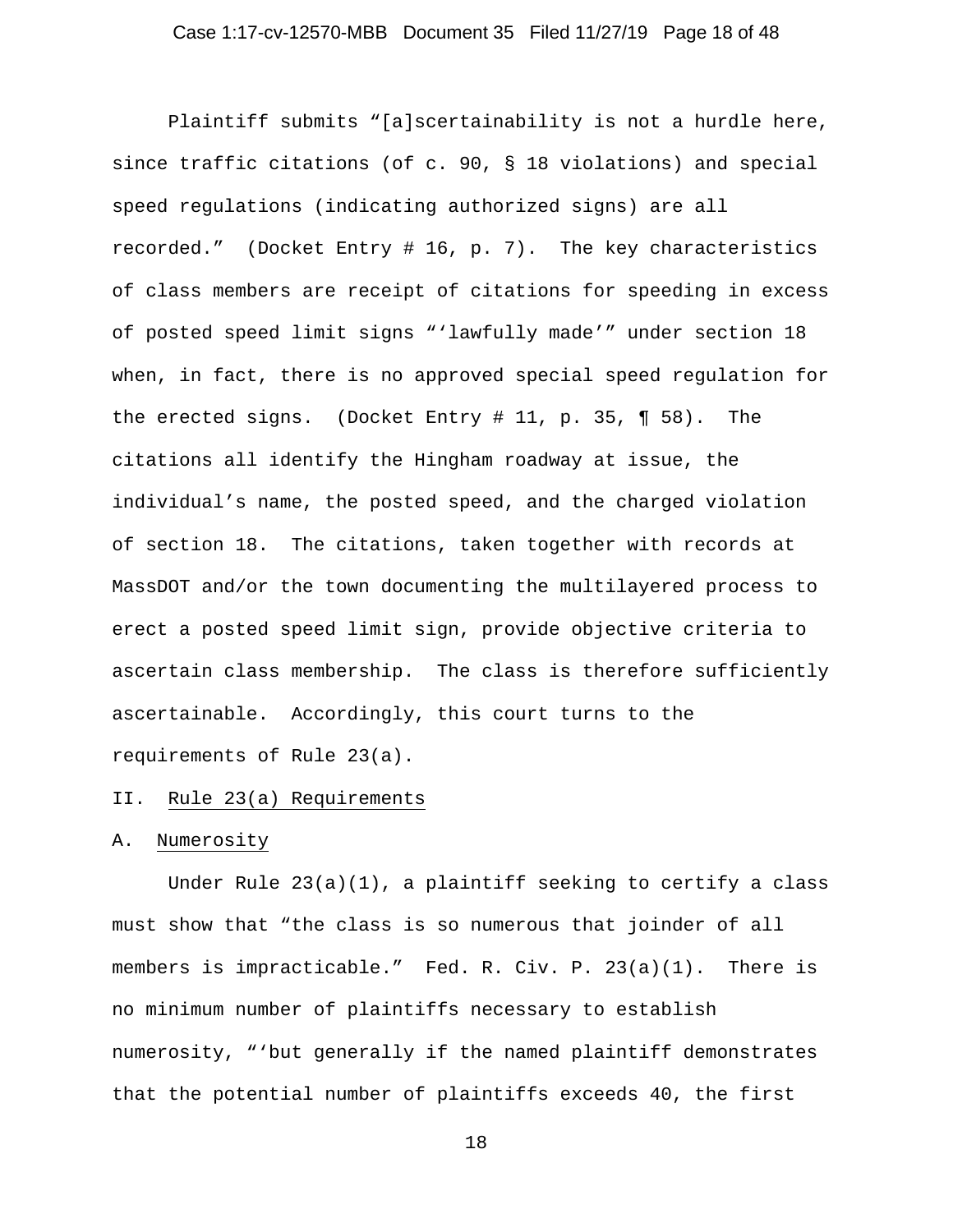#### Case 1:17-cv-12570-MBB Document 35 Filed 11/27/19 Page 19 of 48

prong of Rule 23(a) has been met.'" García-Rubiera v. Calderón, 570 F.3d 443, 460 (1st Cir. 2009) (internal citations omitted).

 Here, relying on the 382 traffic citations attached to the Zotos affidavit, plaintiff maintains there are "hundreds of plaintiff class members" which amount to a figure "almost ten (10x) greater than the 40 person threshold." (Docket Entry # 16, pp. 6-7). Plaintiff's attempt to demonstrate numerosity is not without flaws. Most obviously, it is possible that a number of motorists received multiple citations——in which case the number of putative class members may be lower than 382. However, given the "low threshold for numerosity" and that a plaintiff generally need only show that the "potential" number of class members is greater than 40, plaintiff sufficiently demonstrates numerosity.9 García-Rubiera v. Calderón, 570 F.3d at 460.

### B. Commonality

 Turning to the second Rule 23(a) requirement, commonality, a putative class can be certified only when "there are questions

<sup>9</sup> Defendants argue that plaintiff fails to establish numerosity because the 382 citations were issued on 24 separate streets in the Town of Hingham, and each street contains multiple speed limit signs. (Docket Entry # 25, pp. 14-15). Thus, defendants contend that plaintiff's showing is "representative of twentyfour separate groupings of plaintiffs." (Docket Entry # 25, p. 15). With respect to numerosity, the argument is not convincing. Separately, defendants' failure to count Water Street leads to 25 separate streets with 25 separate groupings. (Docket Entry # 17-25).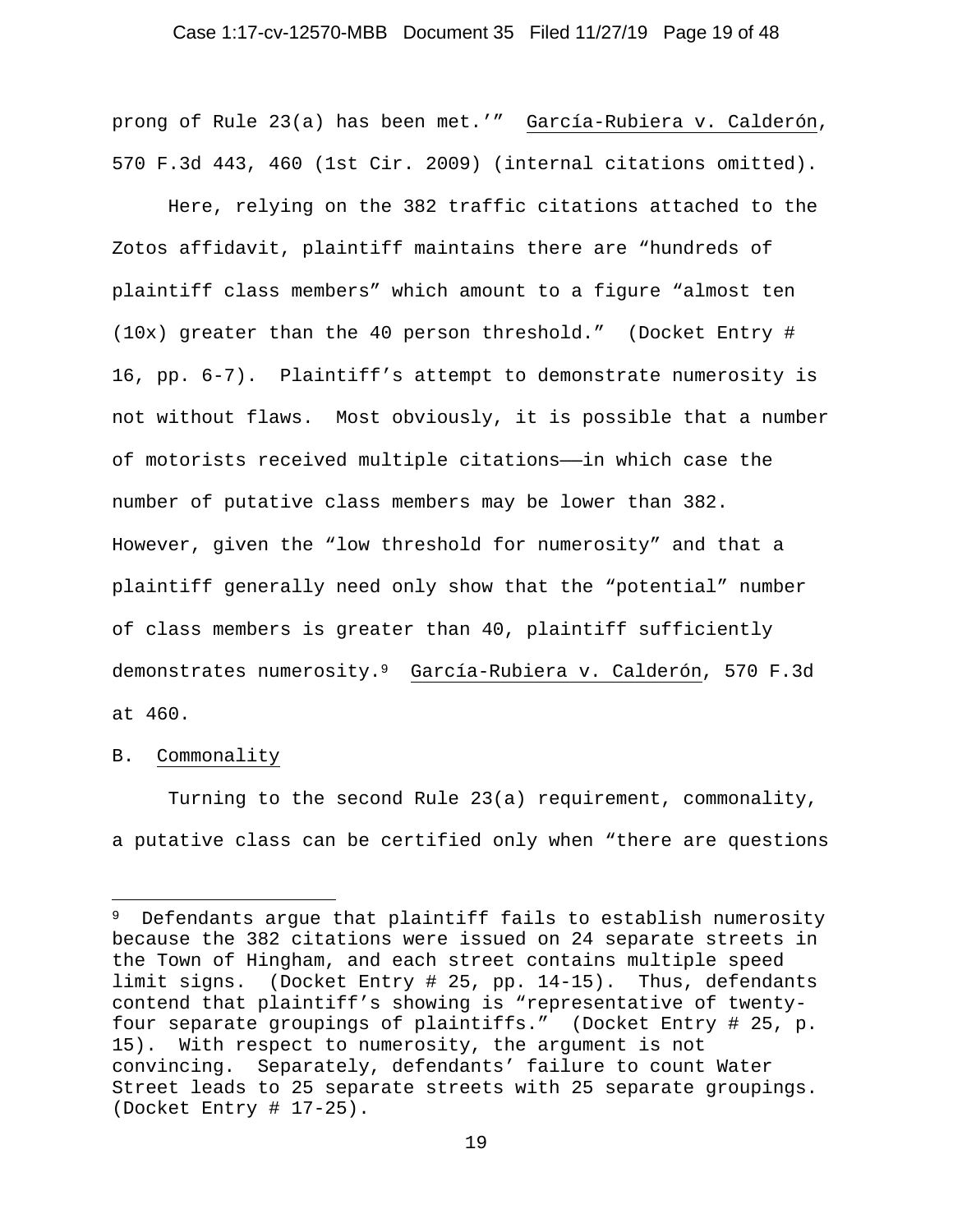of law or fact common to the class.  $10$  Fed. R. Civ. P. 23(a)(2). The "common questions of law or fact" that plaintiff identifies include:

- a. Whether Defendants' conduct of erecting, maintaining and enforcing Speed Limit signs (R2-1) as alleged herein violates Mass. Gen. L. ch. 90, § 18 (and set forth in Mass. Gen. L. ch. 85, § 2), the "Procedures for Speed Zoning on State and Municipal Roads", and "The Massachusetts Amendments to the 2009 Manual on Uniform Traffic Control Devices";
- b. Whether Defendants' conduct of erecting, maintaining and enforcing Advisory Speed plaques (W13-1P) as alleged herein violates the "Procedures for Speed Zoning on State and Municipal Roads" (as authorized by Mass. Gen. L. ch. 90, § 18 and set forth in Mass. Gen. L. ch. 85, § 2);
- c. Whether Defendants' conduct of [restraining motorists, leveling false section 18 charges, and] fabricating false prima facie evidence of Speed Limit signs and traffic citations as alleged . . . deprives Plaintiffs of their property and liberty without due process of law; and,
- d. Whether the lack of any evidentiary proof requirement under Mass. Gen. L. ch. 90C, § 3(A)(4) or Mass. Gen. L. ch. 90, § 17, or both of these, pertaining to whether a Speed Limit sign (R2-1) has been duly established upon any way in accordance with the provisions of Mass. Gen. L. ch. 90, § 18 (i.e., a special speed regulation), deprives Plaintiffs of their property and liberty without due process of law.

(Docket Entry # 11, pp. 37-38, ¶ 63) (Docket Entry # 16, p. 8).

<sup>10 &</sup>quot;It is well settled that the requirement of 'common questions of law or fact' in Rule 23(a) is disjunctive; that is, *either* a question of law *or* a question of fact will suffice." 1 William B. Rubenstein, Newberg on Class Actions § 3:21 (5th ed. 2019) (emphasis in original).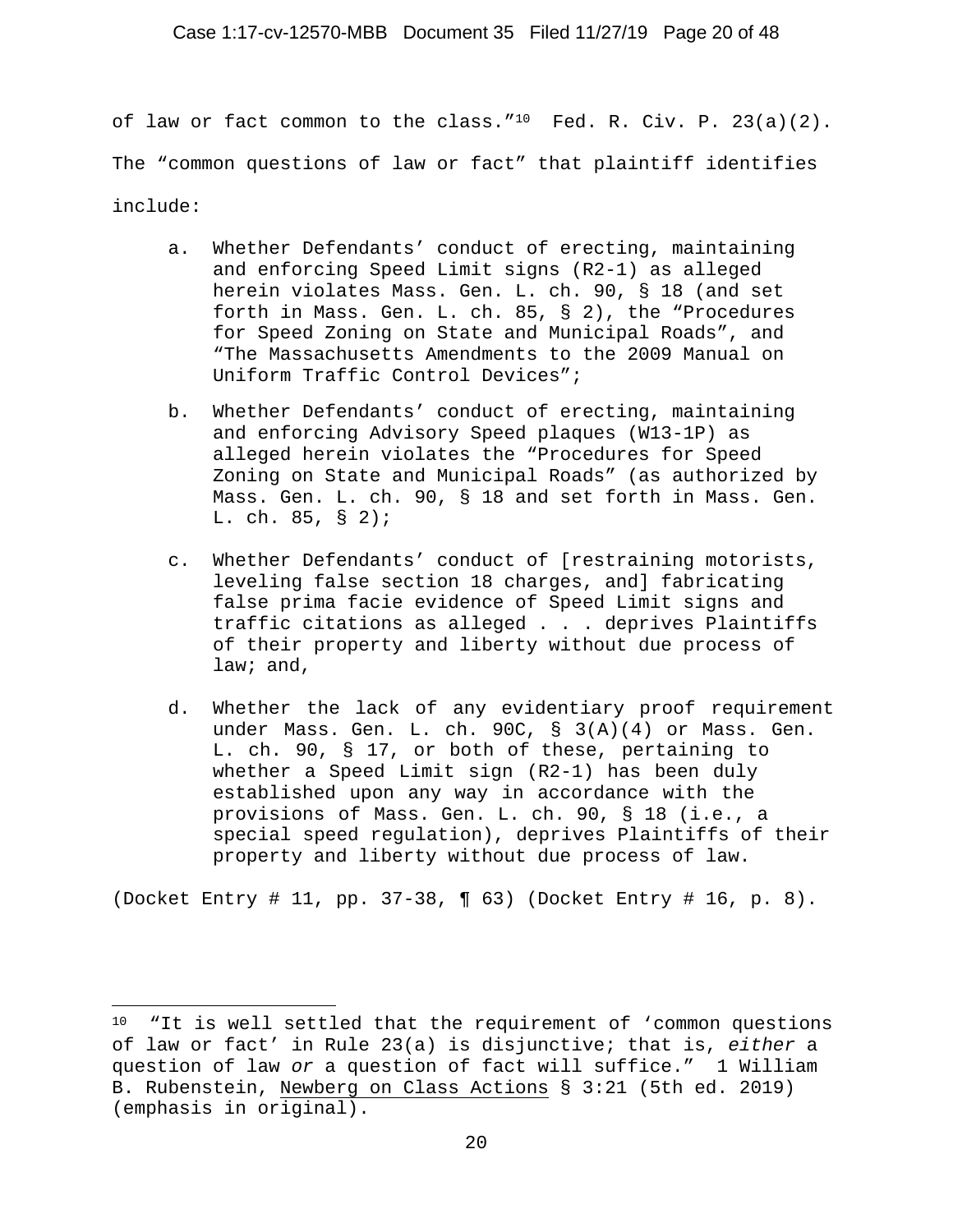"Commonality requires the plaintiff to demonstrate that the class members 'have suffered the same injury.' This does not mean merely that they have all suffered a violation of the same provision of law." Wal-Mart Stores, Inc. v. Dukes, 564 U.S. 338, 349-350 (2011) (quoting Gen. Tel. Co. of the Sw. v. Falcon, 457 U.S. at 157). To satisfy commonality, putative class claims "must depend upon a common contention . . . of such a nature that it is capable of classwide resolution—which means that determination of its truth or falsity will resolve an issue that is central to the validity of each one of the claims in one stroke." Id. at 350.

What matters to class certification . . . is not the raising of common "questions"—even in droves—but rather, the capacity of a class-wide proceeding to generate common *answers* apt to drive the resolution of the litigation. Dissimilarities within the proposed class are what have the potential to impede the generation of common answers.

Id. at 350 (quoting Richard A. Nagareda, Class Certification in the Age of Aggregate Proof, 84 N.Y.U. L. REV. 97, 132 (2009) (emphasis in original)). Furthermore, "[t]he commonality test is more qualitative than quantitative, and thus, there need be only a single issue common to all members of the class." 1 William B. Rubenstein, Newberg on Class Actions § 3:20 (5th ed. 2019); see also Wal-Mart Stores, Inc. v. Dukes, 564 U.S. at 359 ("[F]or purposes of Rule 23(a)(2), '"[e]ven a single [common] question"' will do."). "[T]he requirement is easily met in most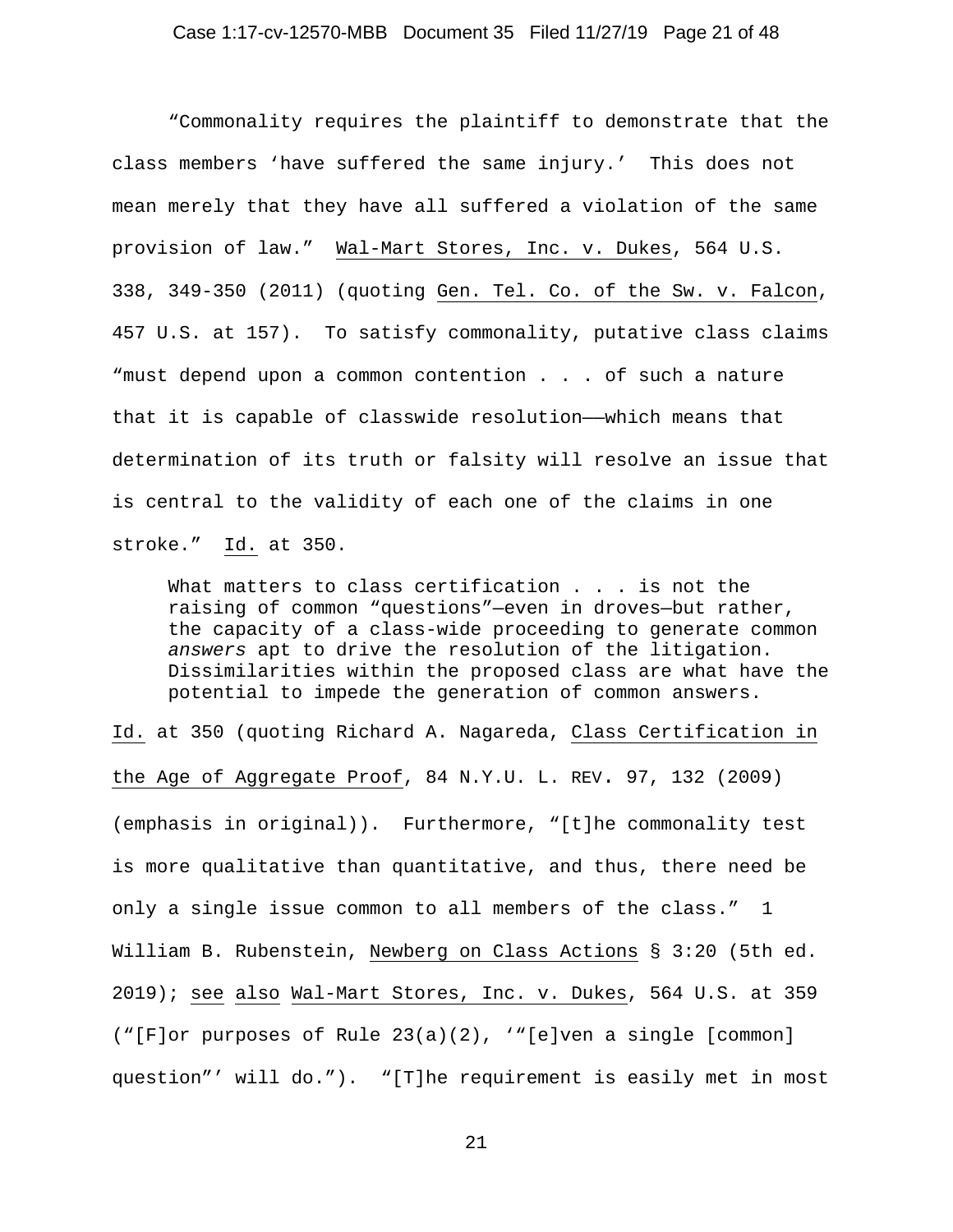#### Case 1:17-cv-12570-MBB Document 35 Filed 11/27/19 Page 22 of 48

cases." 1 William B. Rubenstein, Newberg on Class Actions § 3:20 (5th ed. 2019).

 In the case at bar, plaintiff contends that commonality is satisfied because all putative class members suffered the same injury, namely, "the Selectmen's same enforcement of unauthorized speed limit signs by issuance of traffic citations." (Docket Entry # 16, p. 8). Defendants point out that a key aspect of plaintiff's theory of relief is "that the law requires a separate engineering study" for each speed sign. (Docket Entry # 25, p. 16). While this is true, it is not fatal to commonality.

Dukes makes clear that claims of harm arising from *a truly common source*, such as illegal bias arising from a particular supervisor, can provide the common contention required for a class action. Even where that common contention is shown . . . individual questions will of course remain as to how to remedy the harm to a particular [class member] . . . But those inquiries go not to commonality (since clearly, these are not common questions of fact) but to predominance.

George v. Nat'l Water Main Cleaning Co., 286 F.R.D. 168, 175 (D.

Mass. 2012) (emphasis added); see also Crowe v. Examworks, Inc., 136 F. Supp. 3d 16, 47 (D. Mass. 2015). Here, all members of the class can trace their injury to a common source: defendants' alleged noncompliance with state laws and MassDOT standards, arising through their failure to conduct speed studies for Hingham roadways with posted speed limits or advisory speed limits leading to purportedly false charges and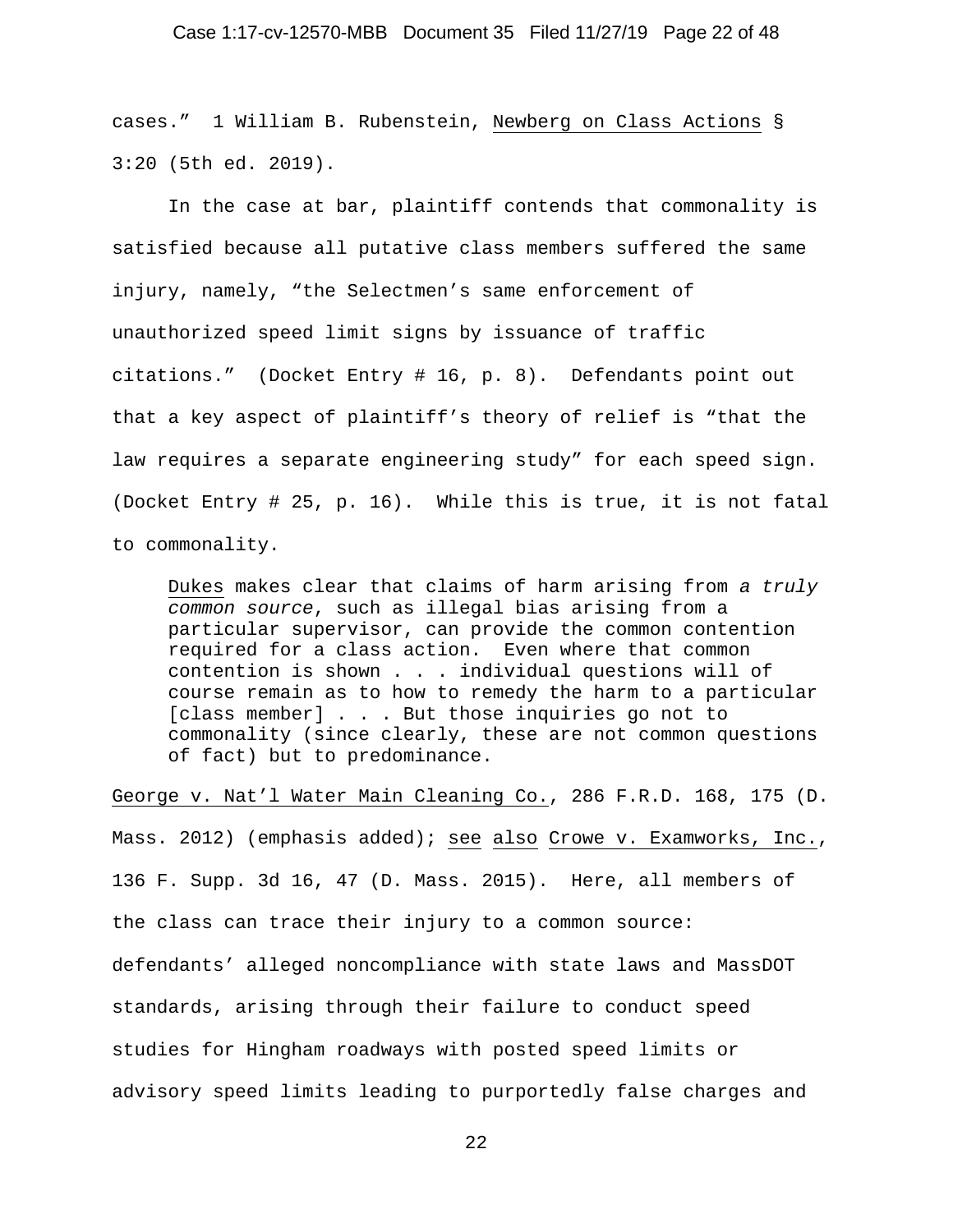#### Case 1:17-cv-12570-MBB Document 35 Filed 11/27/19 Page 23 of 48

illegal enforcement of the posted and advisory speed limits. This suffices to establish commonality.

# C. Typicality

 Next, a plaintiff seeking to certify a class must establish that "the claims or defenses of the representative parties are typical of the claims or defenses of the class." Fed. R. Civ. P.  $23(a)(3)$ . "'The central inquiry . . . is whether the class representatives' claims have the same essential characteristics as the claims of the other members of the class.'" Barry v. Moran, Civil Action No. 05-10528-RCL, 2008 WL 7526753 at \*11 (D. Mass. May 7, 2008) (quoting McLaughlin v. Liberty Mut. Ins. Co., 224 F.R.D. 304, 310 (D. Mass. 2004)). Typicality may be satisfied when putative class claims "'arise[] from the same event or practice or course of conduct that gives rise to the claims of the other class members, and . . . are based on the same legal theory.'" García-Rubiera v. Calderón, 570 F.3d at 460 (internal citations omitted). Typicality "ensure[s] that the plaintiff's interests are 'aligned with those of the represented group, [so that] in pursuing his own claims, the named plaintiff will also advance the interests of the class members.'"<sup>11</sup> 1 William B. Rubenstein, Newberg on Class Actions §

<sup>&</sup>lt;sup>11</sup> To the extent plaintiff seeks certification of putative federal claims, his lack of a viable federal claim renders his claims not typical of the putative class members' federal claims. "[T]he typicality requirement demands that a member of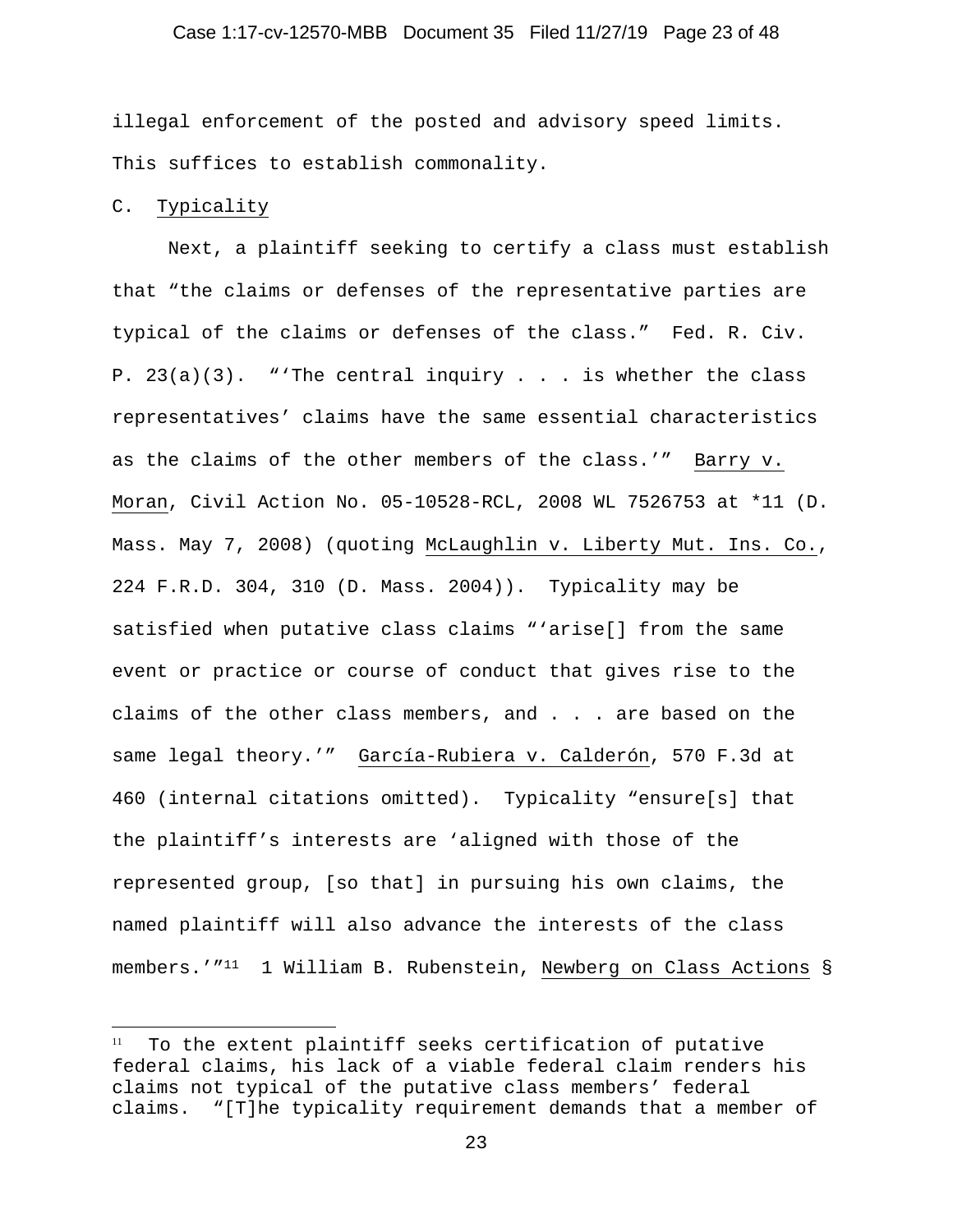#### Case 1:17-cv-12570-MBB Document 35 Filed 11/27/19 Page 24 of 48

3:29 (5th ed. 2019) (citations omitted); accord Schonton v. MPA Granada Highlands LLC, 2019 WL 1455197, at \*7 (typicality ensures that "'named plaintiffs, in presenting their case, will necessarily present the claims of the absent plaintiffs'") (internal brackets and citations omitted). Like commonality, typicality serves as a "guidepost[] for determining whether under the particular circumstances maintenance of a class action is economical and whether the named plaintiff's claim and the class claims are so interrelated that the interests of the class members will be fairly and adequately protected in their absence.'" Wal-Mart Stores, Inc. v. Dukes, 564 U.S. at 349 n.5.

the class be the class representative." 1 William B. Rubenstein, Newberg on Class Actions § 3:28 (5th ed. 2019); see also E. Texas Motor Freight Sys. Inc. v. Rodriguez, 431 U.S. 395, 403 (1977) ("this Court has repeatedly held, a class representative must be part of the class and 'possess the same interest and suffer the same injury' as the class members"); accord Amchem Prod., Inc. v. Windsor, 521 U.S. 591, 625-26 (1997) (quoting Texas Motor, 431 U.S. at 403); W. Virginia ex rel. McGraw v. CVS Pharmacy, Inc., 646 F.3d 169, 176 (4th Cir. 2011) ("class action is an action filed by an individual *as a member of a class* and whose claim is typical of the class members' claims") (emphasis in original); Chisholm v. U.S. Postal Serv., 665 F.2d 482, 493 (4th Cir. 1981); see generally White v. Baptist Mem'l Health Care Corp., 699 F.3d 869, 878 (6th Cir. 2012); Wiesmueller v. Kosobucki, 513 F.3d 784, 787 (7th Cir. 2008) ("decision that the claim of the named plaintiffs lacks merit ordinarily" disqualifies plaintiff "as proper class representative[]"). In the alternative, the putative federal class claims also fail certification for the same reasons the state law putative class claims fail.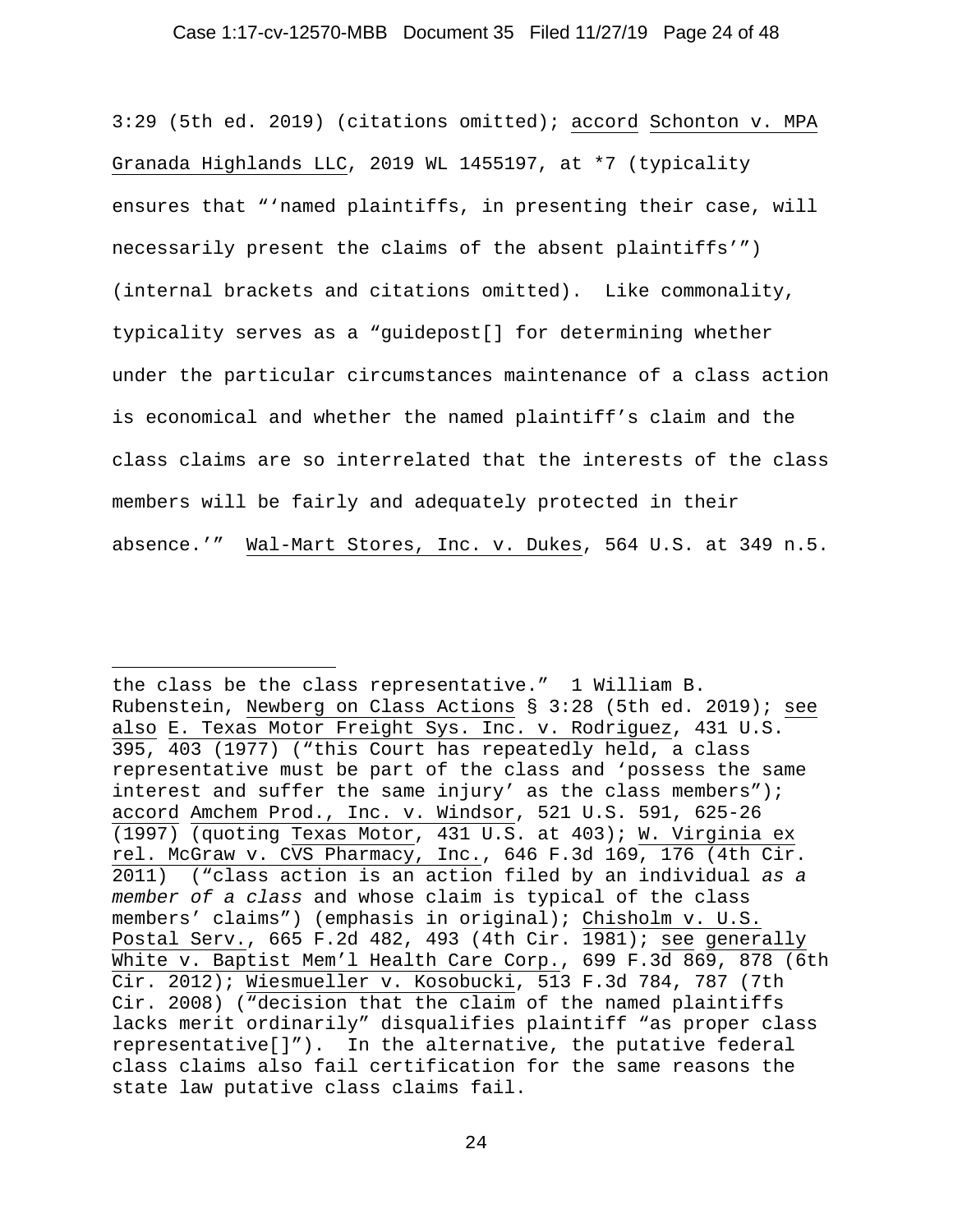(quoting Gen. Tel. Co. of the Sw. v. Falcon, 457 U.S. at 157– 158, n.13).

 In the case at bar, plaintiff argues that his claims "are typical of, indeed identical to" those of the other class members, all of which "involve the Selectmen's same misconduct of erecting, maintaining and enforcing unauthorized speed limit signs by issuance of traffic citations." (Docket Entry # 16, p. 10). Plaintiff asserts that typicality is met because "[t]he systemic failure of the Selectmen to obey statutes and regulatory standards exposes everyone to harm." (Docket Entry # 16, p. 11). Defendants argue that "the evidence underlying the posting of each sign must be separately analyzed to determine whether the sign was posted with or without a traffic engineering study." (Docket Entry # 25, pp. 17-18).

 At a general level, the claims emanate from the purportedly illegal conduct of erecting and enforcing speed limit signs that were unauthorized under section 18. The essential characteristics of the claims, however, arise from the legality of each individual sign and defendants' course of conduct or practice in erecting and enforcing that sign. Plaintiff's interest centers on presenting the illegality of the 30 m.p.h. speed limit sign on upper Gardner Street to show his claims that defendants' conduct was ultra vires. Even assuming these claims typify the claims of other putative class members who received a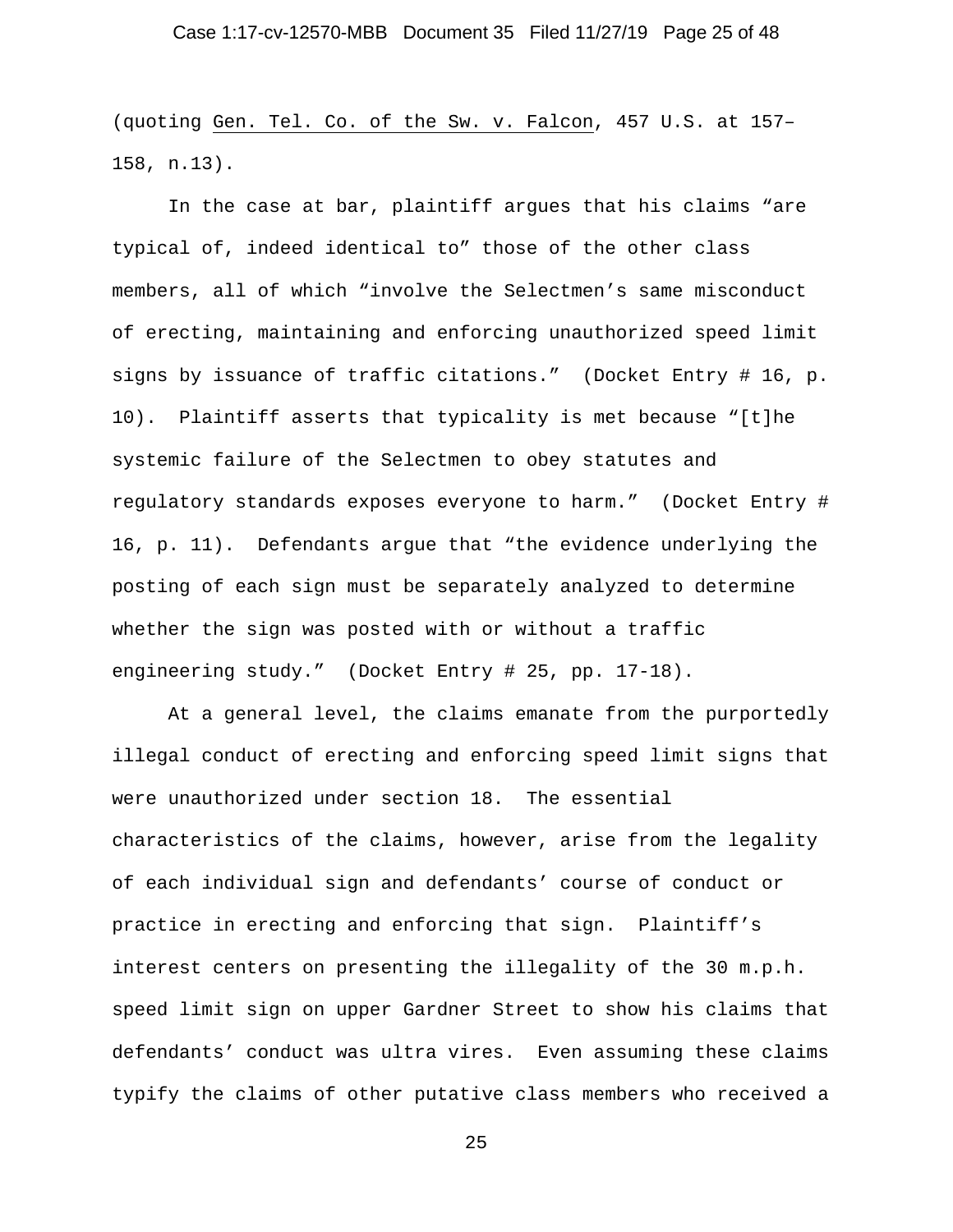#### Case 1:17-cv-12570-MBB Document 35 Filed 11/27/19 Page 26 of 48

citation under the same 30 m.p.h. sign on Gardner Street,  $1^2$ however, such claims are not typical of claims by putative class members who received citations elsewhere, each of whom would require a separate inquiry into the legality of the sign corresponding to his or her citation.13 Again, the class includes individuals cited on 25 separate roadways (Docket Entry # 17-1 to 17-26) (Docket Entry # 17, ¶¶ 6-32) under different speed limit signs subject to different erection and enforcement proceedings which, in turn, evidence (or do not evidence) each sign's illegally. Thus, plaintiff's claims do not "'arise[] from the same event'"——posting and enforcing a sign on Gardner Street——"'that gives rise to the claims of other class members.'" García-Rubiera v. Calderón, 570 F.3d at 460 (internal citations omitted). Nor do they arise from the same practice of repeatedly enforcing that sign against 13 other drivers. (Docket Entry # 17-14). In other words, it is not likely that plaintiff, in pursuing his claims regarding the ultra vires illegality of the posted speed limit on upper

<sup>12</sup> The citations attached to the Zotos affidavit include 13 citations against drivers for violating a 30 m.p.h. speed limit sign on Gardner Street. (Docket Entry # 17-14). A duplicate citation for Gardner Street appears in another exhibit. (Docket Entry # 17-26, p. 14) (Docket Entry # 17-14, p. 10). 13 Here again, if more than one putative class member received a citation for speeding in excess of the same posted sign, then the claims of these members overlap each other but are still not typical of plaintiff's claims under a different sign.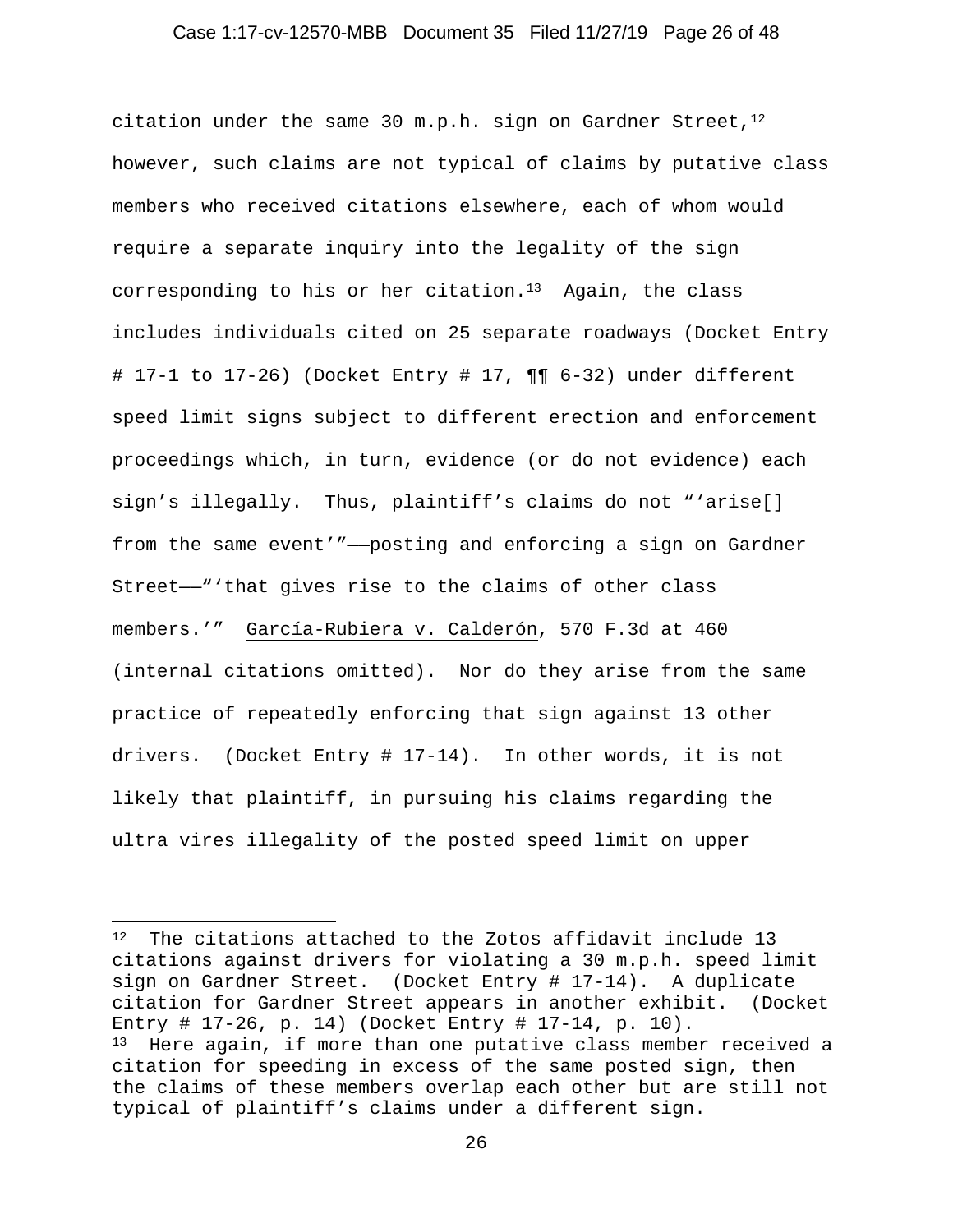## Case 1:17-cv-12570-MBB Document 35 Filed 11/27/19 Page 27 of 48

Gardner Street, will advance the interests of the putative class members challenging different speed limit signs posted at different times on different roadways and supported, if at all, by a speed study. Consequently, typicality is lacking.

### D. Adequacy of Representation

 Because plaintiff fails to demonstrate typicality, it is unnecessary to consider the fourth Rule 23(a) requirement at length. It suffices to state that at this juncture in the proceedings, this court is not aware of conflicts between plaintiff and the proposed class members.

#### II. Rule 23(b) Requirements

Even if plaintiff could show that all four requirements of Rule  $23(a)$  are satisfied—which he has not done—he would still have to show that the proposed class satisfies one of the requirements of Rule  $23(b)(1)$ , Rule  $23(b)(2)$ , or Rule  $23(b)(3)$ . Plaintiff submits that the putative class meets the requirements of Rule  $23(b)(2)$  and Rule  $23(b)(3)$ . (Docket Entry # 16, p. 14). "Alternatively, he seeks certification of a declaratory and injunctive relief subclass under Rule 23(b)(2), and a damages subclass under Rule 23(b)(3). If the court does not certify a damages subclass under Rule 23(b)(3), then he instead seeks certification of a liability-only subclass under Rule 23(b)(3)." (Docket Entry # 16, p. 14) (citations omitted).

A. Rule 23(b)(2)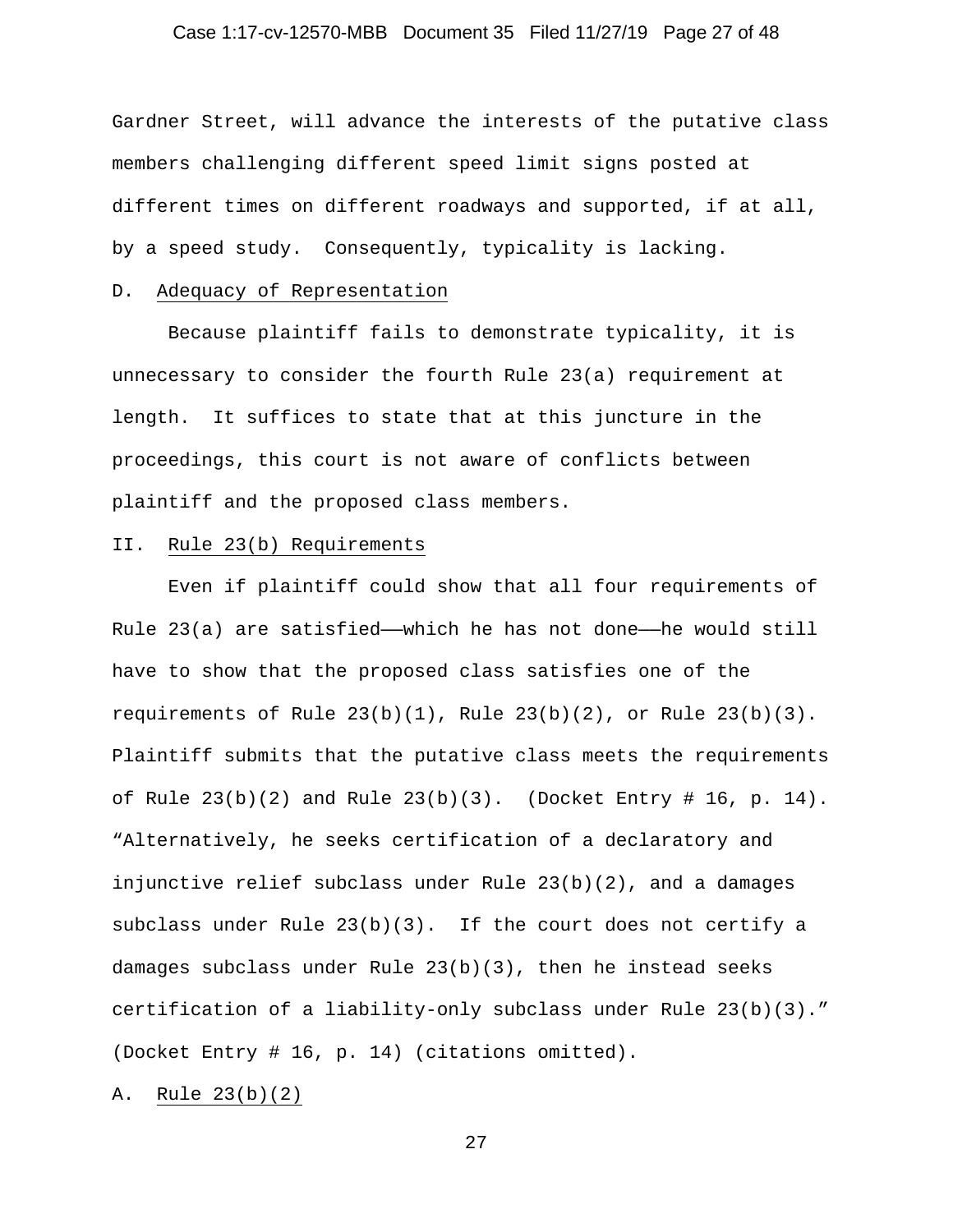Plaintiff argues that Rule 23(b)(2) certification is appropriate because defendants "have acted and refused to act on grounds generally applicable to the entire plaintiff class, so that final declaratory or injunctive relief would be appropriate to the plaintiff class as a whole, i.e., they have erected, maintained and enforced unauthorized speed limit signs with arbitrarily low speed limits." (Docket Entry # 16, p. 15). Plaintiff maintains that "Rule 23(b)(2) is also appropriate, because [he] predominantly seeks declaratory and injunctive relief that 'would benefit the entire class.'" (Docket Entry # 16, p. 16) (citation omitted). He explains that "[e]ven though monetary relief is also sought, these relatively small individual amounts are more or less incidental to the declaratory and injunctive relief." (Docket Entry # 16, p. 16). Defendants respond that the injunctive and declaratory relief plaintiff seeks is not answered in a single question or by a single injunction. Rather, each sign raises separate legal and factual issues suitable, if at all, for individualized injunctive or declaratory relief. (Docket Entry # 25, p. 19). They also submit that the putative class members seek monetary damages and that Rule 23(b)(2) does not authorize individualized monetary awards.

Under Rule  $23(b)(2)$ , "the party opposing the class" must have "acted or refused to act on grounds that apply generally to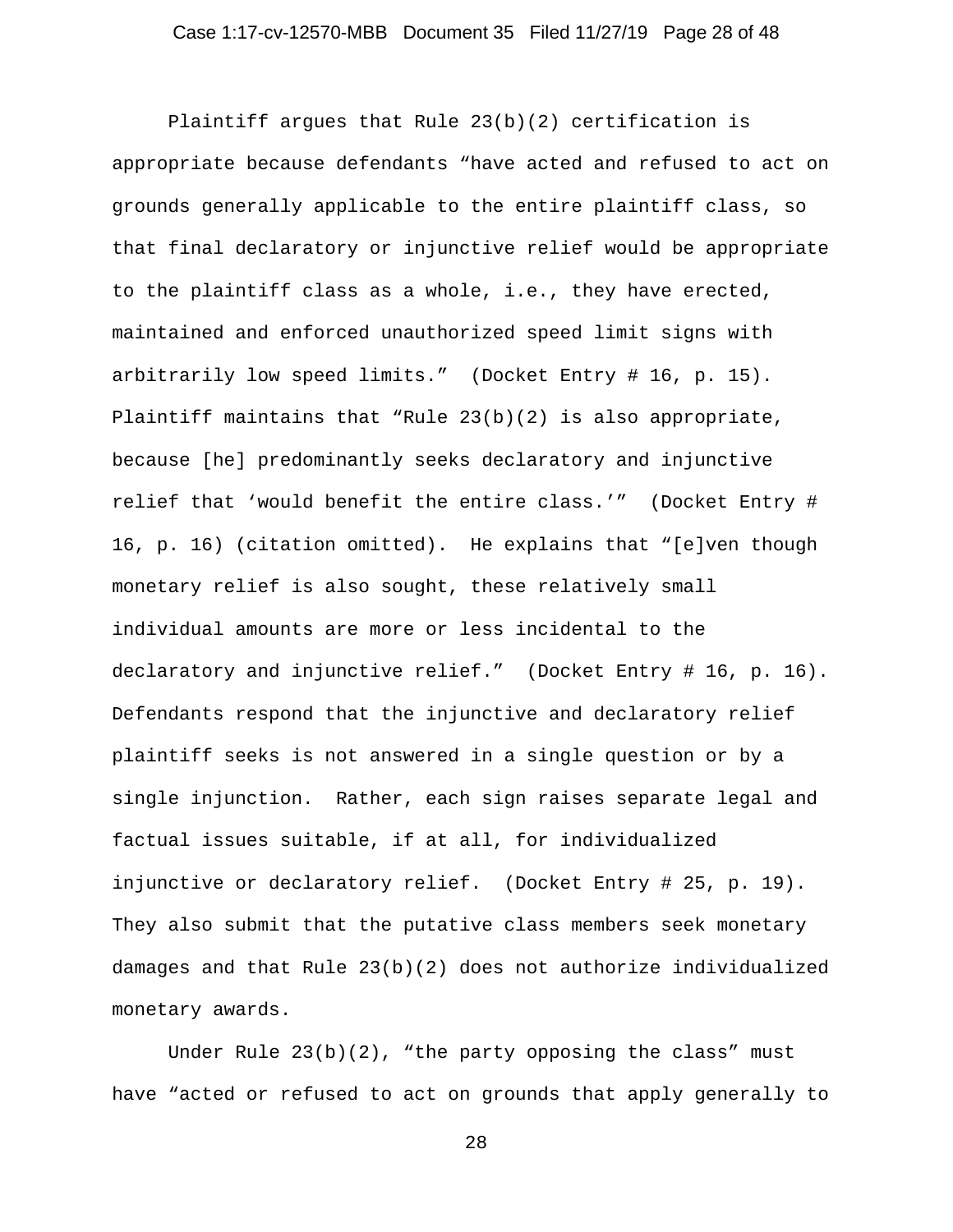#### Case 1:17-cv-12570-MBB Document 35 Filed 11/27/19 Page 29 of 48

the class, so that final injunctive relief or corresponding declaratory relief is appropriate respecting the class as a whole." Fed. R. Civ. P.  $23(b)(2)$ . As emphasized by the Supreme Court in Wal-Mart:

Rule 23(b)(2) applies only when a single injunction or declaratory judgment would provide relief to each member of the class. It does not authorize class certification when each individual class member would be entitled to a *different* injunction or declaratory judgment against the defendant. Similarly, it does not authorize class certification when each class member would be entitled to an individualized award of monetary damages.

Wal–Mart Stores, Inc. v. Dukes, 564 U.S. at 360-61 (emphasis in original).<sup>14</sup> Extensively amended in 1966, "the Rule reflects a series of decisions involving challenges to racial segregationconduct that was remedied by a single classwide order." Id. at

<sup>14</sup> Wal-Mart, an employment discrimination case, foreclosed "exemployee standing to sue for injunctive and declaratory relief" under Rule 23(b)(2). Chen-Oster v. Goldman, Sachs & Co., 877 F. Supp. 2d 113, 121 (S.D.N.Y. 2012); see 2 William B. Rubenstein, Newberg on Class Actions § 4:32 (5th ed. 2019) (noting, in context of employment discrimination case seeking to certify class of past and current employees, that because "the injunctive relief would appear to affect only current, and not former, employees, it would not apply to the class as a whole and thus the class would seem to fall without the language of Rule 23(b)(2). Indeed, the Supreme Court's decision in the *Wal-Mart* case appears to foreclose (b)(2) certification on this ground.") (internal citations omitted); see also In re Nexium (Esomeprazole) Antitrust Litig., 297 F.R.D. 168, 174 (D. Mass. 2013) (enjoining "reverse payment agreements at the conclusion of a March 2014 trial . . . provides but little relief when the reverse payment agreements are set to expire just three months later, in May 2014" and, given "such limited injunctive relief, especially where the primary relief sought is monetary damages," Rule 23(b)(2) class certification "is inappropriate"), *aff'd sub nom.* In re Nexium Antitrust Litig., 777 F.3d 9 (1st Cir. 2015).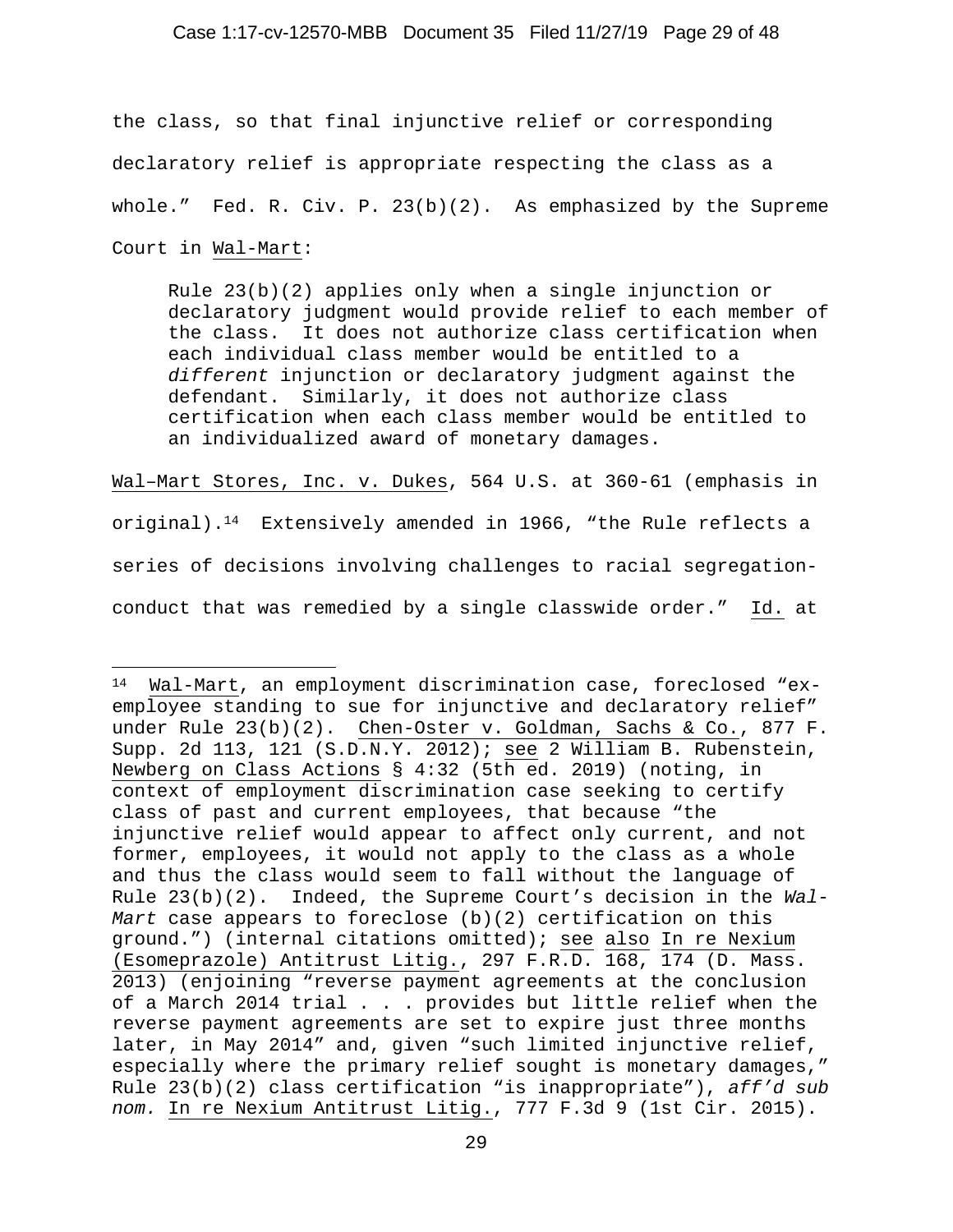## Case 1:17-cv-12570-MBB Document 35 Filed 11/27/19 Page 30 of 48

361; see Amchem Prods., Inc. v. Windsor, 521 U.S. 591, 614  $(1997)$ . "The key to the  $(b)(2)$  class is 'the indivisible nature of the injunctive or declaratory remedy warranted——the notion that the conduct is such that it can be enjoined or declared unlawful only as to all of the class members or as to none of them.'" Wal-Mart Stores, Inc. v. Dukes, 564 U.S. at 360 (internal citation omitted).

 As indicated, Rule 23(b)(2) certification is also not appropriate when monetary claims are more than incidental. See id. at 360 (holding that claims for monetary relief "may not" be certified under Rule  $23(b)(2)$  "at least where (as here) the monetary relief" of back pay "is not incidental to the injunctive or declaratory relief"). Here, the monetary damages for plaintiff and putative class members consist of a refund of the fines, costs, and surcharges for the citation based on the illegal and unenforceable posted and advisory speed limit signs. (Docket Entry # 11, p. 54, ¶ 13). Whereas a number of citations do not impose a fine, a substantial number of other citations show fines ranging from \$150 to \$430. (Docket Entry # 17-1 to 17-25). The monetary damages sought also encompass "compensatory damages," including "actual, consequential and incidental damages" (Docket Entry # 11, p. 54), a description that would, for example, include increases in automobile insurance premiums. See generally Police Dep't of Salem v.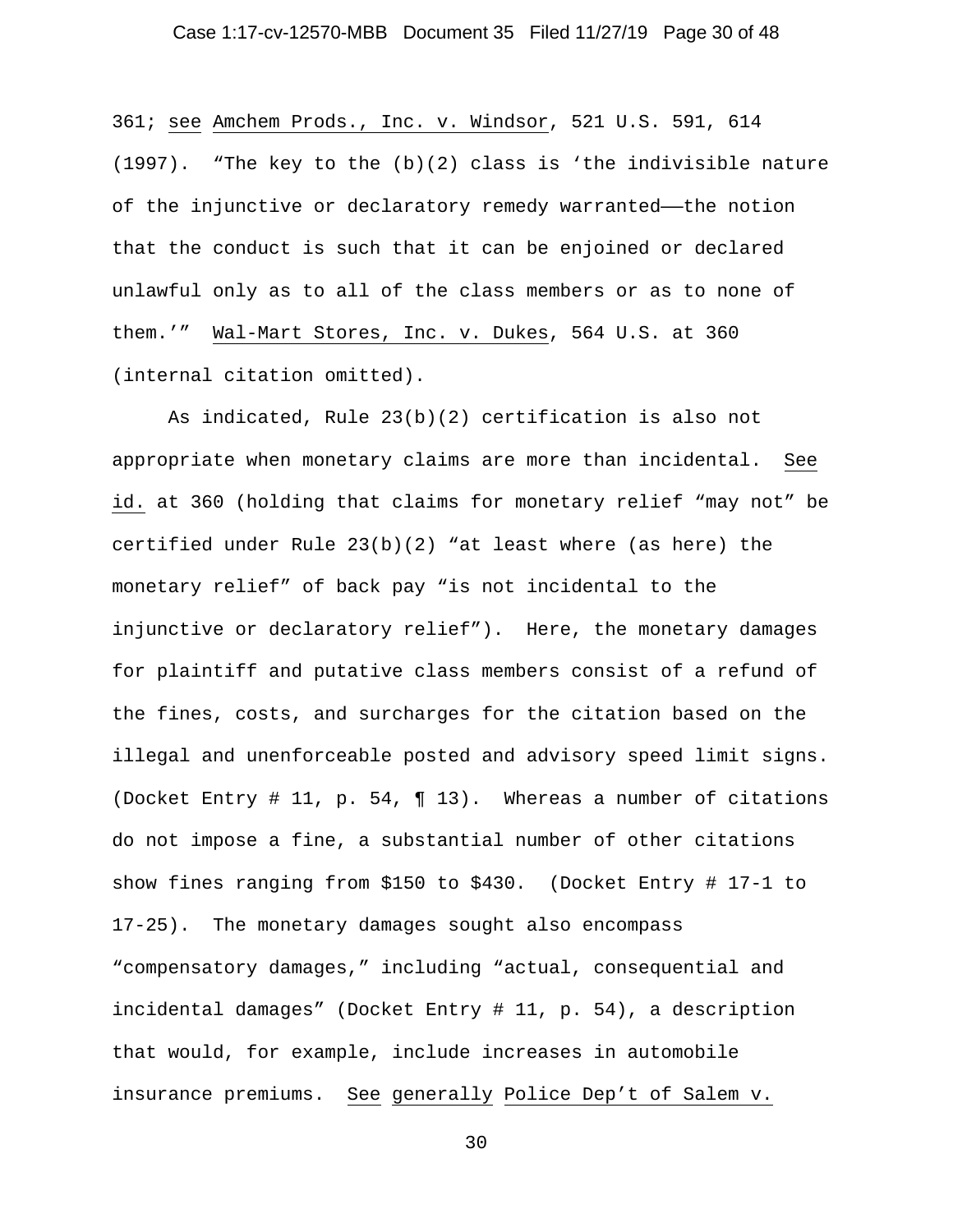## Case 1:17-cv-12570-MBB Document 35 Filed 11/27/19 Page 31 of 48

Sullivan, 953 N.E.2d 188, 190 (Mass. 2011) (noting that payment of motor vehicle fine under chapter 90C, section 3(A)(3), operates as final disposition and "affects automobile insurance premiums"); Mass. Gen. Laws ch. 90C, § 3(A)(3). These and other compensatory damages for each putative class member are not incidental to the injunctive and declaratory relief plaintiff identifies. (Docket Entry # 16, p. 14) (Docket Entry # 11, p. 53). Even assuming defendants' conduct can be declared unlawful as to all putative class members or none at all, certification under Rule 23(b)(2) fails. See Wal-Mart Stores, Inc. v. Dukes, 564 U.S. at 362 ("[I]ndividualized monetary claims belong in Rule 23(b)(3)."). Hence, because the monetary claims are not merely incidental to the injunctive and declaratory relief, Rule 23(b)(2) certification does not apply.

#### B. Rule 23(b)(3)

 Rule 23(b)(3) allows certification when "the court finds that the questions of law or fact common to class members predominate over any questions affecting only individual members, and that a class action is superior to other available methods for fairly and efficiently adjudicating the controversy." Fed. R. Civ. P. 23(b)(3). In assessing predominance:

Issues are characterized as common or individual primarily based on the nature of the evidence: If "the members of a proposed class will need to present evidence that varies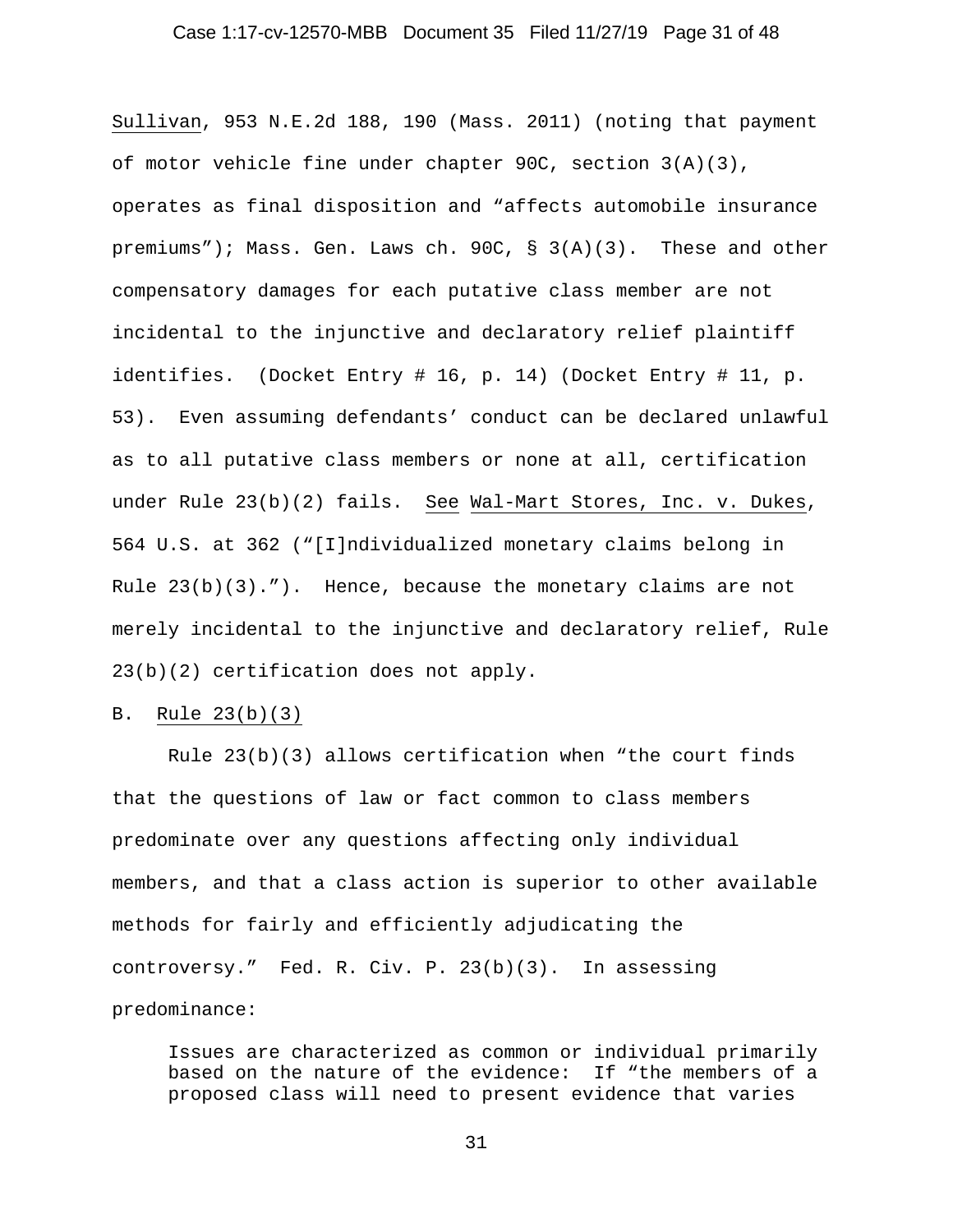from member to member, then it is an individual question." If "the same evidence will suffice for each member to make a prima facie showing," or if the issue is "susceptible to generalized, class-wide proof," then it is a common issue.

2 William B. Rubenstein, Newburg on Class Actions § 4:50 (5th ed. 2019) (citations and bullet points omitted). "Common questions do not predominate if 'a great deal of individualized proof' would need to be introduced or 'a number of individualized legal points' would need to be established after common questions were resolved." 2 William B. Rubenstein, Newberg on Class Actions § 4:50 (5th ed. 2019) (citations omitted). As compared with Rule 23(a)'s commonality requirement, "'the predominance criterion is far more demanding.'" Schonton v. MPA Granada Highlands LLC, 2019 WL 1455197, at \*10 (quoting Amchem Prods., Inc. v. Windsor, 521 U.S. at 624).

 Plaintiff argues that common questions of law "are dispositive of the issue of liability. Evidence exists which proves the factual elements of the case on a simultaneous, classwide basis, according to plaintiff. This includes records of speed limit signs, special speed regulations, and individual traffic citations indicating c. 90, ¶ 18 violations and street locations," according to plaintiff. (Docket Entry # 16, p. 17).

 To the contrary, establishing common evidence to show liability does not predominate. See generally Gintis v.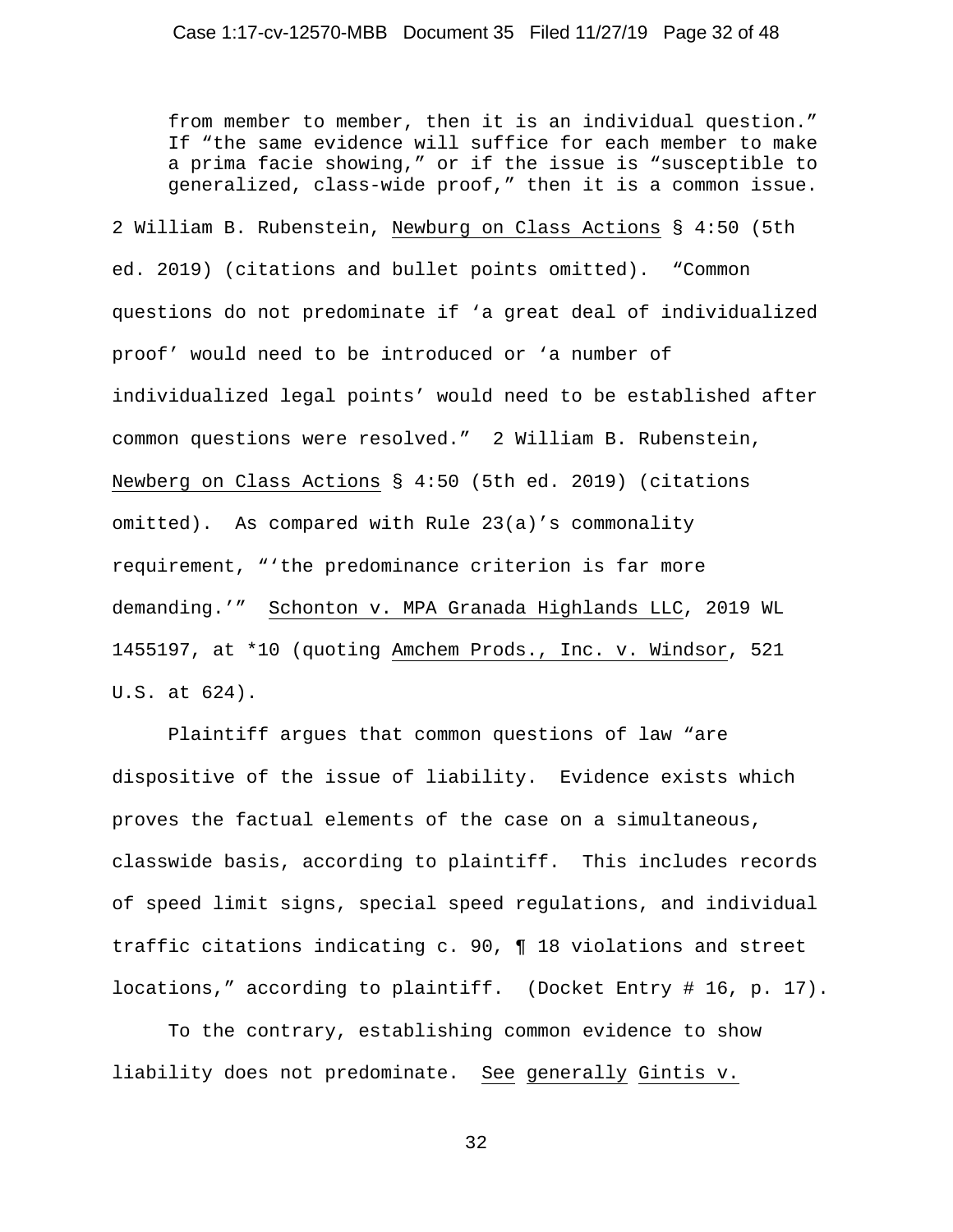#### Case 1:17-cv-12570-MBB Document 35 Filed 11/27/19 Page 33 of 48

Bouchard Transp. Co., Inc., 596 F.3d 64, 67 (1st Cir. 2010) (focus on remand "will be on the plaintiffs' claim that common evidence will suffice to prove injury, causation and compensatory damages" for "substantial portions of the claims" by putative class members). Rather, individualized "'questions will overwhelm common ones.'" In re Nexium Antitrust Litig., 777 F.3d at 21 (internal citations and emphasis omitted). Here, plaintiff seeks certification of a class which would include members cited for speeding violations on 25 separate roadways, a number of which contain multiple speed limit signs.15 (Docket Entry # 16, p. 1) (Docket Entry # 17, pp. 2-5,  $\P\P$  7-32) (Docket Entry ## 17-1 to 17-26). Putative class members were cited on 25 separate roadways, at numerous speed limit signs, for traveling various speeds. The only way to establish defendants' liability to each class member would be to examine each one individually, given that each sign's legality requires a separate and independent engineering study. Plaintiff's contention that the claims "arise from the Selectmen's standardized conduct, procedures and policies of erecting, maintaining and enforcing speed limit signs" and that "[t]here is no dispute that the Selectmen have uniformly engaged in the

<sup>15</sup> Again, plaintiff's traffic violation relevant to the case at bar is a single citation for speeding in excess of a "30 m.p.h. Speed Limit sign posted on Gardner Street." (Docket Entry # 11, p. 12, ¶ 15).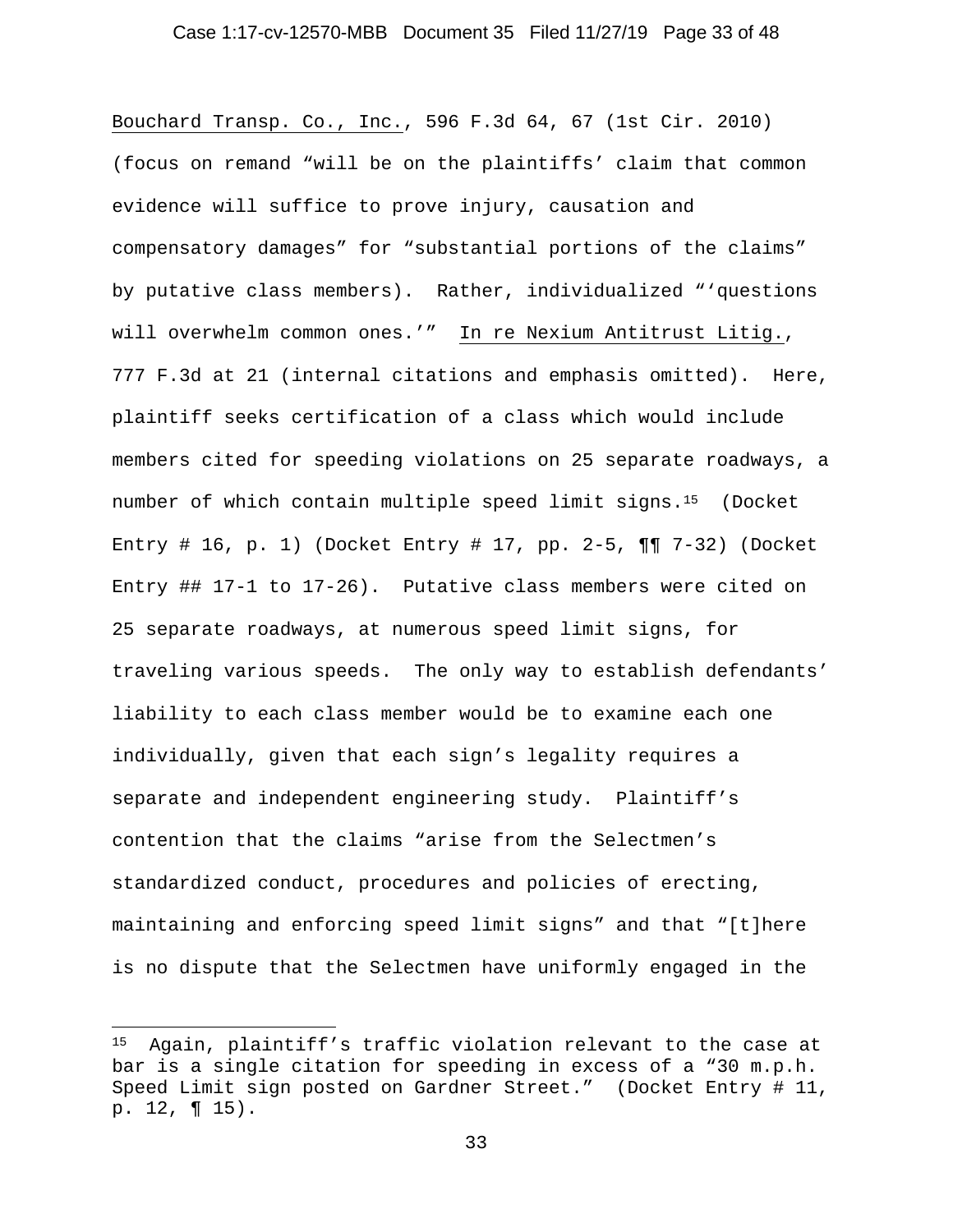## Case 1:17-cv-12570-MBB Document 35 Filed 11/27/19 Page 34 of 48

described conduct" (Docket Entry # 16, p. 17) overlooks the myriad of individualized legal and factual issues that predominate defendants' erection of each sign and the enforcement of each sign regarding each putative class member. Thus, after resolving and establishing the general procedure for defendants to erect a posted speed limit sign on a Hingham roadway under section 18, "'a great deal of individualized proof,'" 2 William B. Rubenstein, Newberg on Class Actions § 4:50 (5th ed. 2019) (citations omitted), becomes necessary to resolve the legal and factual issues regarding the erection of each posted speed limit sign and, more specifically, whether the town adhered to the process set out in the MassHwy Procedures or the MUTCD with respect to each sign. Notably, "common questions" do not "predominate if, '"as a practical matter, the resolution of an overarching common issue breaks down into an unmanageable variety of individual legal and factual issues."'" 2 William B. Rubenstein, Newberg on Class Actions § 4:50 (5th ed. 2019) (internal ellipses, brackets and citations omitted).

 In formulating a "'prediction as to how'" the "'issues will play out,'" In re New Motor Vehicles Canadian Exp. Antitrust Litig., 522 F.3d at 25 (internal citation omitted), determining liability will require discrete inquiries as to each member concerning the sign at which that member was cited. To provide an example, the erection date of each sign as predating or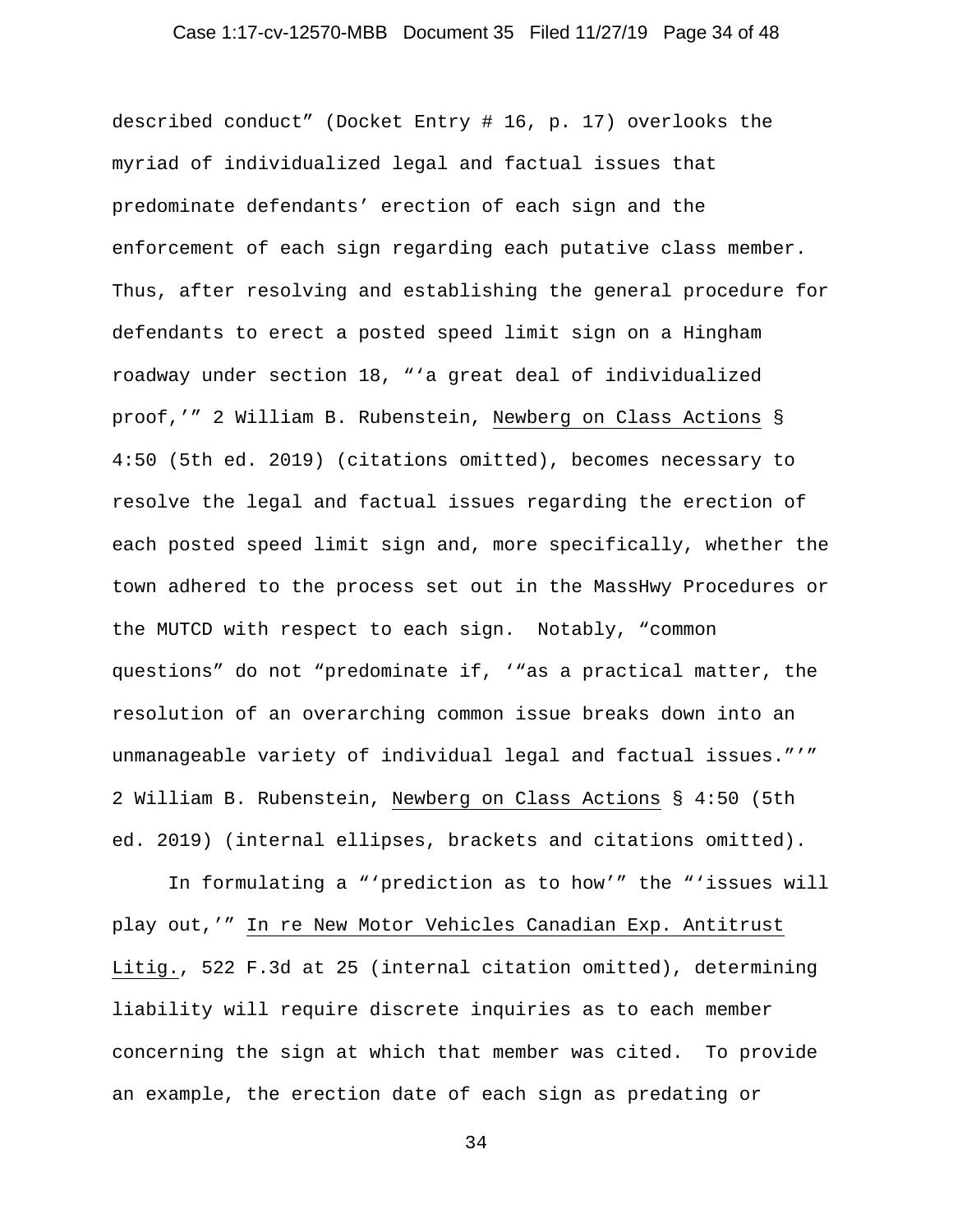#### Case 1:17-cv-12570-MBB Document 35 Filed 11/27/19 Page 35 of 48

postdating the imposition of a traffic engineering study as a requirement presents individualized issues, as pointed out by defendants. (Docket Entry # 25, p. 18).

 Further, the fact that a sign is not posted under section 18 with an approved speed regulation, as plaintiff suggests, does not necessarily establish defendants' liability to the putative class member under the state law claims, which was exactly the case with Zotos' similar individual ultra vires state law claims in Zotos II. See Zotos v. Town of Hingham, et al., Civil Action No. 13-13065-DJC (D. Mass. Mar. 25, 2016). Additional divergence of proof will arise to ascertain whether a class member was, like Zotos, traveling in a section-17 posted area such as a school zone, business district, or thickly settled area. To place this divergence of proof in context, a brief explanation of the merits is helpful.<sup>16</sup>

As explained in Zotos II:

An officer "may be said to act ultra vires only when he acts without any authority whatever." New Hampshire Ins. Guar. Assen v. Markem Corp., 424 Mass. 344, 353 (1997) (internal quotation marks omitted) (quoting Pennhurst State Sch. & Hosp. v. Halderman, 465 U.S. 89, 101 n.11 (1984)); cf. Entergy Nuclear Generation Co. v. Dep't of Envtl. Prot., 459 Mass. 319, 332 (2011) (explaining that agency's actions were not ultra vires because the authority to take those actions was implied by the governing statute). Only a procedure that has "no authority" in the relevant statutes, considering both the authority expressly and

<sup>&</sup>lt;sup>16</sup> This court is examining the merits only to ascertain the predominance of the issues under Rule 23(a) and *not* to make a free-standing merits determination.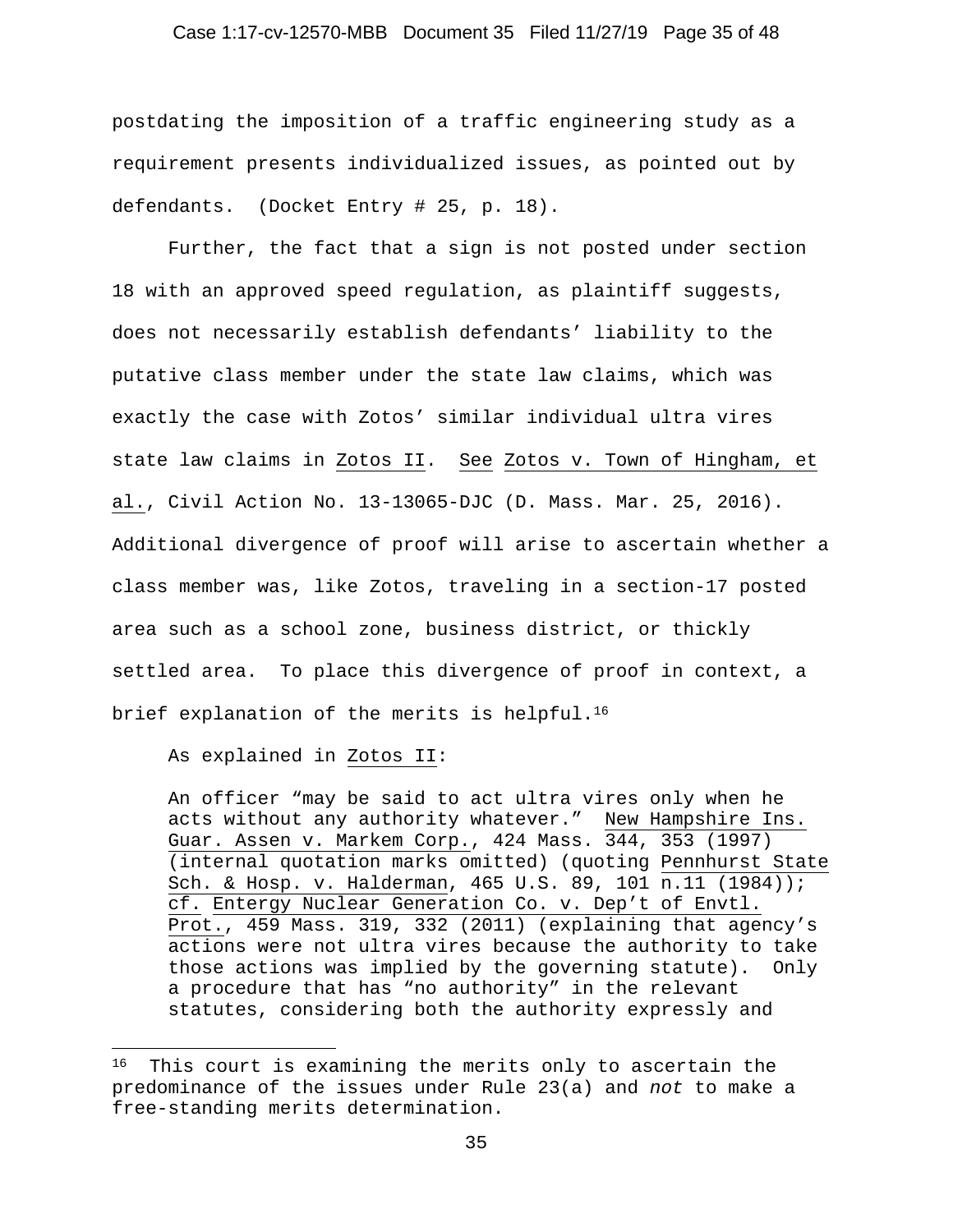impliedly granted, is ultra vires. Morey v. Martha's Vineyard Comm'n, 409 Mass. 813, 818 (1991).

Zotos v. Town of Hingham, et al., Civil Action No. 13-13065-DJC (D. Mass. Mar. 25, 2016); see also Alliance to Protect Nantucket Sound, Inc. v. Dep't of Pub. Utilities, 959 N.E.2d 413, 431 (Mass. 2011) (noting, in context of addressing state agency's ultra vires conduct, that statute "'taken as a whole'" shapes agency's powers, including powers "'necessarily or reasonably implied'") (internal citations omitted); Souza v. Sheriff of Bristol Cty., 918 N.E.2d 823 (Mass. 2010). For the ultra vires claims to survive, the conduct of the putative defendant class must be "without any authority whatsoever." Id.

Both section 17 and section 18 pertain to motor vehicle speed limits and traffic signs. Zotos v. Town of Hingham, et al., Civil Action No. 13-13065-DJC (D. Mass. Mar. 25, 2016); see generally Alliance to Protect Nantucket Sound, Inc. v. Dep't of Pub. Utilities, 959 N.E.2d at 431 ("consider[ing] both the authority specifically conferred on the department by § 83 and that conferred more generally by the department's enabling statutes" in assessing claim of "ultra vires administrative action"). Captioned "Speed limits," section 17 sets out the fundamental and overarching command that, "No person operating a motor vehicle on any way shall run it at a rate of speed greater than is reasonable and proper . . .." Mass. Gen. Laws ch. 90, §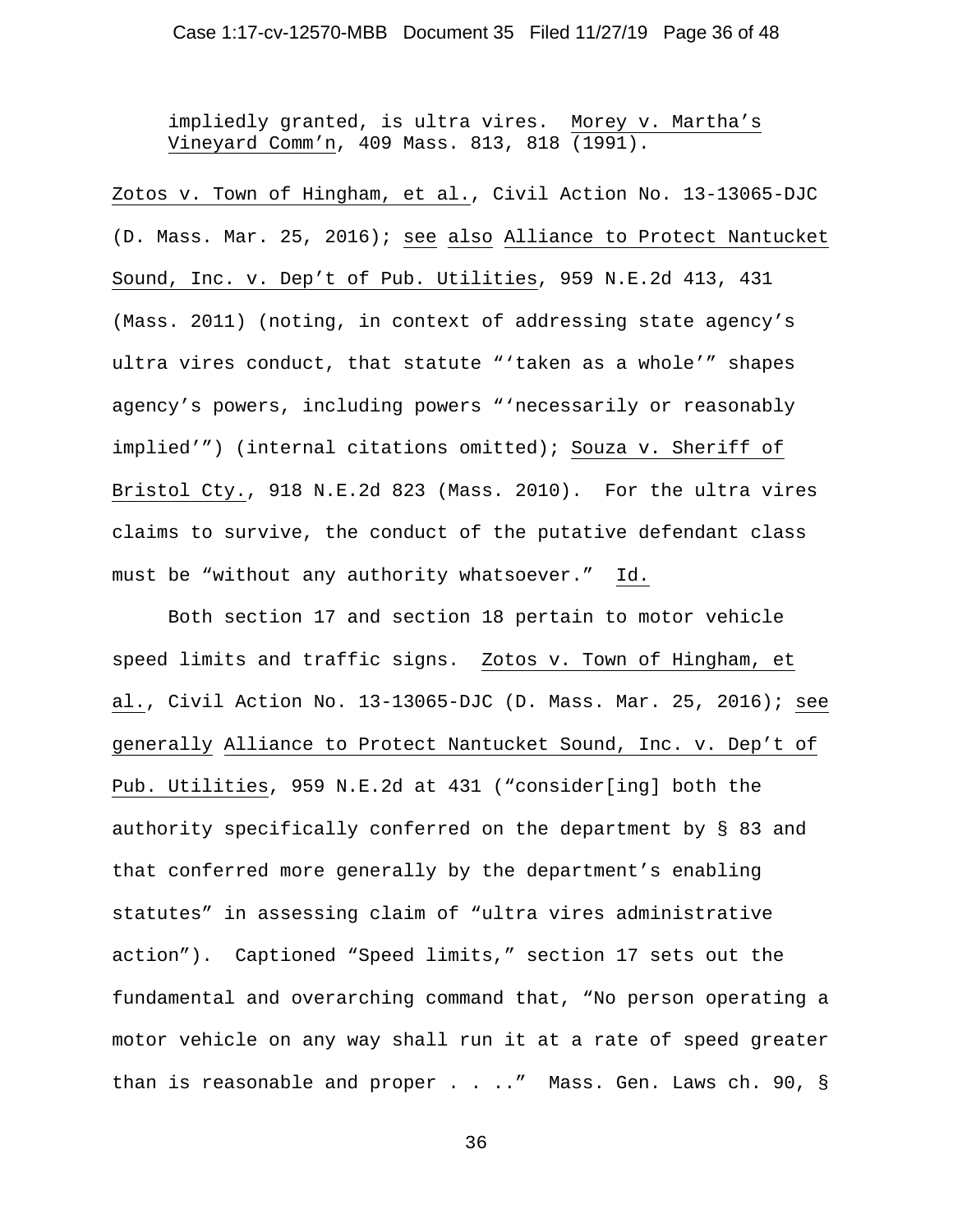## Case 1:17-cv-12570-MBB Document 35 Filed 11/27/19 Page 37 of 48

17. Section 18, in turn, pertains to establishing a "special regulation as to the speed of a motor vehicle" and allows the posting of a regulatory speed limit sign if "certain procedures are followed." Hingham Police Dep't v. Zotos, 2012 WL 1689189, at \*1. "If a speed limit is posted in violation of § 18, it cannot [and does not] mean that there is no speed limit whatsoever for that area." Id. "In such an instance, § 17 is the fallback position as to what is reasonable and proper." Id. Simply stated, "if a speed limit is posted in violation of § 18, § 17 controls." Id.; Zotos v. Town of Hingham, et al., Civil Action No. 13-13065-DJC (D. Mass. Mar. 25, 2016) (applying this principle to ultra vires claims). At a minimum, section 17's reasonable and proper speed limit controls over section 18 illegal and legally posted speed limits. See Cambridge Police Dep't v. Olenick, No. 09-P-1845, 2010 WL 2609456, at \*1 (Mass. App. Ct. July 1, 2010) (in both "posted and unposted areas . . ., the police have to establish that a defendant was driving 'at a rate of speed greater than is reasonable and proper'") (unpublished); accord Commonwealth v. Diviacchi, No. 13-P-1020, 2014 WL 2719698, at \*1 (Mass. App. Ct. June 17, 2014) ("the issue under § 17 as well as under § 18 is whether the defendant was driving 'at a rate of speed greater than is reasonable and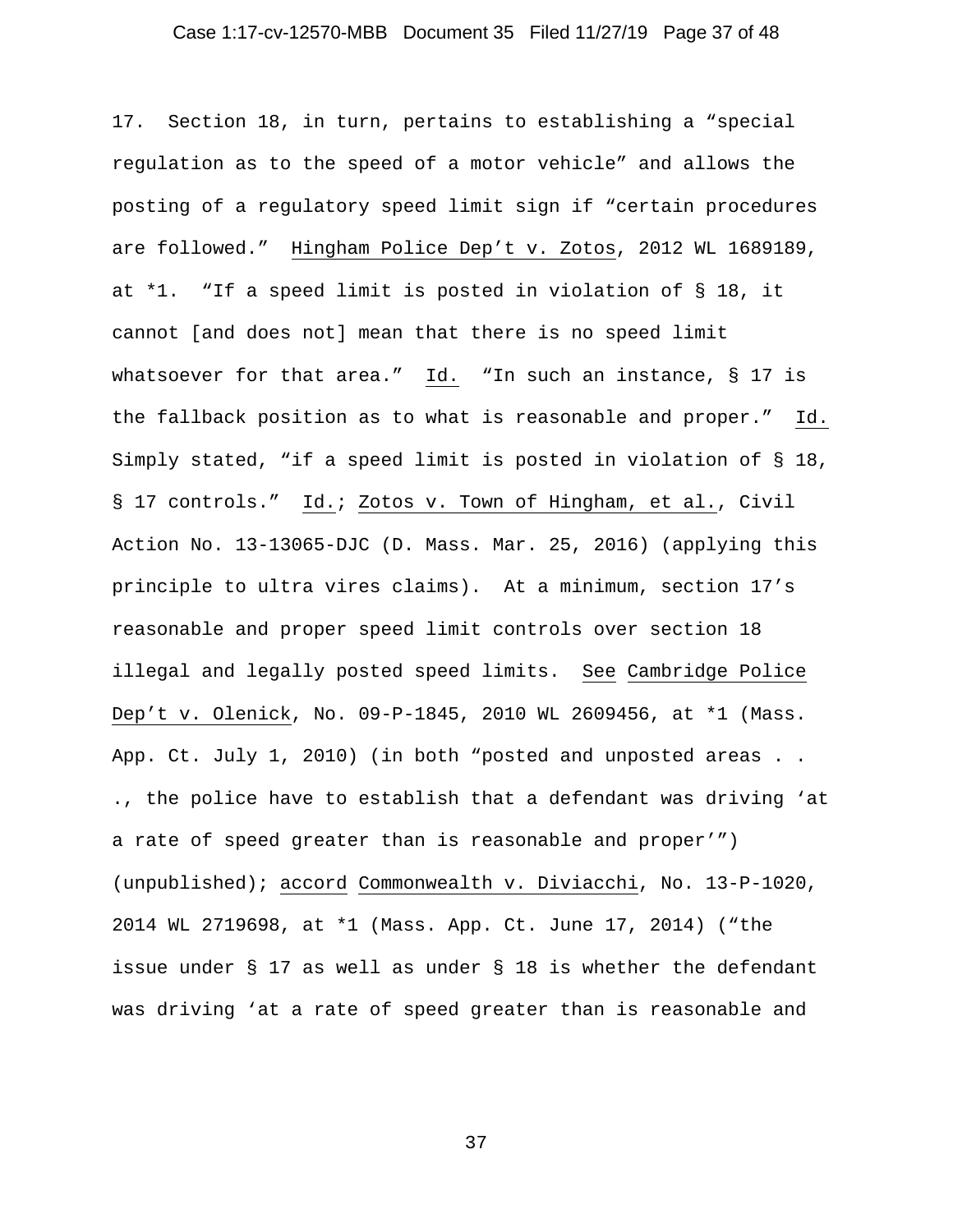#### Case 1:17-cv-12570-MBB Document 35 Filed 11/27/19 Page 38 of 48

proper'") (quoting section 17) (unpublished).<sup>17</sup> Indeed, the MassHwy Procedures, upon which plaintiff relies, state that section 17's reasonable and proper speed is "the fundamental speed law" and that a special speed *regulation*, i.e., one erected under section 18, does not supersede it. (Docket Entry # 11-1, p. 5) ("reasonable and proper" is "fundamental speed law" and "[n]o form of regulation . . . can supersede it"); see Natick Police Dep't v. Labutti, No. 07–P–1785, 2008 WL 5047854, at \*1-2 (Mass. App. Ct. 2008) (quoting this language from MassHwy Procedures and finding defendant's 51 m.p.h. speed not "reasonable and proper" under section 17 and also examining argument that defendant complied with posted regulatory 50 m.p.h. speed) (unpublished).

 Hence, given the foregoing, even if the section 18-erected sign is illegal as to a putative class member cited for a section 18 violation, section 17 controls. Thus, the board of selectmen putative class defendants do not act ultra vires as to a putative class plaintiff traveling in excess of a reasonable and proper speed limit in an area with a section 17-erected

<sup>17</sup> This court cites and relies on unpublished decisions only for their persuasive value and not as binding precedent. Ameriprise Fin. Servs., Inc. v. Brady, 325 F. Supp. 3d 219, 230 (D. Mass. 2018) (stating that unpublished decision cited by the defendant "is a summary decision issued by the [Massachusetts] Appeals Court pursuant to Rule 1:28 and consequently may be cited only for persuasive value, but not as binding precedent").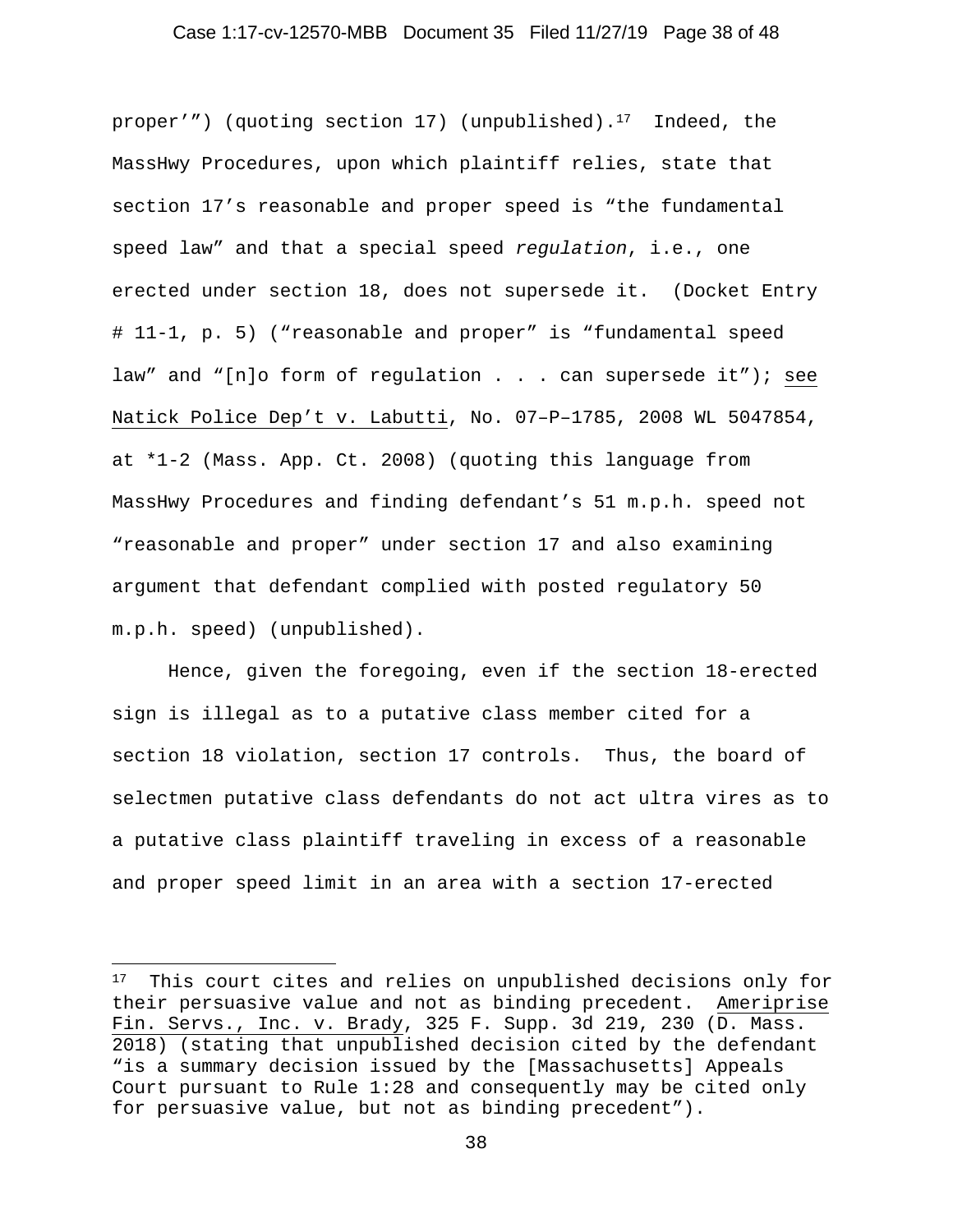## Case 1:17-cv-12570-MBB Document 35 Filed 11/27/19 Page 39 of 48

traffic sign. See Zotos v. Town of Hingham, et al., Civil Action No. 13-13065-DJC (D. Mass. Mar. 25, 2016). Having analyzed this underlying liability solely to ascertain predominance, additional divergence of proof will arise for putative class members traveling in section-17 designated school zones, business districts, or thickly settled areas. Further divergence results in determining whether the rates of speed of these putative class plaintiffs exceed the reasonable and proper speed for that designated area.

 In short, defendants' liability to putative class members therefore presents "'individual question[s]'" because "'the members of a proposed class will need to present evidence that varies from member to member.'" 2 William B. Rubenstein, Newberg on Class Actions § 4:50 (5th ed. 2019) (citations omitted). Indeed, defendants' liability cannot be a "common issue" because "'the same evidence will [not] suffice . . . to make a prima facie showing'" and because the issue is not "'susceptible to generalized, class-wide proof.'" Id. § 4:50 (citations omitted). Plaintiff nevertheless asserts that evidence exists which supports the "factual elements of the case on a simultaneous, classwide basis," such as the "records of speed limit signs." (Docket Entry # 16, p. 17). The fact remains, however, that each class member (or each group of class members cited under a single sign) will rely on different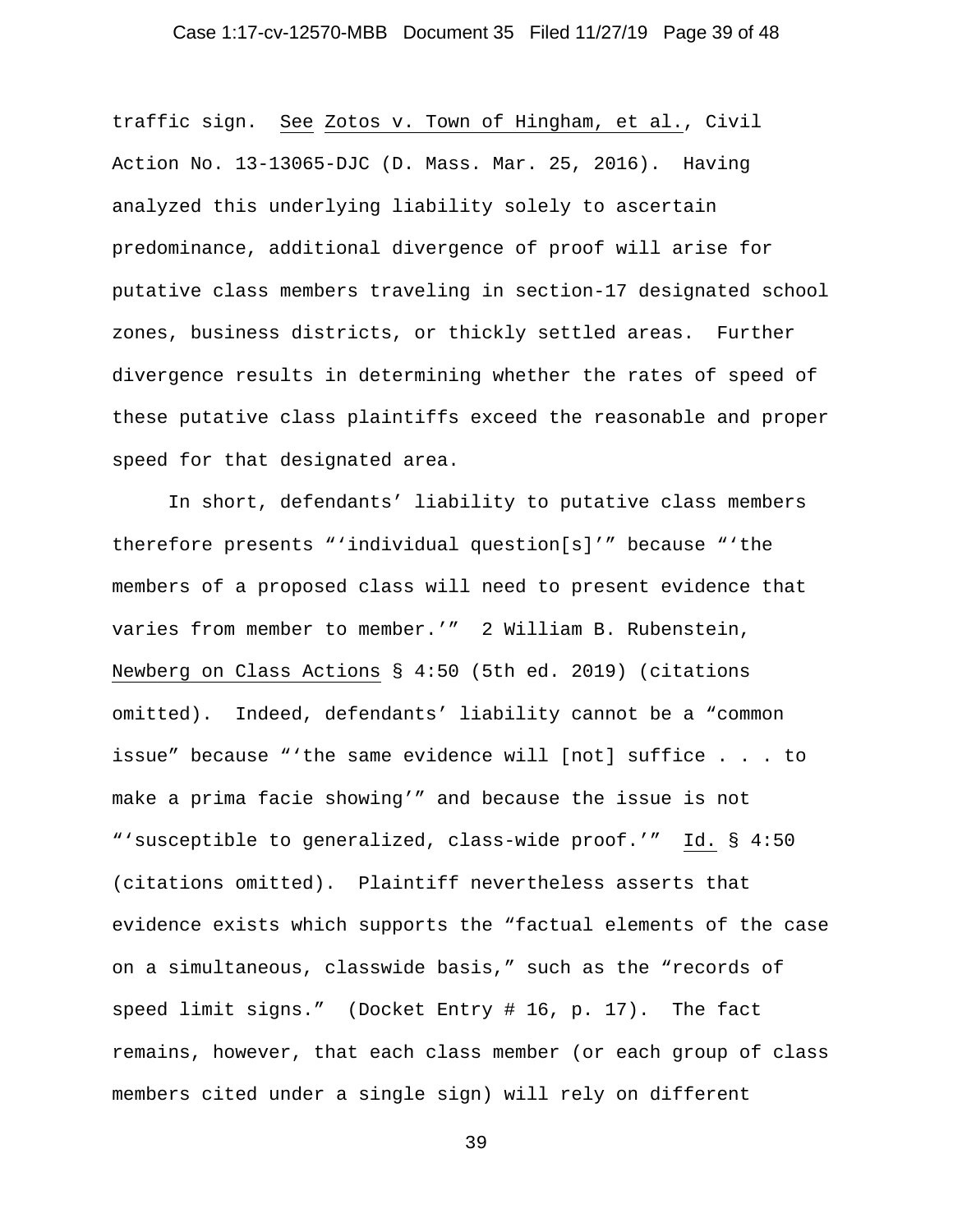## Case 1:17-cv-12570-MBB Document 35 Filed 11/27/19 Page 40 of 48

evidence to prove the illegality of the sign that led to the ticket(s) at issue. Moreover, in the case of putative class members traveling in section-17 posted areas, the proof will likely entail their reasonable and proper rate of speed as exceeding the speed for that designated area. In sum, because "'a great deal of individualized proof' would need to be introduced," common "questions do not predominate." 2 William B. Rubenstein, Newberg on Class Actions § 4:50 (5th ed. 2019).

 Turning to superiority, plaintiff submits this "is a classic case with relatively small recoveries, in which the small amount of individual monetary damages makes the retention of counsel on an individual basis prohibitively expensive." (Docket Entry # 16, p. 18). Motorists cited for traffic violations lack the incentive to litigate claims that only generate small recoveries, according to plaintiff. He also quotes language from an SJC decision in which the court held that a decision to pay a traffic citation cannot be used as an admission at a later civil trial. (Docket Entry # 16, p. 18) (quoting LePage v. Bumila, 552 N.E.2d 80, 82 (Mass. 1990)). As stated in LePage, "mount[ing] a judicial challenge to a traffic citation takes time and money (almost certainly exceeding the fine), and often involves a great deal of aggravation. In the context of a \$40 noncriminal fine, those factors bear much greater weight than the righteousness of one's cause." Id.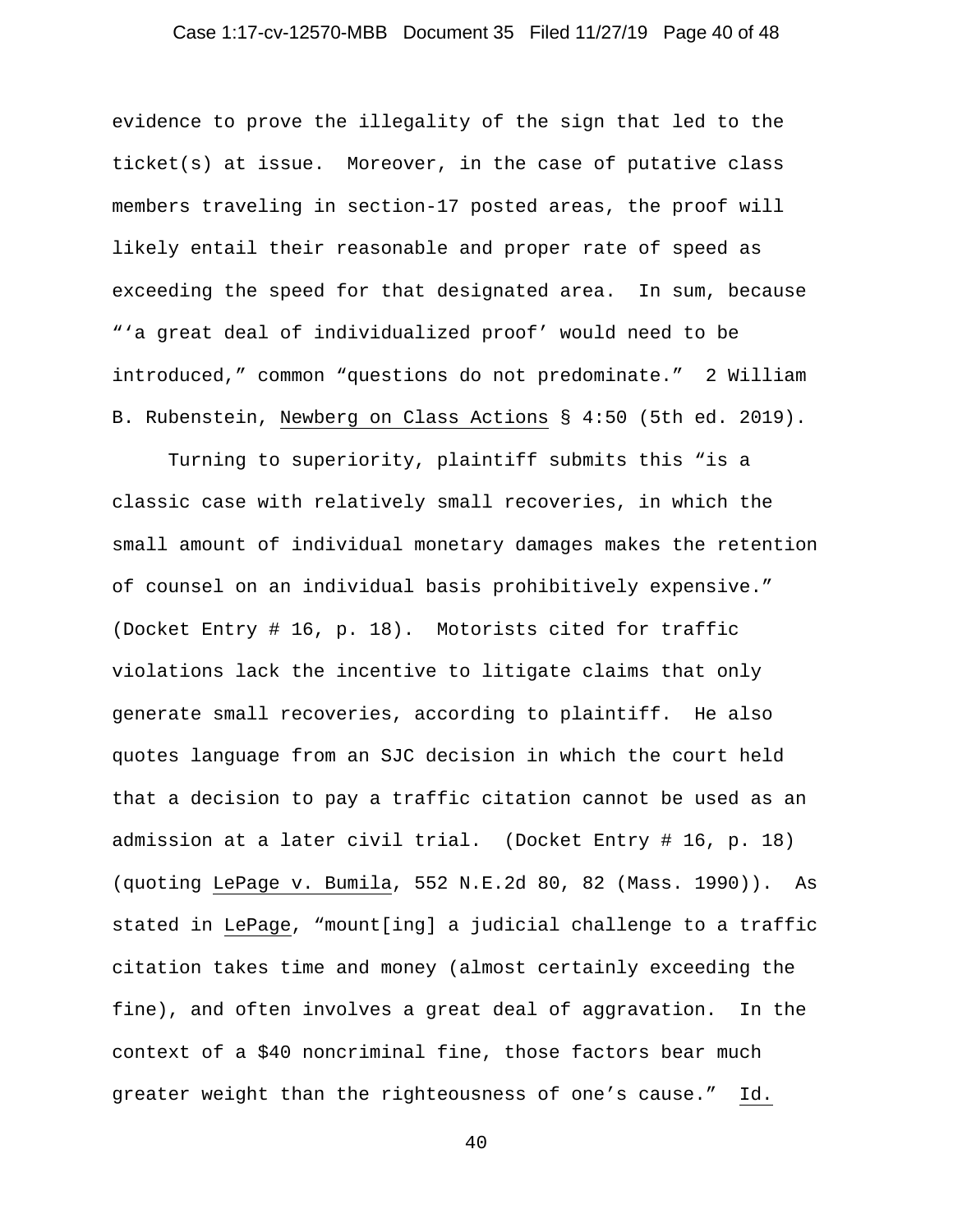## Case 1:17-cv-12570-MBB Document 35 Filed 11/27/19 Page 41 of 48

Plaintiff additionally asserts that "remedies against government officials" are replete with "fictional explanations," and a putative class member does not necessarily have the expertise to pursue such claims. (Docket Entry # 16, p. 19). According to plaintiff, a class action will avoid individual, "[p]iecemeal litigation," which imposes a "burden on the courts" and creates a "risk of inconsistent results." (Docket Entry # 16, p. 19).

 Defendants point out that Massachusetts provides an efficient and inexpensive method to challenge speeding citations, namely, the process laid out in section three of chapter 90C. They point out that both Zotos and plaintiff fully availed themselves of that process. (Docket Entry # 25, p. 20). Zotos challenged the failure to comply with section 18 procedures to post the 30 m.p.h. speed limit sign on Gardner Street throughout his state court appeal of the clerkmagistrate's decision finding him responsible. Neither Zotos nor plaintiff were successful. Defendants additionally contend that certifying a class for 382 motorists cited for section 18 violations based on theories "repeatedly rejected" is both "clumsy and inefficient." (Docket Entry # 25, p. 20).

 In assessing superiority, factors this court considers include:

(A) the class members' interests in individually controlling the prosecution or defense of separate actions;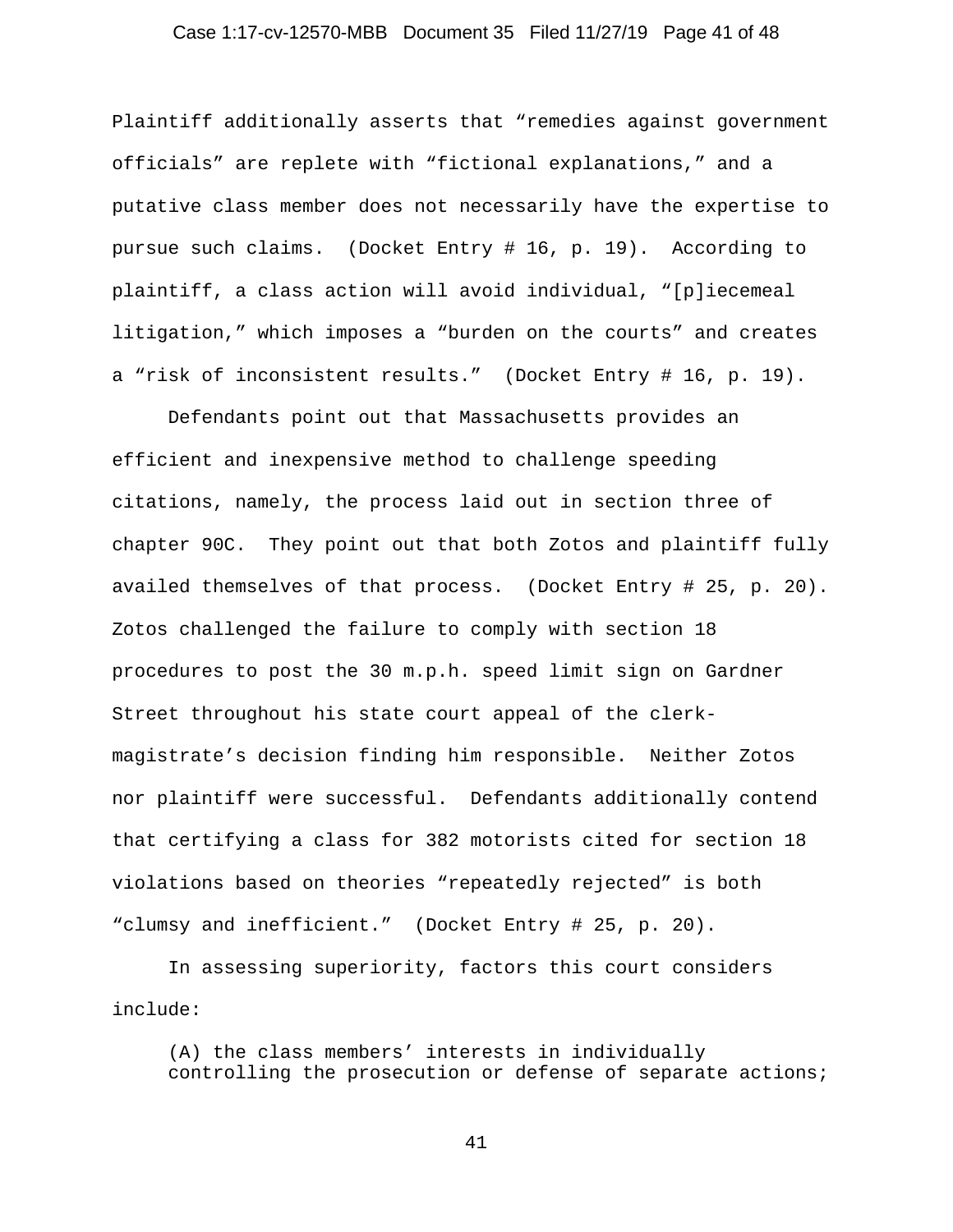(B) the extent and nature of any litigation concerning the controversy already begun by or against class members;

(C) the desirability or undesirability of concentrating the litigation of the claims in the particular forum; and

 (D) the likely difficulties in managing a class action. Fed. R. Civ. P.  $23(b)(3)$ .<sup>18</sup> As evidenced by the traffic citations plaintiff submits, putative class members previously litigated their traffic citations before a clerk-magistrate or other hearing officer thus evidencing some desire to control their own litigation. See 2 William B. Rubenstein, Newberg on Class Actions § 4:70 (5th ed. 2019) (citing advisory committee's comment as implying that "other pending litigation is evidence that individuals have an interest in controlling their own litigation") (emphasis omitted). It is unclear, however, if these prospective class members pursued an appeal and, if so, whether they raised the claims proposed for class certification. Moreover, it is the putative class members' interest in controlling the litigation of the putative class claims that warrants consideration. Where, as here, each putative class member's claim is small, the putative class member is likely to have far less interest in controlling his or her own litigation

<sup>&</sup>lt;sup>18</sup> These factors are also relevant to the predominance inquiry. Fed. R. Civ. P. 23(b)(3). For instance, the potential problems managing the varying issues and proof relative to each of the signs at issue in each of the traffic citations militated against finding predominance.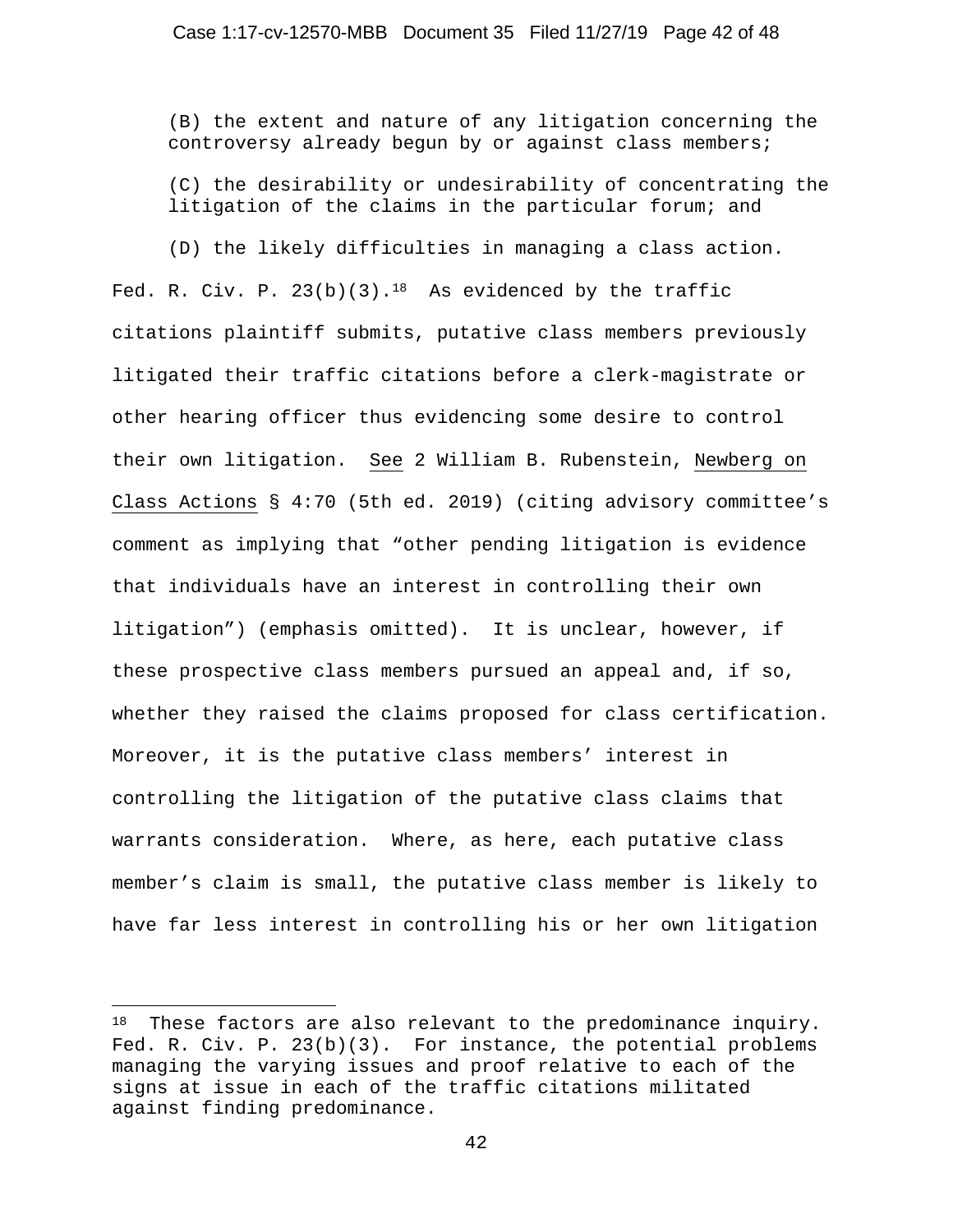## Case 1:17-cv-12570-MBB Document 35 Filed 11/27/19 Page 43 of 48

of the matter. See In re Dial Complete Mktg. and Sales Practices Litig., 312 F.R.D. 36, 57 (D.N.H. 2015) ("'[g]iven the size of the claims, individual members have virtually no interest in individually controlling the prosecution of separate actions'") (quoting In re Hannaford Bros., 293 F.R.D. 21, 33–34 (D. Me. 2013)).

 Notably, "'The policy at the very core of the class action mechanism is to overcome the problem that small recoveries do not provide the incentive for any individual to bring a solo action prosecuting his or her rights.'" Amchem Prods., Inc. v. Windsor, 521 U.S. at 617 (internal citation omitted). As similarly expressed by the First Circuit in Smilow, "[t]he core purpose of Rule  $23(b)(3)$  is to vindicate the claims of consumers and other groups of people whose individual claims would be too small to warrant litigation." Smilow v. Sw. Bell Mobile Sys., Inc., 323 F.3d 32, 41 (1st Cir. 2003) (citations omitted). In these so-called "'negative-value'" suits, the class method is often the only viable method because "the value of the claim is dwarfed by the costs of adjudicating it." 2 William B. Rubenstein, Newberg on Class Actions § 4:87 (5th ed. 2019) (internal citations omitted).

 Here, the core purpose of the class action method of vindicating small claims that are otherwise too small to pursue is served by adhering to the class method but it is also served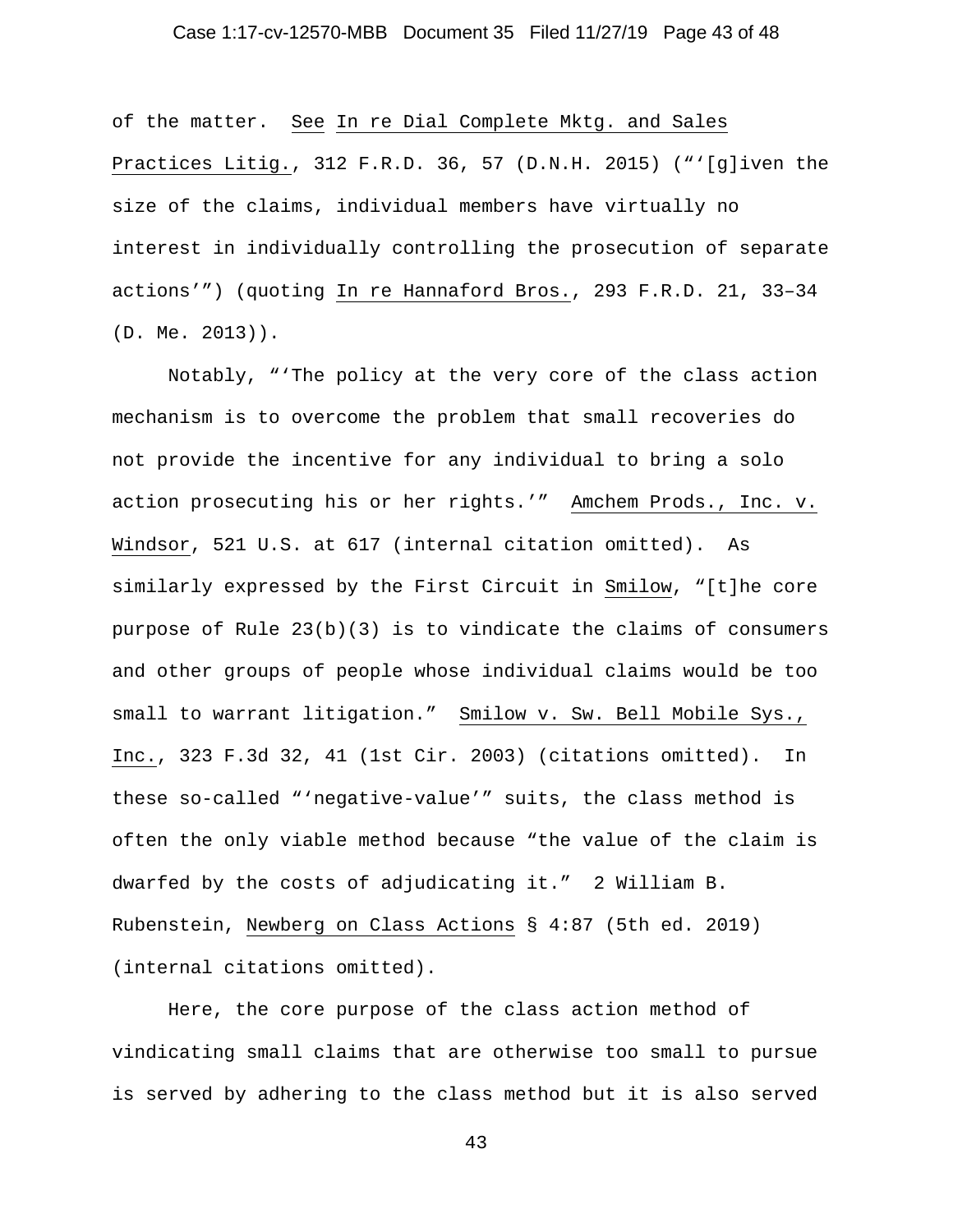## Case 1:17-cv-12570-MBB Document 35 Filed 11/27/19 Page 44 of 48

in the streamlined procedures provided in chapter 90C, section three, which gives defendants the opportunity to raise issues of law to the appellate courts. See generally Commonwealth v. Mongardi, 522 N.E.2d 984, 987 (Mass. App. Ct. 1988) ("noncriminal method of enforcement permitted by the statute is essentially a sensible, simple, administrative method of making necessary traffic rules effective, without clogging the courts, causing undue public inconvenience and resentment, or depriving any citizen of full opportunity at his option for a judicial determination of facts") (internal citations, brackets, ellipses, and quotation marks omitted). In *comparing* the two methods, however, the relatively small recoveries coupled with the likely need to appeal a clerk-magistrate's finding of responsibility to obtain a more complete resolution of issues of law in an individualized chapter 90C procedure reduces the incentive to litigate the claims individually. Accordingly, the class method provides the *superior* means to adjudicate the controversy. See 2 William B. Rubenstein, Newberg on Class Actions § 4:85 (5th ed. 2019) ("the 'superior' moniker implies that the search is for the best of the lot") (citations omitted); see generally In re Warfarin Sodium Antitrust Litig., 391 F.3d 516, 534 (3d Cir. 2004) ("individual consumer class members have little interest in 'individually controlling the prosecution' . . . because each consumer has a very small claim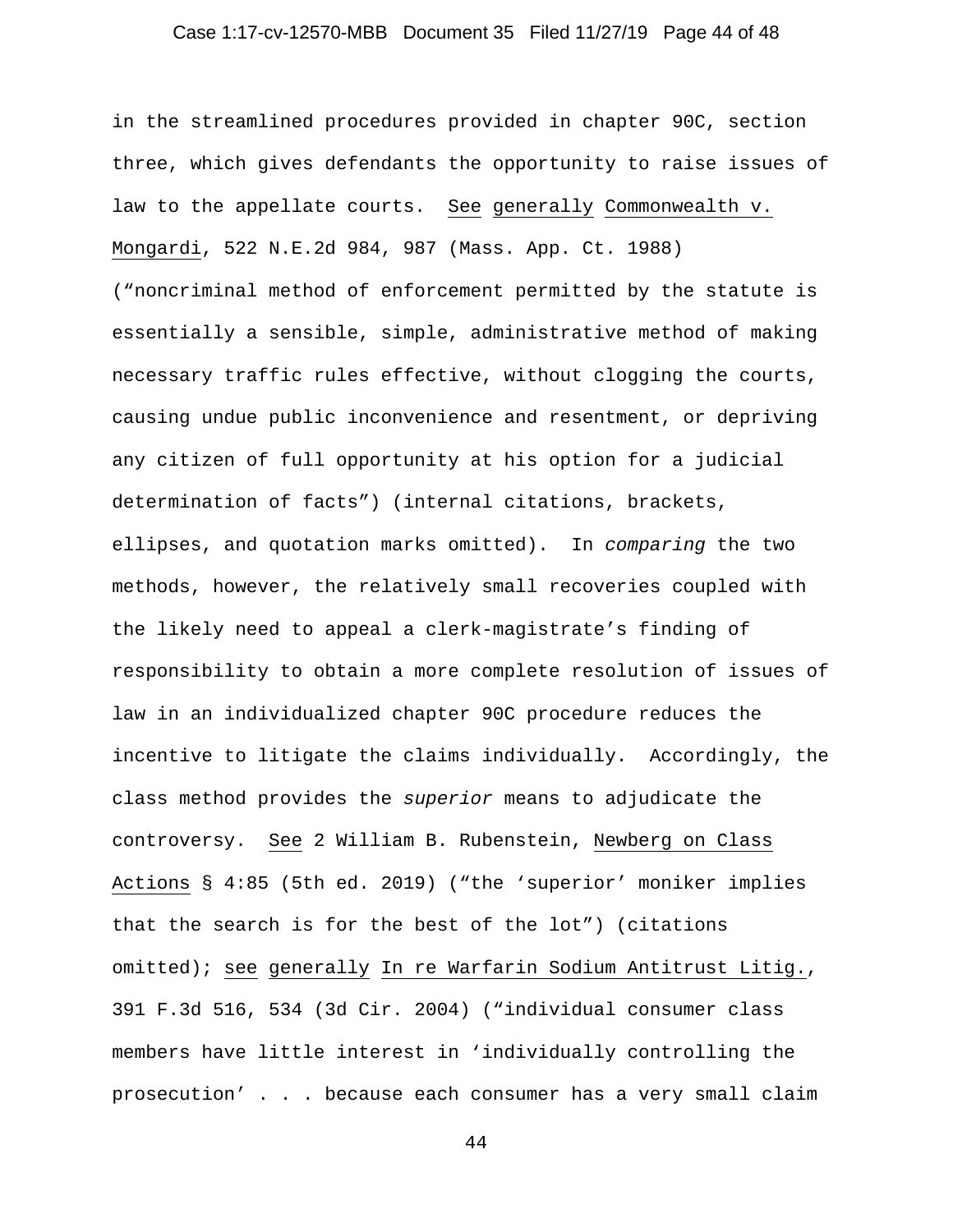## Case 1:17-cv-12570-MBB Document 35 Filed 11/27/19 Page 45 of 48

in relation to the cost of prosecuting a lawsuit") (internal citation omitted). In sum, the strong absence of predominance coupled with the lack of typicality foreclose certification under Rule 23(b)(3) notwithstanding the superiority given the small monetary damages as well as other concerns.

 Defendants also argue that a number of the putative class members' claims fail because they are untimely under the applicable three-year statute of limitations in Massachusetts for tort and ultra vires claims. (Docket Entry # 25, p. 13) (citing Mass. Gen. Laws ch. 260, § 2A). They do not tie this argument, which appears in their opposition to class certification, to any particular Rule 23(a) or 23(b) factor.<sup>19</sup>

 Differences in the application of the same statute of limitations to class members' claims are relevant but not automatically fatal to class certification. See generally Waste Mgmt. Holdings, Inc. v. Mowbray, 208 F.3d 288, 296 (1st Cir. 2000). Specifically, "'possible differences in the application of a statute of limitations to individual class members . . . does not preclude certification of a class action so long as the

<sup>&</sup>lt;sup>19</sup> To the extent the argument seeks a merits determination of the timeliness of putative class members' claims, class certification is not a merits determination, and merits questions are considered "only to the extent . . . they are relevant to determining whether the Rule 23 prerequisites for class certification are satisfied." Amgen Inc. v. Connecticut Ret. Plans & Tr. Funds, 568 U.S. at 466.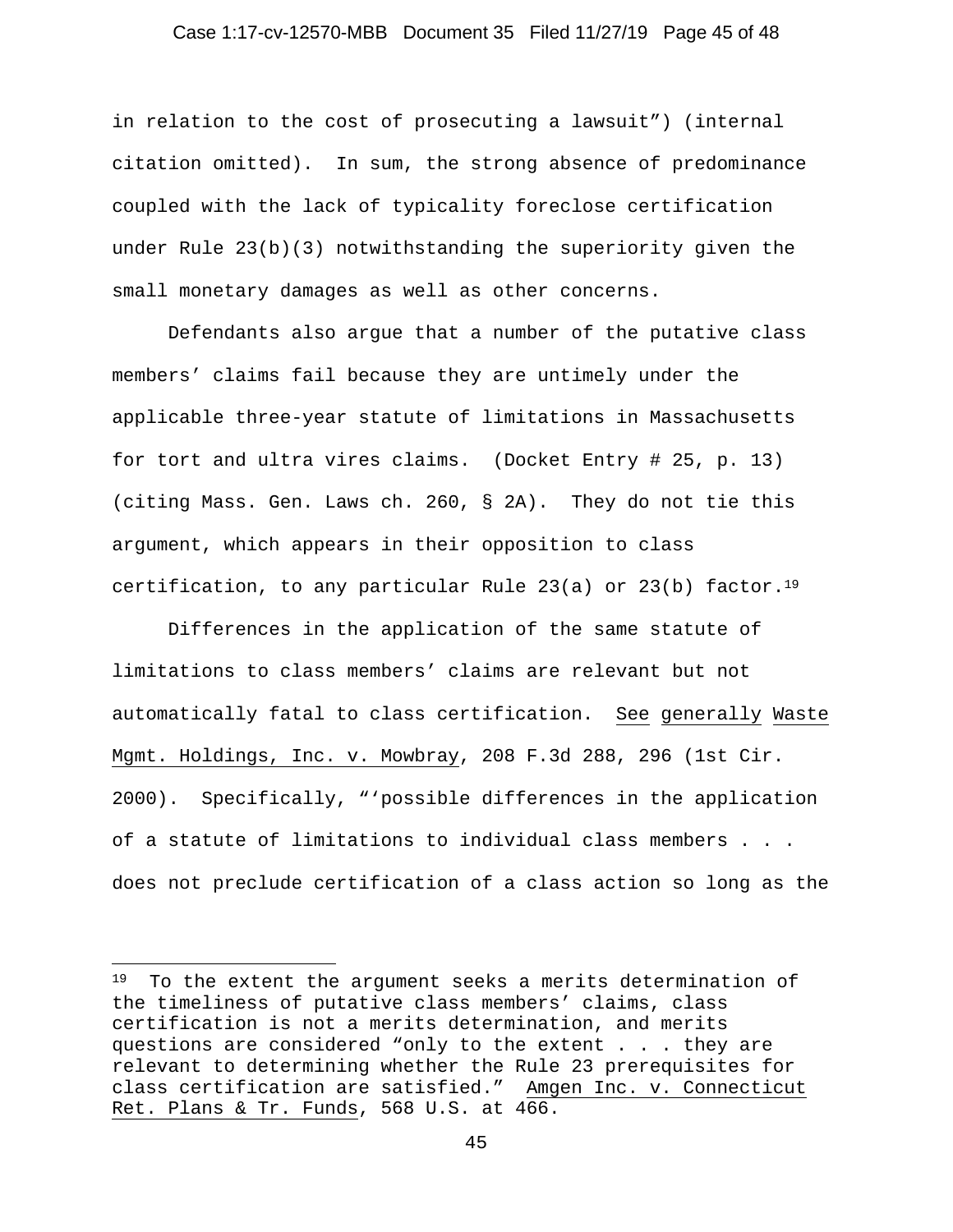## Case 1:17-cv-12570-MBB Document 35 Filed 11/27/19 Page 46 of 48

necessary commonality and, in a 23(b)(3) class action, predominance, are otherwise present.'" Id. at 296 (citations omitted). Whereas Mowbray involved the more complex and divergent application of different statutes of limitations in effect in different states, the decision recognizes that differences in the application of a statute of limitations warrants consideration, id., and cases apply the principle in Mowbray to differences in applying the same statute of limitations to different class members. See, e.g., In re Celexa and Lexapro Mktg. and Sales Practices Litig., 325 F.R.D. 529, 540 (D. Mass. 2017) (noting that plaintiffs did not show "common issues predominate with respect [to] the statute of limitations defenses," albeit in context of applying discovery rule). As to predominance in the case at bar, the differences in the statute of limitations for each putative class member's claims are discrete and highly unlikely to pose difficulties in managing a class action. As to numerosity, the three year statute of limitations may reduce the number of class members but that number still exceeds 40 by a comfortable margin. In light of the above and the brevity of defendants' contention regarding the statute of limitations, defendants' argument is not convincing in the context of this motion.

# C. Alternative Certification Arguments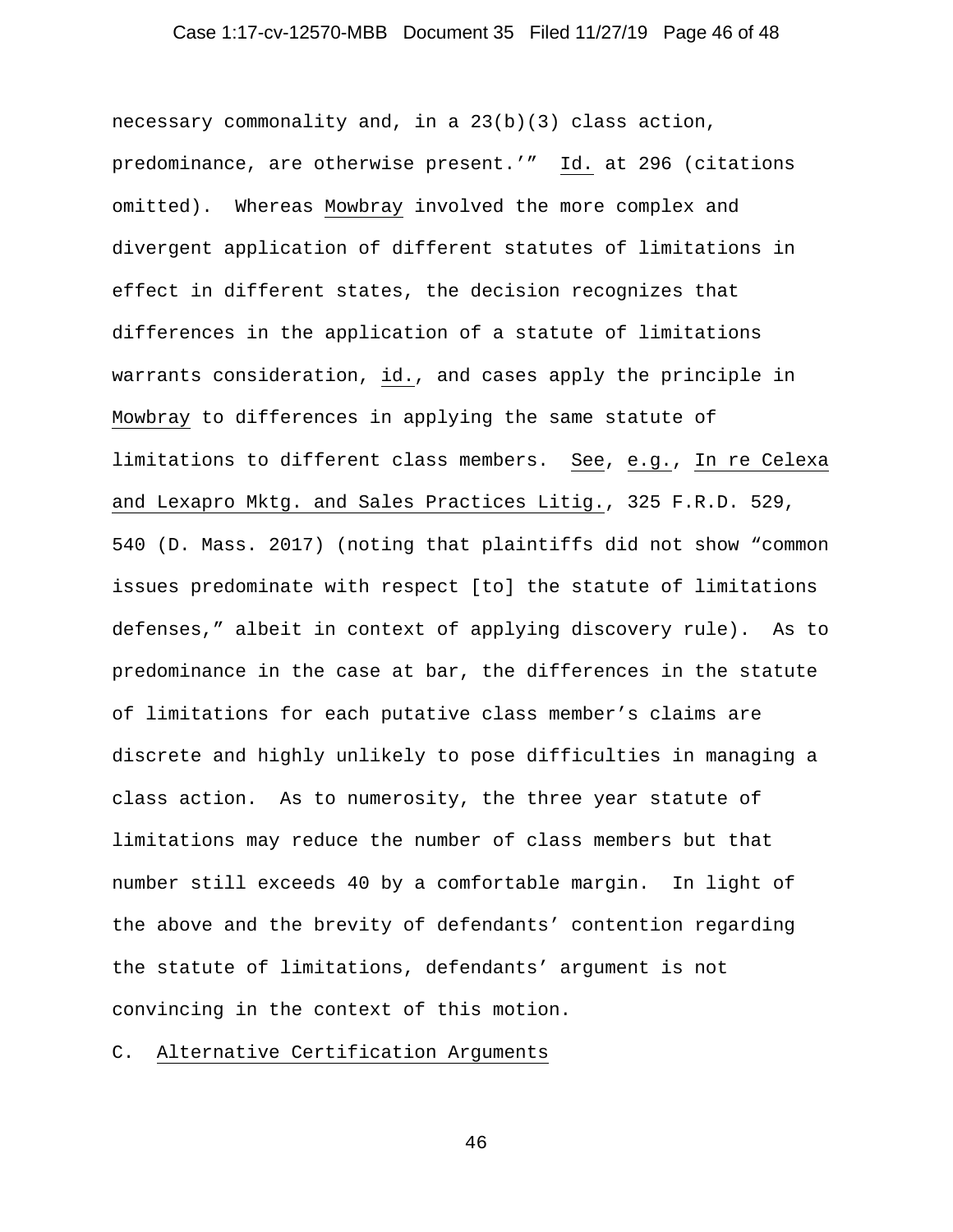As an alternative to certification under Rule 23(b)(2) or Rule  $23(b)(3)$ , plaintiff summarily states that:

he seeks certification of a declaratory and injunctive relief subclass under Rule  $23(b)(2)$ ,  $[20]$  and a damages subclass under Rule 23(b)(3). See Fed. R. Civ. P. 23(c)(4) & (5). If the Court does not certify a damages subclass under Rule 23(b)(3), then he instead seeks certification of a liability-only subclass under Rule 23(b)(3). Id.

(Docket Entry # 16, p. 14). At the end of the argument section in the motion for class certification, plaintiff repeats the option that:

the Court may choose to separate claims or issues within the complaint, and thereby specify and certify a damages subclass under Rule  $23(b)(3)$ . See Fed. R. Civ. P.  $23(c)(4)$ & (5). If the Court declines to certify a damages subclass under Rule 23(b)(3), then it may instead certify a liability-only subclass under Rule 23(b)(3).

(Docket Entry # 16, p. 20). He provides no developed argument to support these three subclasses or any analysis regarding why such subclass certification is appropriate and satisfies Rule 23. Plaintiff therefore fails in his burden to "'affirmatively demonstrate his compliance' with Rule 23" regarding these proposed subclasses. Comcast Corp. v. Behrend, 569 U.S. at 33 (internal citation omitted); see, e.g., Riva v. Ashland, Inc., Civil Action No. 09-12074-DJC, 2011 WL 6202888, at \*12 (D. Mass.

<sup>20</sup> Plaintiff repeats this statement later in the filing, again citing Fed. R. Civ. P.  $23(c)(4)$  and  $(5)$ . (Docket Entry # 16, p. 17).